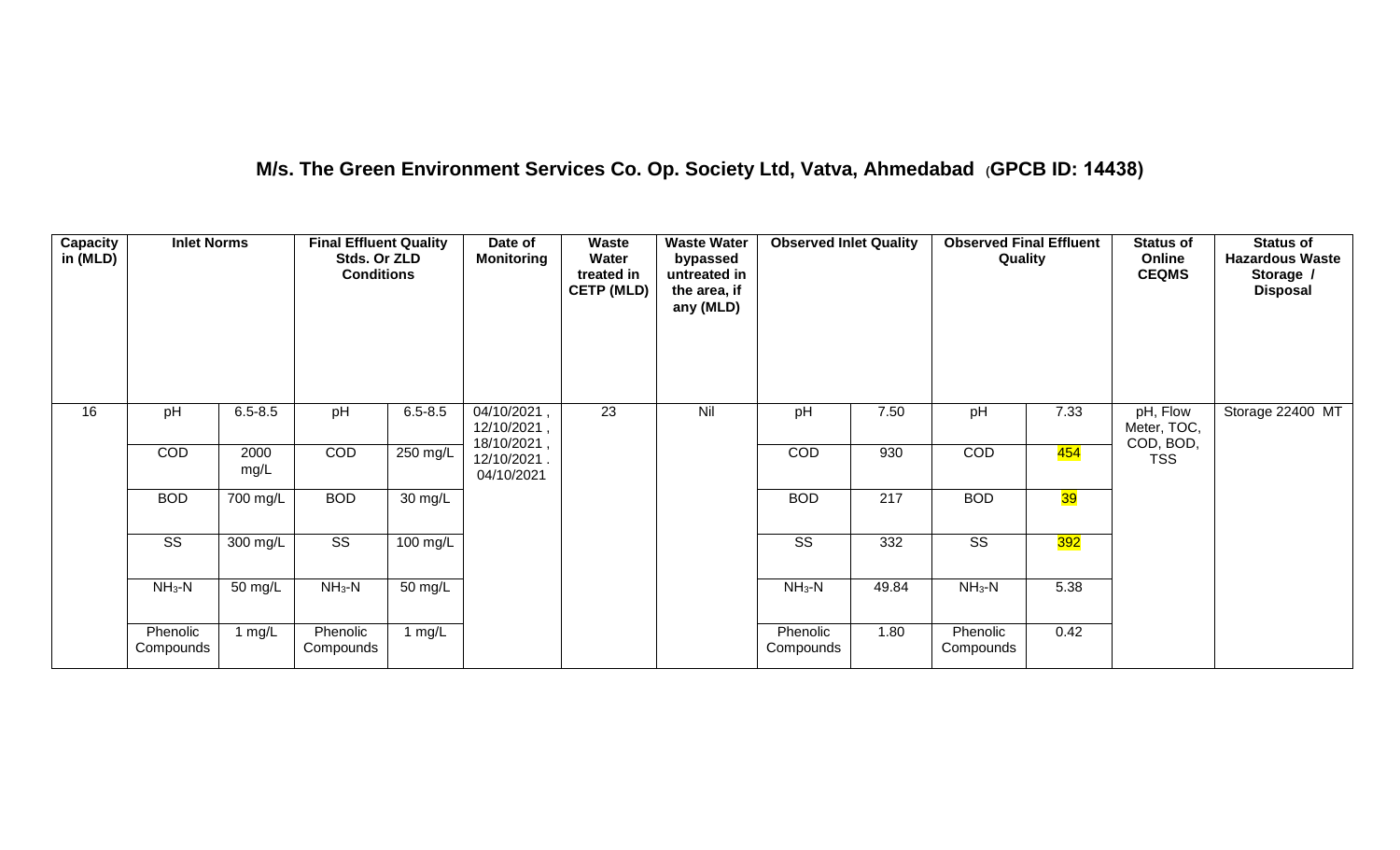## **M/s. Odhav Enviro Project Ltd., Odhav, Ahmedabad (GPCB ID: 12890 )**

| <b>Capacity</b><br>in (MLD) | <b>Inlet Norms</b>     |              | <b>Final Effluent Quality</b><br>Stds. Or ZLD<br><b>Conditions</b> |             | Date of<br><b>Monitoring</b> | Waste<br>Water<br>treated in<br><b>CETP (MLD)</b> | <b>Waste Water</b><br>bypassed<br>untreated in<br>the area, if<br>any (MLD) | <b>Observed Inlet Quality</b> |       | <b>Observed Final Effluent</b><br>Quality |        | <b>Status of</b><br>Online<br><b>CEQMS</b> | <b>Status of</b><br><b>Hazardous Waste</b><br>Storage /<br><b>Disposal</b> |
|-----------------------------|------------------------|--------------|--------------------------------------------------------------------|-------------|------------------------------|---------------------------------------------------|-----------------------------------------------------------------------------|-------------------------------|-------|-------------------------------------------|--------|--------------------------------------------|----------------------------------------------------------------------------|
| 1.2                         | pH                     | $6.5 - 8.5$  | pH                                                                 | $6.5 - 8.5$ | 12/10/2021,<br>18/10/2021    | 1.1                                               | Nil                                                                         | pH                            | 7.195 | pH                                        | 7.46   | Flow meter at<br>inlet & outlet,           | Storage 1200 MT                                                            |
|                             | COD                    | 2000<br>mg/L | COD                                                                | 250 mg/L    |                              |                                                   |                                                                             | COD                           | 2175  | COD                                       | 388.5  | COD, pH,<br>TSS, BOD                       |                                                                            |
|                             | <b>BOD</b>             | 700 mg/L     | <b>BOD</b>                                                         | 30 mg/L     |                              |                                                   |                                                                             | <b>BOD</b>                    | 564.5 | <b>BOD</b>                                | 47.5   |                                            |                                                                            |
|                             | $\overline{\text{ss}}$ | 300 mg/L     | $\overline{\text{SS}}$                                             | $100$ mg/L  |                              |                                                   |                                                                             | $\overline{\text{SS}}$        | 268   | $\overline{\text{SS}}$                    | 222    |                                            |                                                                            |
|                             | $NH3-N$                | 50 mg/L      | $NH3-N$                                                            | 50 mg/L     |                              |                                                   |                                                                             | $NH3-N$                       | 54.46 | $NH3-N$                                   | 50.845 |                                            |                                                                            |
|                             | Phenolic<br>Compounds  | 1 $mg/L$     | Phenolic<br>Compounds                                              | 1 $mg/L$    |                              |                                                   |                                                                             | Phenolic<br>Compounds         | 1.07  | Phenolic<br>Compounds                     | 0.375  |                                            |                                                                            |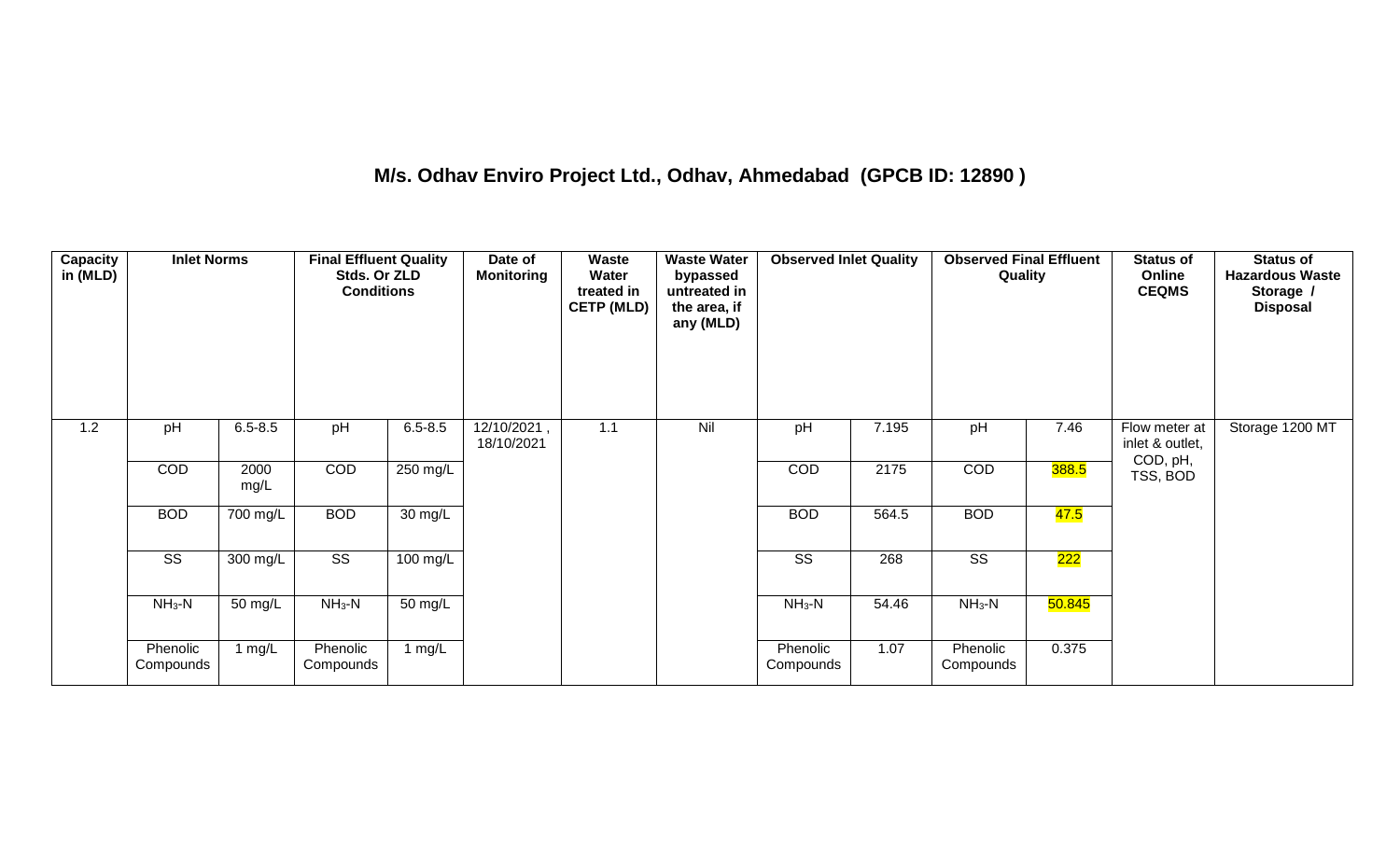#### **M/s. Gujarat Vepari Maha Mandal Sahkari Udhyogik Vasahat Ltd, Ahmedabad (GPCB ID: 11536)**

| <b>Capacity</b><br>in (MLD) | <b>Inlet Norms</b>     |              | <b>Final Effluent Quality</b><br>Stds. Or ZLD<br><b>Conditions</b> |                      | Date of<br><b>Monitoring</b>             | Waste<br>Water<br>treated in<br><b>CETP (MLD)</b> | <b>Waste Water</b><br>bypassed<br>untreated in<br>the area, if<br>any (MLD) | <b>Observed Inlet Quality</b> |       | <b>Observed Final Effluent</b><br>Quality |      | <b>Status of</b><br>Online<br><b>CEQMS</b> | <b>Status of</b><br><b>Hazardous Waste</b><br>Storage /<br><b>Disposal</b> |
|-----------------------------|------------------------|--------------|--------------------------------------------------------------------|----------------------|------------------------------------------|---------------------------------------------------|-----------------------------------------------------------------------------|-------------------------------|-------|-------------------------------------------|------|--------------------------------------------|----------------------------------------------------------------------------|
| 0.45                        | pH                     | $6.5 - 8.5$  | pH                                                                 | $6.5 - 8.5$          | 04/10/2021,<br>12/10/2021,<br>13/10/2021 | 0.7                                               | Nil                                                                         | pH                            | 7.12  | pH                                        | 6.85 | Flow Meter                                 | Storage 1450 MT                                                            |
|                             | COD                    | 2000<br>mg/L | COD                                                                | 250 mg/L             |                                          |                                                   |                                                                             | COD                           | 1880  | COD                                       | 181  |                                            |                                                                            |
|                             | <b>BOD</b>             | 700 mg/L     | <b>BOD</b>                                                         | 30 mg/L              |                                          |                                                   |                                                                             | <b>BOD</b>                    | 459   | <b>BOD</b>                                | 23   |                                            |                                                                            |
|                             | $\overline{\text{ss}}$ | 300 mg/L     | $\overline{\text{ss}}$                                             | $100$ mg/L           |                                          |                                                   |                                                                             | $\overline{\text{ss}}$        | 580   | $\overline{\text{ss}}$                    | 140  |                                            |                                                                            |
|                             | $NH3-N$                | 50 mg/L      | $NH3-N$                                                            | $\overline{50}$ mg/L |                                          |                                                   |                                                                             | $NH3-N$                       | 91.78 | $NH3-N$                                   | 8.29 |                                            |                                                                            |
|                             | Phenolic<br>Compounds  | 1 $mg/L$     | Phenolic<br>Compounds                                              | 1 mg/L               |                                          |                                                   |                                                                             | Phenolic<br>Compounds         | 0.21  | Phenolic<br>Compounds                     | 0.89 |                                            |                                                                            |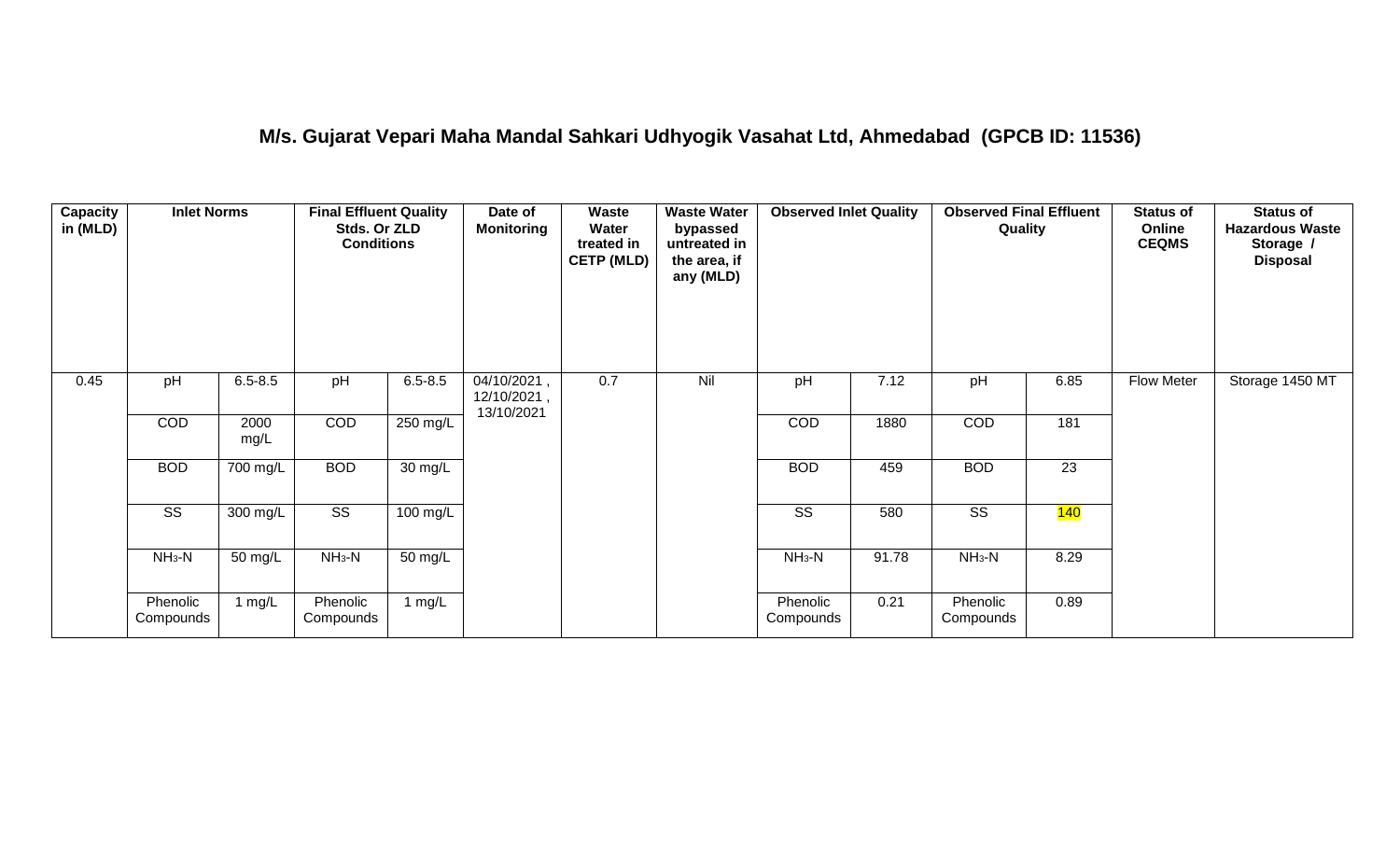## **M/s. Odhav Green Enviro Project Association,Odhav, Ahmedabad (GPCB ID: 12891)**

| Capacity<br>in (MLD) | <b>Inlet Norms</b>     |              | <b>Final Effluent Quality</b><br>Stds. Or ZLD<br><b>Conditions</b> |             | Date of<br><b>Monitoring</b> | Waste<br>Water<br>treated in<br><b>CETP</b><br>(MLD) | <b>Waste Water</b><br>bypassed<br>untreated in<br>the area, if<br>any (MLD) | <b>Observed Inlet Quality</b> |       | <b>Observed Final Effluent</b><br>Quality |                    | <b>Status of</b><br>Online<br><b>CEQMS</b> | <b>Status of</b><br><b>Hazardous Waste</b><br>Storage /<br><b>Disposal</b> |
|----------------------|------------------------|--------------|--------------------------------------------------------------------|-------------|------------------------------|------------------------------------------------------|-----------------------------------------------------------------------------|-------------------------------|-------|-------------------------------------------|--------------------|--------------------------------------------|----------------------------------------------------------------------------|
| 1.00                 | pH                     | $6.5 - 8.5$  | pH                                                                 | $6.5 - 8.5$ | 12/10/2021,<br>18/10/2021    | 0.8                                                  | Nil                                                                         | pH                            | 7.005 | pH                                        | 7.365              | $\sim$                                     | Storage 10 MT                                                              |
|                      | COD                    | 2000<br>mg/L | COD                                                                | 250 mg/L    |                              |                                                      |                                                                             | COD                           | 596   | COD                                       | <mark>417.5</mark> |                                            |                                                                            |
|                      | <b>BOD</b>             | 700 mg/L     | <b>BOD</b>                                                         | 30 mg/L     |                              |                                                      |                                                                             | <b>BOD</b>                    | 241.5 | <b>BOD</b>                                | 58                 |                                            |                                                                            |
|                      | $\overline{\text{SS}}$ | 300 mg/L     | $\overline{\text{ss}}$                                             | 100 mg/L    |                              |                                                      |                                                                             | $\overline{\text{ss}}$        | 411   | $\overline{\text{SS}}$                    | 56                 |                                            |                                                                            |
|                      | $NH3-N$                | 50 mg/L      | $NH_3-N$                                                           | 50 mg/L     |                              |                                                      |                                                                             | $NH3-N$                       | 13.72 | $NH_3-N$                                  | 14.115             |                                            |                                                                            |
|                      | Phenolic<br>Compounds  | 1 mg/L       | Phenolic<br>Compounds                                              | 1 $mg/L$    |                              |                                                      |                                                                             | Phenolic<br>Compounds         | 0.77  | Phenolic<br>Compounds                     | 0.155              |                                            |                                                                            |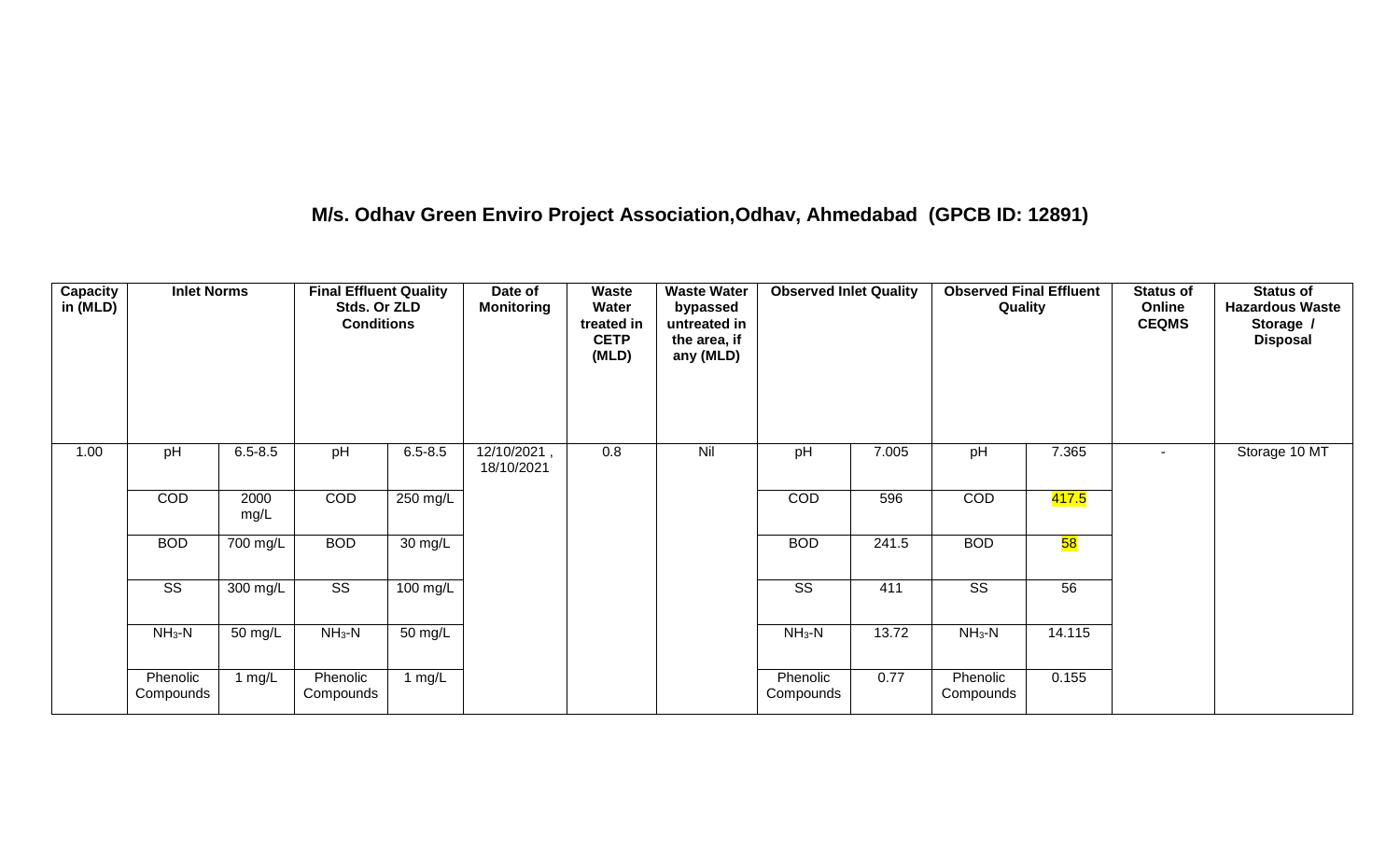#### **M/s. Naroda Enviro Project Ltd., Naroda, Ahmedabad (GPCB ID: 12718)**

| Capacity<br>in (MLD) | <b>Inlet Norms</b>    |              | <b>Final Effluent Quality</b><br>Stds. Or ZLD<br><b>Conditions</b> |                   | Date of<br><b>Monitoring</b>             | Waste<br>Water<br>treated in<br><b>CETP (MLD)</b> | <b>Waste Water</b><br>bypassed<br>untreated in<br>the area, if<br>any (MLD) | <b>Observed Inlet Quality</b> |         | <b>Observed Final Effluent</b><br>Quality |       | <b>Status of</b><br>Online<br><b>CEQMS</b> | <b>Status of</b><br><b>Hazardous Waste</b><br>Storage /<br><b>Disposal</b> |
|----------------------|-----------------------|--------------|--------------------------------------------------------------------|-------------------|------------------------------------------|---------------------------------------------------|-----------------------------------------------------------------------------|-------------------------------|---------|-------------------------------------------|-------|--------------------------------------------|----------------------------------------------------------------------------|
| 3.00                 | pH                    | $6.5 - 8.5$  | pH                                                                 | $6.5 - 8.5$       | 14/10/2021,<br>18/10/2021,               | 4.5                                               | Nil                                                                         | pH                            | 7.253   | pH                                        | 7.277 | $\sim$                                     | Storage 6000 MT                                                            |
|                      | <b>COD</b>            | 2000<br>mg/L | COD                                                                | 250 mg/L          | 20/10/2021,<br>22/10/2021,<br>25/10/2021 |                                                   |                                                                             | <b>COD</b>                    | 2578.5  | COD                                       | 510.5 |                                            |                                                                            |
|                      | <b>BOD</b>            | 700 mg/L     | <b>BOD</b>                                                         | 30 mg/L           |                                          |                                                   |                                                                             | <b>BOD</b>                    | 660.75  | <b>BOD</b>                                | 95.25 |                                            |                                                                            |
|                      | <b>SS</b>             | 300 mg/L     | $\overline{\text{ss}}$                                             | 100 mg/L          |                                          |                                                   |                                                                             | $\overline{\text{ss}}$        | 316.166 | $\overline{\text{SS}}$                    | 71    |                                            |                                                                            |
|                      | $NH_3-N$              | 50 mg/L      | $NH3-N$                                                            | $50 \text{ mg/L}$ |                                          |                                                   |                                                                             | $NH3-N$                       | 61.647  | $NH3-N$                                   | 42.49 |                                            |                                                                            |
|                      | Phenolic<br>Compounds | 1 $mg/L$     | Phenolic<br>Compounds                                              | 1 mg/L            |                                          |                                                   |                                                                             | Phenolic<br>Compounds         | 0.536   | Phenolic<br>Compounds                     | 0.23  |                                            |                                                                            |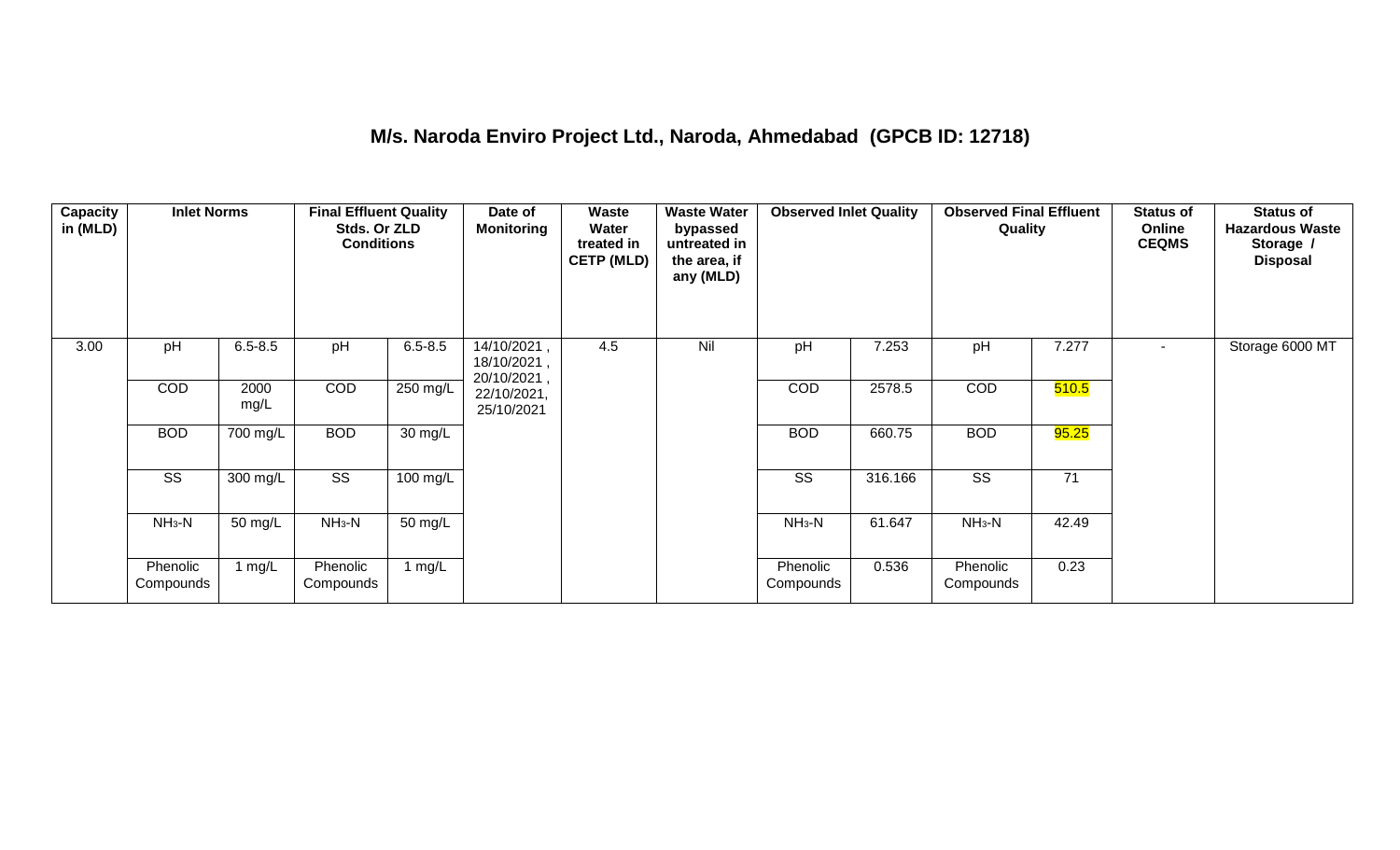## **M/s. Narol Dyestuff Enviro Society., Narol, Ahmedabad (GPCB ID: 12720)**

| <b>Capacity</b><br>in (MLD) | <b>Inlet Norms</b>     |              | <b>Final Effluent Quality</b><br>Stds. Or ZLD<br><b>Conditions</b> |                   | Date of<br><b>Monitoring</b> | <b>Waste</b><br>Water<br>treated in<br><b>CETP (MLD)</b> | <b>Waste Water</b><br>bypassed<br>untreated in<br>the area, if<br>any (MLD) | <b>Observed Inlet Quality</b> |       | <b>Observed Final Effluent</b><br>Quality |      | <b>Status of</b><br>Online<br><b>CEQMS</b> | <b>Status of</b><br><b>Hazardous Waste</b><br>Storage /<br><b>Disposal</b> |
|-----------------------------|------------------------|--------------|--------------------------------------------------------------------|-------------------|------------------------------|----------------------------------------------------------|-----------------------------------------------------------------------------|-------------------------------|-------|-------------------------------------------|------|--------------------------------------------|----------------------------------------------------------------------------|
| 0.1                         | pH                     | $6.5 - 8.5$  | pH                                                                 | $6.5 - 8.5$       | 12/10/2021                   | 0.020                                                    | Nil                                                                         | pH                            | 7.78  | pH                                        | 7.80 | $\sim$                                     | Storage 20-25 MT                                                           |
|                             | COD                    | 2000<br>mg/L | COD                                                                | 250 mg/L          |                              |                                                          |                                                                             | COD                           | 610   | COD                                       | 251  |                                            |                                                                            |
|                             | <b>BOD</b>             | 700 mg/L     | <b>BOD</b>                                                         | $30 \text{ mg/L}$ |                              |                                                          |                                                                             | <b>BOD</b>                    | 116   | <b>BOD</b>                                | 32   |                                            |                                                                            |
|                             | $\overline{\text{ss}}$ | 300 mg/L     | $\overline{\text{ss}}$                                             | $100$ mg/L        |                              |                                                          |                                                                             | $\overline{\text{ss}}$        | 118   | $\overline{\text{ss}}$                    | 96   |                                            |                                                                            |
|                             | $NH3-N$                | 50 mg/L      | $NH3-N$                                                            | $50 \text{ mg/L}$ |                              |                                                          |                                                                             | $NH3-N$                       | 15.85 | $NH3-N$                                   | 7.56 |                                            |                                                                            |
|                             | Phenolic<br>Compounds  | 1 mg/L       | Phenolic<br>Compounds                                              | 1 $mg/L$          |                              |                                                          |                                                                             | Phenolic<br>Compounds         | 0.68  | Phenolic<br>Compounds                     | 0.31 |                                            |                                                                            |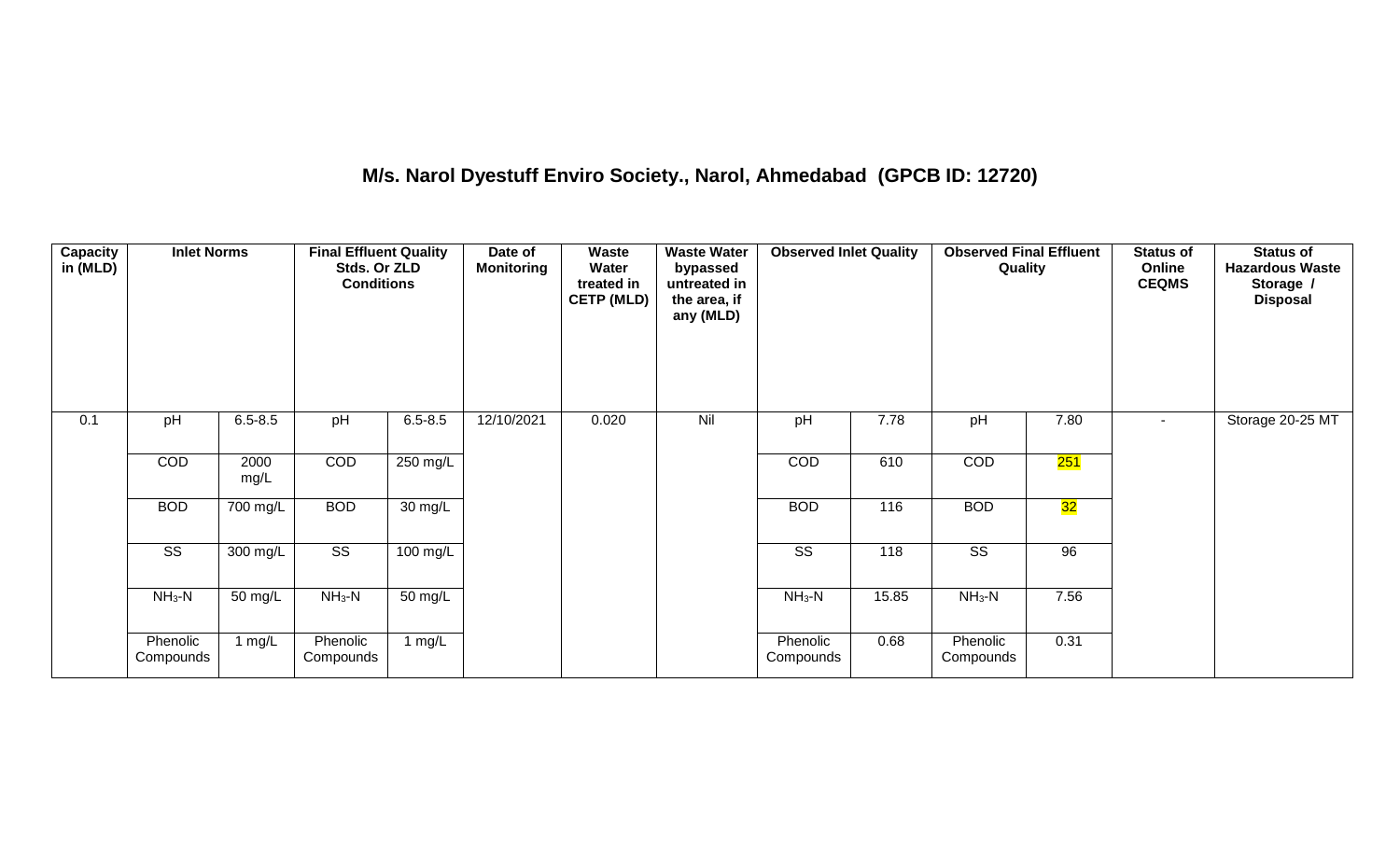## **M/s. Narol Textile Infrastructure & Enviro Management, (ATPA Swarnim Gujarat Enviro P. Ltd), Ahmedabad (GPCB ID: 34244)**

| <b>Capacity</b><br>in (MLD) | <b>Inlet Norms</b>     |              | <b>Final Effluent Quality</b><br>Stds. Or ZLD<br><b>Conditions</b> |             | Date of<br>Monitoring | Waste<br>Water<br>treated in<br><b>CETP (MLD)</b> | <b>Waste Water</b><br>bypassed<br>untreated in<br>the area, if<br>any (MLD) | <b>Observed Inlet Quality</b> |       | <b>Observed Final Effluent</b><br>Quality |       | <b>Status of</b><br>Online<br><b>CEQMS</b> | <b>Status of</b><br><b>Hazardous Waste</b><br>Storage /<br><b>Disposal</b> |
|-----------------------------|------------------------|--------------|--------------------------------------------------------------------|-------------|-----------------------|---------------------------------------------------|-----------------------------------------------------------------------------|-------------------------------|-------|-------------------------------------------|-------|--------------------------------------------|----------------------------------------------------------------------------|
| 100                         | pH                     | $6.5 - 8.5$  | pH                                                                 | $6.5 - 8.5$ | 12/10/2021            | 100                                               | Nil                                                                         | pH                            | 8.27  | pH                                        | 8.55  | $\blacksquare$                             | Storage 9000-<br>10000 MT                                                  |
|                             | COD                    | 1200<br>mg/L | COD                                                                | 250 mg/L    |                       |                                                   |                                                                             | COD                           | 1291  | COD                                       | 120   |                                            |                                                                            |
|                             | <b>BOD</b>             | 500 mg/L     | <b>BOD</b>                                                         | 30 mg/L     |                       |                                                   |                                                                             | <b>BOD</b>                    | 315   | <b>BOD</b>                                | 16    |                                            |                                                                            |
|                             | $\overline{\text{ss}}$ | 300 mg/L     | $\overline{\text{ss}}$                                             | 100 mg/L    |                       |                                                   |                                                                             | $\overline{\text{ss}}$        | 588   | $\overline{\text{SS}}$                    | 74    |                                            |                                                                            |
|                             | $NH3-N$                | 50 mg/L      | $NH3-N$                                                            |             |                       |                                                   |                                                                             | $NH_3-N$                      | 24.92 | $NH_3-N$                                  | 17.81 |                                            |                                                                            |
|                             | Phenolic<br>Compounds  | 1 $mg/L$     | Phenolic<br>Compounds                                              | 1 $mg/L$    |                       |                                                   |                                                                             | Phenolic<br>Compounds         | 1.12  | Phenolic<br>Compounds                     | 0.18  |                                            |                                                                            |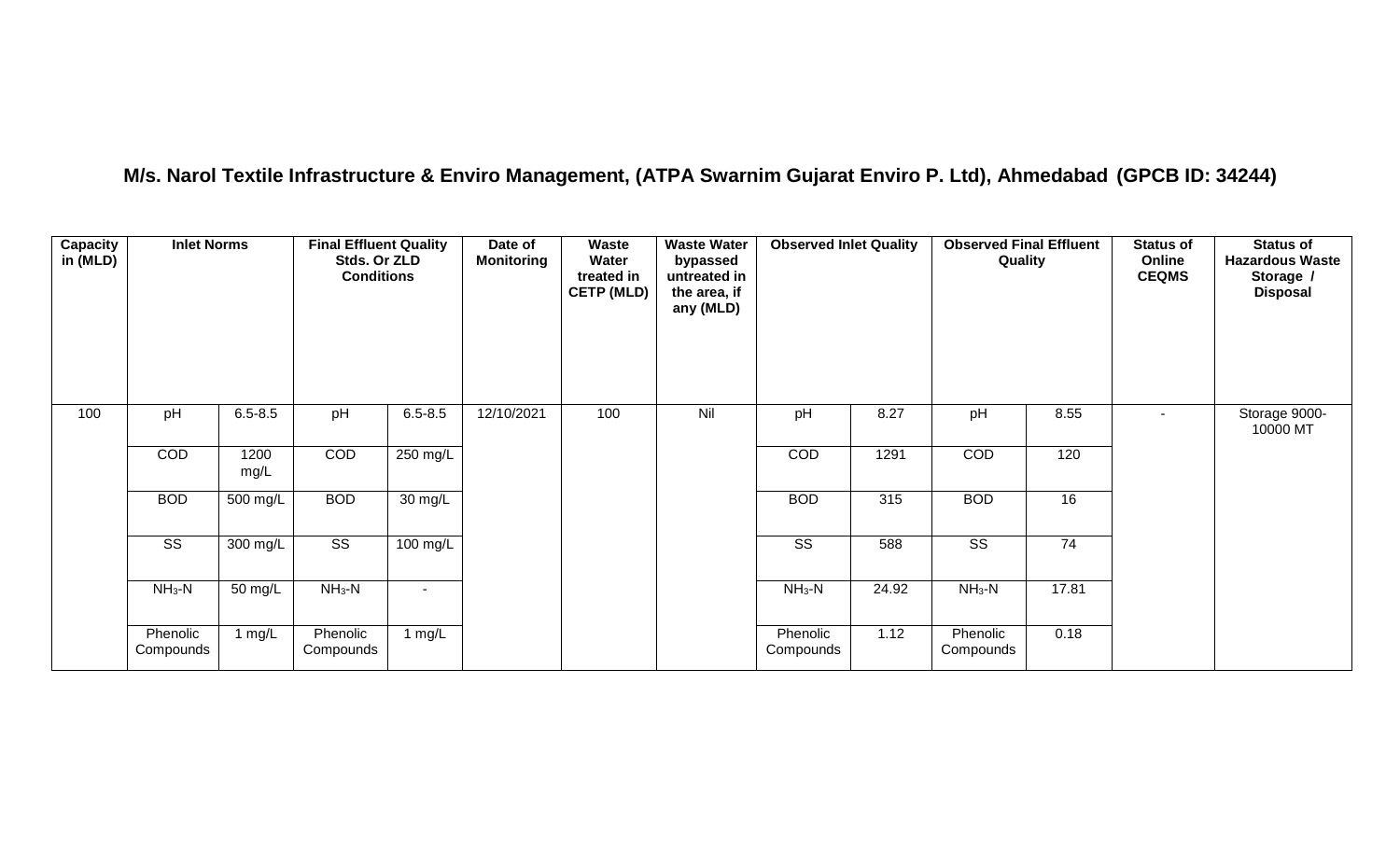## **M/s. Tata Motors Ltd Vendors Park, Sanand, Ahmedabad (GPCB ID: 13515)**

| Capacity<br>in (MLD) | <b>Inlet Norms</b>     |            | <b>Final Effluent Quality</b><br>Stds. Or ZLD<br><b>Conditions</b> |                      | Date of<br><b>Monitoring</b> | Waste<br>Water<br>treated in<br><b>CETP (MLD)</b> | <b>Waste Water</b><br>bypassed<br>untreated in<br>the area, if<br>any (MLD) | <b>Observed Inlet Quality</b> |        | <b>Observed Final Effluent</b><br>Quality |            | <b>Status of</b><br>Online<br><b>CEQMS</b> | <b>Status of</b><br><b>Hazardous Waste</b><br>Storage /<br><b>Disposal</b> |
|----------------------|------------------------|------------|--------------------------------------------------------------------|----------------------|------------------------------|---------------------------------------------------|-----------------------------------------------------------------------------|-------------------------------|--------|-------------------------------------------|------------|--------------------------------------------|----------------------------------------------------------------------------|
| 1.5                  | pH                     | $6 - 10.5$ | pH                                                                 | $6.5 - 8.5$          | 06/10/2021                   | 0.10                                              | Nil                                                                         | pH                            |        | pH                                        | 7.62       | pH, DO<br>meter, TOC<br>meter, Flow        | Storage 10 MT                                                              |
|                      | COD                    | 900 mg/L   | COD                                                                | 100 mg/L             |                              |                                                   |                                                                             | COD                           |        | COD                                       | 34         | meter                                      |                                                                            |
|                      | <b>BOD</b>             | 250 mg/L   | <b>BOD</b>                                                         | $\overline{30}$ mg/L |                              |                                                   |                                                                             | <b>BOD</b>                    | $\sim$ | <b>BOD</b>                                | 2.97       |                                            |                                                                            |
|                      | $\overline{\text{ss}}$ | $100$ mg/L | $\overline{\text{ss}}$                                             | $100$ mg/L           |                              |                                                   |                                                                             | $\overline{\text{ss}}$        | $\sim$ | $\overline{\text{ss}}$                    | 6          |                                            |                                                                            |
|                      | $NH3-N$                |            | $NH3-N$                                                            | 50 mg/L              |                              |                                                   |                                                                             | $NH3-N$                       |        | $NH3-N$                                   | 1.96       |                                            |                                                                            |
|                      | Phenolic<br>Compounds  | $\sim$     | Phenolic<br>Compounds                                              | $\sim$               |                              |                                                   |                                                                             | Phenolic<br>Compounds         | $\sim$ | Phenolic<br>Compounds                     | <b>BDL</b> |                                            |                                                                            |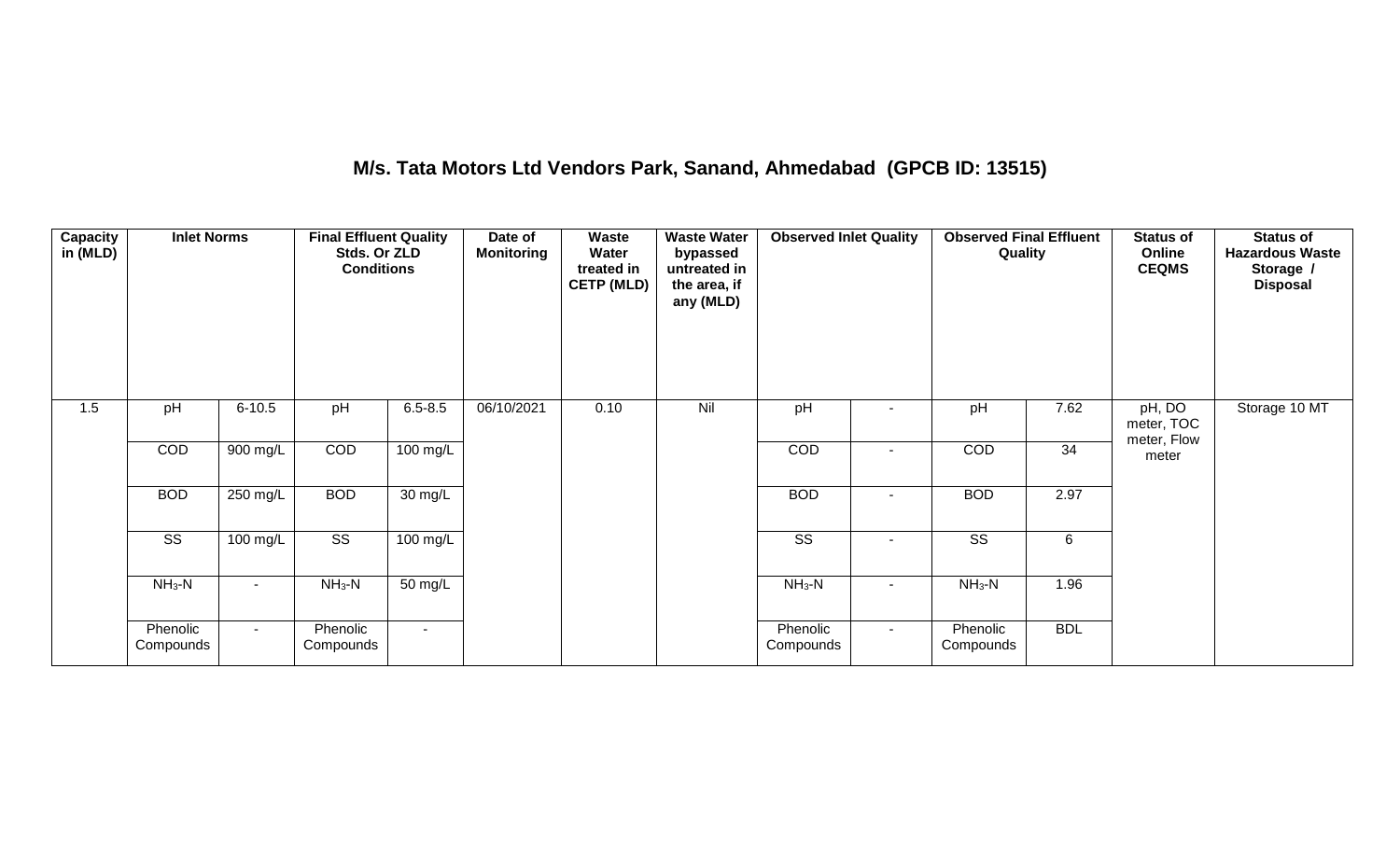## **M/s. Zydus Infrastructure Pvt.Ltd, Changodar, Ahmedabad (GPCB ID: 14802)**

| <b>Capacity</b><br>in (MLD) | <b>Inlet Norms</b>                              |            | <b>Final Effluent Quality</b><br>Stds. Or ZLD<br><b>Conditions</b> |                               | Date of<br><b>Monitoring</b> | <b>Waste</b><br>Water<br>treated in<br><b>CETP (MLD)</b> | <b>Waste Water</b><br>bypassed<br>untreated in<br>the area, if<br>any (MLD) | <b>Observed Inlet Quality</b>        |       | <b>Observed Final Effluent</b><br>Quality |            | <b>Status of</b><br>Online<br><b>CEQMS</b> | <b>Status of</b><br><b>Hazardous Waste</b><br>Storage /<br><b>Disposal</b> |
|-----------------------------|-------------------------------------------------|------------|--------------------------------------------------------------------|-------------------------------|------------------------------|----------------------------------------------------------|-----------------------------------------------------------------------------|--------------------------------------|-------|-------------------------------------------|------------|--------------------------------------------|----------------------------------------------------------------------------|
| 3.5                         | pH                                              | $6 - 8$    | pH                                                                 | No outlet<br>norms<br>are     | 04/10/2021                   | 1.8                                                      | Nil                                                                         | pH                                   | 7.71  | pH                                        | 7.81       | pH, TOC<br>meter                           | Storage 43 MT                                                              |
|                             | COD                                             | 850 mg/L   | COD                                                                | prescribe<br>d as it is       |                              |                                                          |                                                                             | COD                                  | 268   | COD                                       | 22         |                                            |                                                                            |
|                             | BOD <sub>(5</sub><br>days at<br>$20^{\circ}$ C) | 400 mg/L   | BOD(5)<br>days at<br>$20^{\circ}$ C)                               | a ZLD<br>based<br>CETP by     |                              |                                                          |                                                                             | BOD(3)<br>days at<br>$27^{\circ}C$ ) | 46    | BOD(3)<br>days at<br>$27^{\circ}C$ )      | $<$ 5      |                                            |                                                                            |
|                             | SS                                              | 300 mg/L   | $\overline{\text{SS}}$                                             | the<br>means of<br><b>MEE</b> |                              |                                                          |                                                                             | SS                                   | 16    | $\overline{\text{SS}}$                    | 4          |                                            |                                                                            |
|                             | $NH3-N$                                         | 50 mg/L    | $NH3-N$                                                            |                               |                              |                                                          |                                                                             | $NH3-N$                              | 23.86 | $NH3-N$                                   | 3.58       |                                            |                                                                            |
|                             | Phenolic<br>Compounds                           | $0.3$ mg/L | Phenolic<br>Compounds                                              |                               |                              |                                                          |                                                                             | Phenolic<br>Compounds                | 0.24  | Phenolic<br>Compounds                     | <b>BDL</b> |                                            |                                                                            |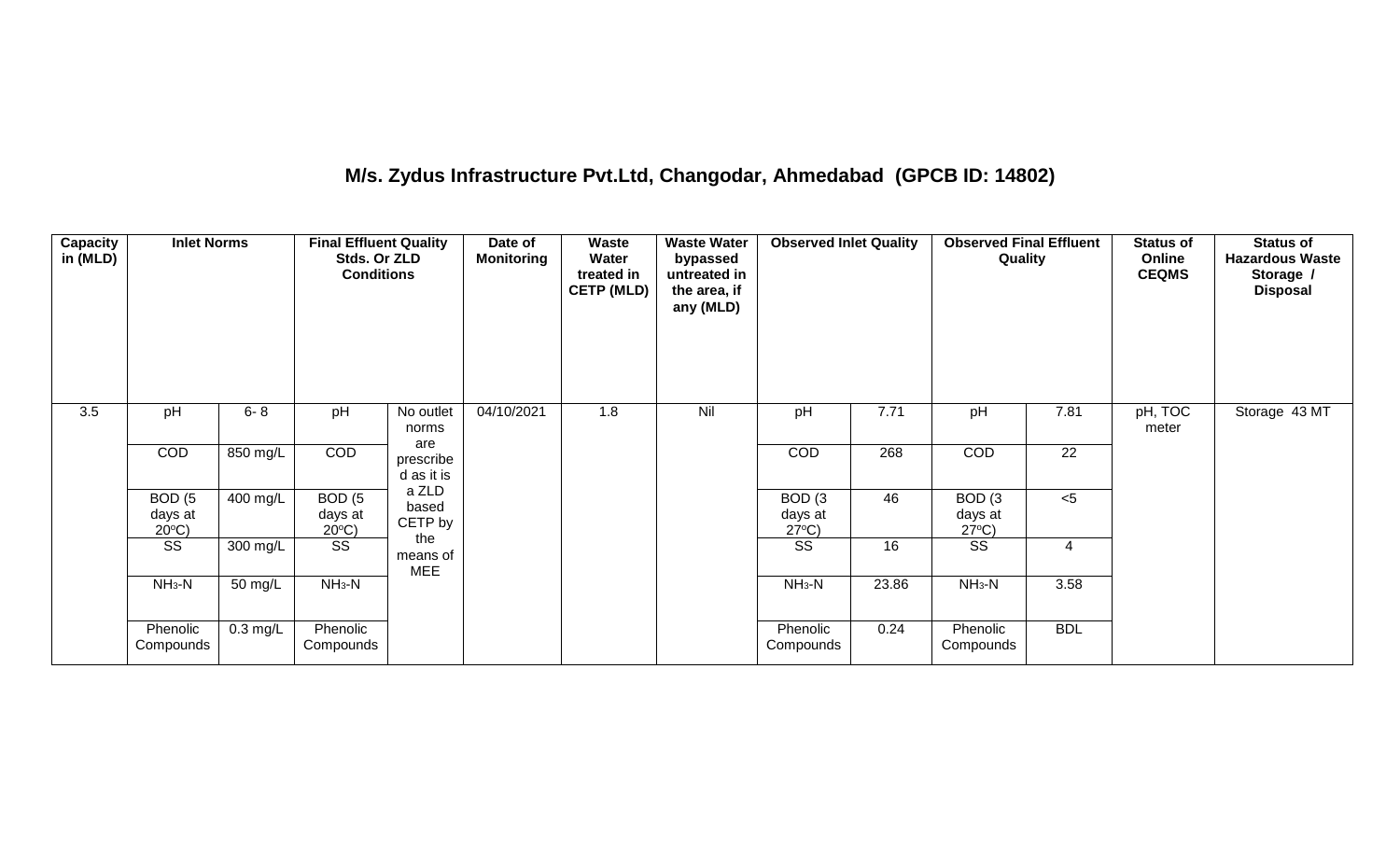## **M/s. Bavla Eco Project Ltd., Bavla, Ahmedabad (GPCB ID: 10653)**

| <b>Capacity</b><br>in (MLD) | <b>Inlet Norms</b>     |              | <b>Final Effluent Quality</b><br>Stds. Or ZLD<br><b>Conditions</b> |                    | Date of<br><b>Monitoring</b> | Waste<br>Water<br>treated in<br><b>CETP (MLD)</b> | <b>Waste Water</b><br>bypassed<br>untreated in<br>the area, if<br>any (MLD) | <b>Observed Inlet Quality</b> |                | <b>Observed Final Effluent</b><br>Quality |                  | <b>Status of</b><br>Online<br><b>CEQMS</b> | <b>Status of</b><br><b>Hazardous Waste</b><br>Storage /<br><b>Disposal</b> |
|-----------------------------|------------------------|--------------|--------------------------------------------------------------------|--------------------|------------------------------|---------------------------------------------------|-----------------------------------------------------------------------------|-------------------------------|----------------|-------------------------------------------|------------------|--------------------------------------------|----------------------------------------------------------------------------|
| 1.00                        | pH                     | $5.5 - 8.5$  | pH                                                                 | $6 - 10.5$         | 07/10/2021                   | 0.3                                               | Nil                                                                         | pH                            |                | pH                                        | 7.63             | $\overline{\phantom{a}}$                   |                                                                            |
|                             | COD                    | 4500<br>mg/L | COD                                                                | 250 mg/L           |                              |                                                   |                                                                             | COD                           | ۰              | COD                                       | <b>951</b>       |                                            |                                                                            |
|                             | <b>BOD</b>             | 1500<br>mg/L | <b>BOD</b>                                                         | $100 \text{ mg/L}$ |                              |                                                   |                                                                             | <b>BOD</b>                    | ۰              | <b>BOD</b>                                | 117              |                                            |                                                                            |
|                             | $\overline{\text{ss}}$ | 300 mg/L     | $\overline{\text{ss}}$                                             | 100 mg/L           |                              |                                                   |                                                                             | $\overline{\text{ss}}$        | $\blacksquare$ | $\overline{\text{SS}}$                    | <mark>188</mark> |                                            |                                                                            |
|                             | $NH3-N$                | $\sim$       | $NH3-N$                                                            | 50 mg/L            |                              |                                                   |                                                                             | $NH3-N$                       | ٠              | $NH3-N$                                   | 53.2             |                                            |                                                                            |
|                             | Phenolic<br>Compounds  | $\sim$       | Phenolic<br>Compounds                                              | $\sim$             |                              |                                                   |                                                                             | Phenolic<br>Compounds         | $\sim$         | Phenolic<br>Compounds                     | $\sim$           |                                            |                                                                            |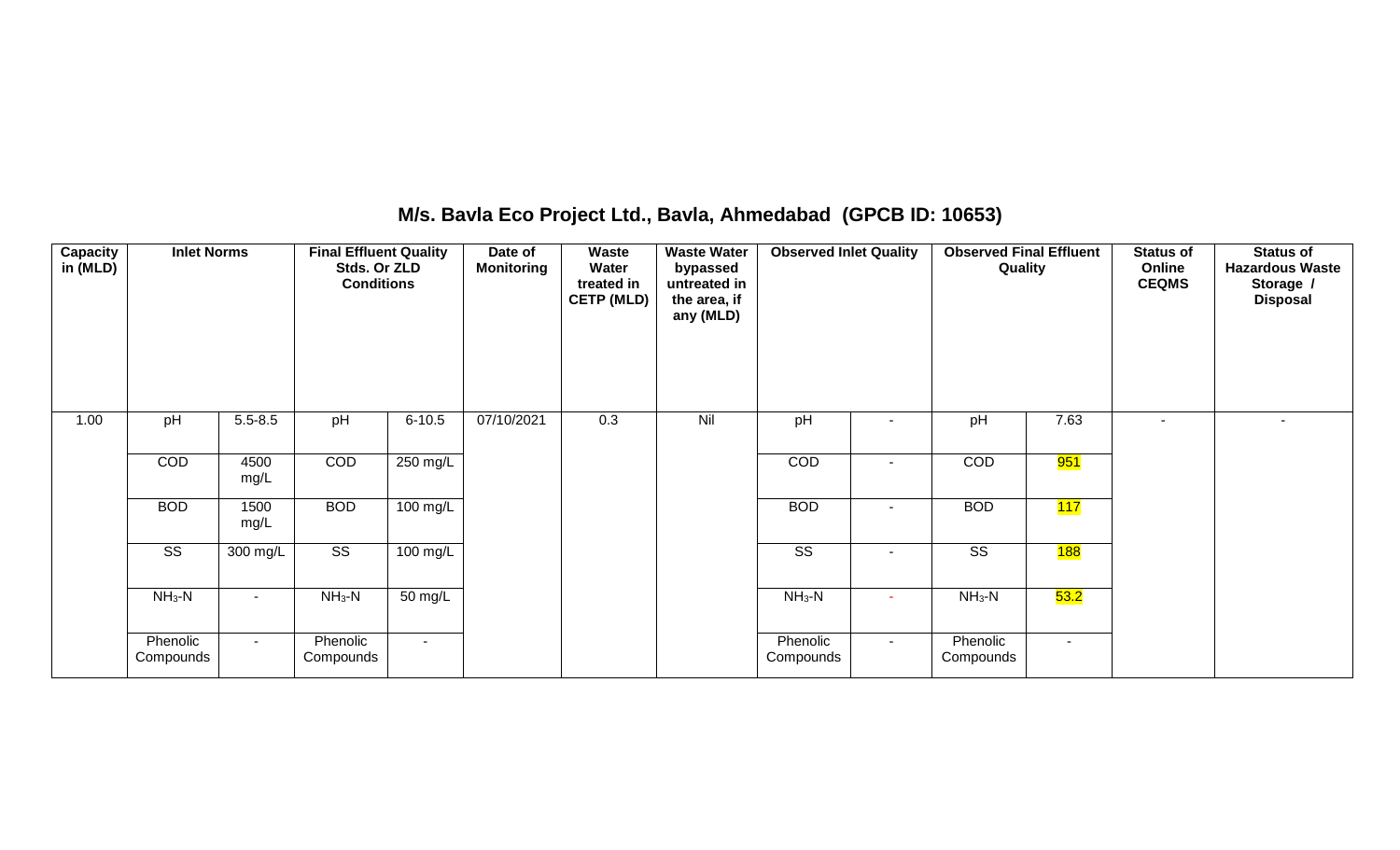## **M/s. Vinayak Jal SudhikaranSahakariMandali Ltd, Bavla, Ahmedabad (GPCB ID: 14686)**

| Capacity<br>in (MLD) | <b>Inlet Norms</b>     |              | <b>Final Effluent Quality</b><br>Stds. Or ZLD<br><b>Conditions</b> |                      | Date of<br><b>Monitoring</b> | Waste<br>Water<br>treated in<br><b>CETP (MLD)</b> | <b>Waste Water</b><br>bypassed<br>untreated in<br>the area, if<br>any (MLD) | <b>Observed Inlet Quality</b> |        | <b>Observed Final Effluent</b><br>Quality |        | <b>Status of</b><br>Online<br><b>CEQMS</b> | <b>Status of</b><br><b>Hazardous Waste</b><br>Storage /<br><b>Disposal</b> |
|----------------------|------------------------|--------------|--------------------------------------------------------------------|----------------------|------------------------------|---------------------------------------------------|-----------------------------------------------------------------------------|-------------------------------|--------|-------------------------------------------|--------|--------------------------------------------|----------------------------------------------------------------------------|
| 1.50                 | pH                     | $5.5 - 8.5$  | pH                                                                 | 6 to 10.5            | 04/10/2021                   | 4                                                 | Nil                                                                         | pH                            |        | pH                                        | 7.92   |                                            | $\sim$                                                                     |
|                      | COD                    | 4500<br>mg/L | COD                                                                | 250 mg/L             |                              |                                                   |                                                                             | COD                           |        | COD                                       | 163    |                                            |                                                                            |
|                      | <b>BOD</b>             | 1500<br>mg/L | <b>BOD</b>                                                         | 100 mg/L             |                              |                                                   |                                                                             | <b>BOD</b>                    | $\sim$ | <b>BOD</b>                                | 25     |                                            |                                                                            |
|                      | $\overline{\text{SS}}$ | 300 mg/L     | $\overline{\text{SS}}$                                             | $100 \text{ mg/L}$   |                              |                                                   |                                                                             | $\overline{\text{ss}}$        |        | $\overline{\text{ss}}$                    | 110    |                                            |                                                                            |
|                      | $NH3-N$                |              | $NH3-N$                                                            | $\overline{50}$ mg/L |                              |                                                   |                                                                             | $NH3-N$                       | $\sim$ | $NH3-N$                                   | 12.60  |                                            |                                                                            |
|                      | Phenolic<br>Compounds  | $\sim$       | Phenolic<br>Compounds                                              | $\sim$               |                              |                                                   |                                                                             | Phenolic<br>Compounds         | $\sim$ | Phenolic<br>Compounds                     | $\sim$ |                                            |                                                                            |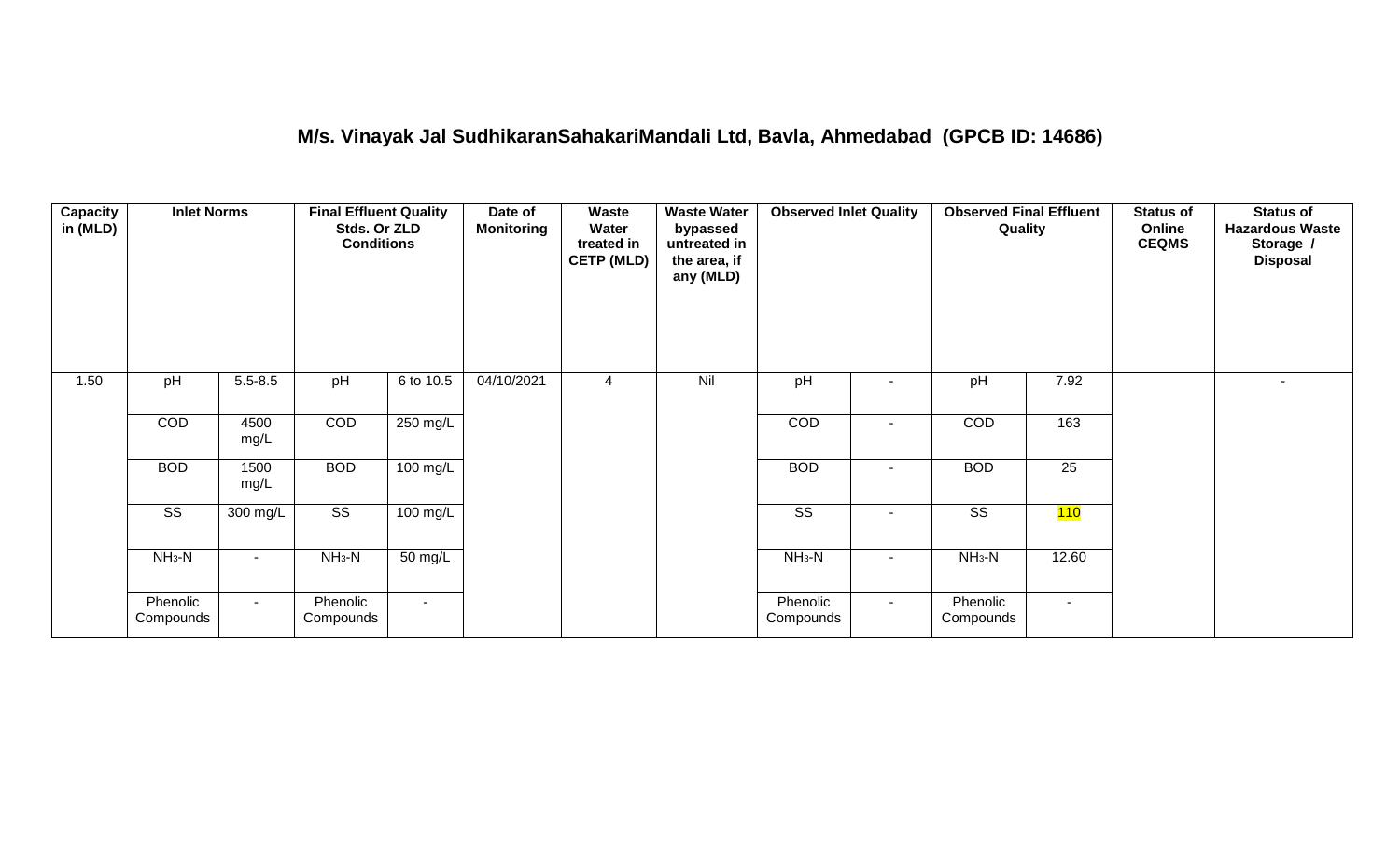## **M/s. Nandesari Industrial Association (CETP), GIDC-Nandesari, Vadodara (GPCB ID: 22336)**

| Capacity<br>in (MLD) | <b>Inlet Norms</b>     |              | <b>Final Effluent Quality</b><br>Stds. Or ZLD<br><b>Conditions</b> |                      | Date of<br><b>Monitoring</b> | <b>Waste</b><br>Water<br>treated in<br><b>CETP (MLD)</b> | <b>Waste Water</b><br>bypassed<br>untreated in<br>the area, if<br>any (MLD) | <b>Observed Inlet Quality</b> |      | <b>Observed Final Effluent</b><br>Quality |      | <b>Status of</b><br>Online<br><b>CEQMS</b>          | <b>Status of</b><br><b>Hazardous Waste</b><br>Storage /<br><b>Disposal</b> |
|----------------------|------------------------|--------------|--------------------------------------------------------------------|----------------------|------------------------------|----------------------------------------------------------|-----------------------------------------------------------------------------|-------------------------------|------|-------------------------------------------|------|-----------------------------------------------------|----------------------------------------------------------------------------|
| 12                   | pH                     | 5 to 9       | pH                                                                 | 6.5 to 8.5           | 05/10/2021                   | 6.4                                                      | Nil                                                                         | pH                            | 6.55 | pH                                        | 7.21 | pH, COD,<br>BOD, TSS,<br>NH <sub>3</sub> -N, Color, | $\sim$                                                                     |
|                      | COD                    | 1500<br>mg/L | COD                                                                | 250 mg/L             |                              |                                                          |                                                                             | COD                           | 815  | COD                                       | 220  | TOC,<br>Temperature                                 |                                                                            |
|                      | <b>BOD</b>             | 500 mg/L     | <b>BOD</b>                                                         | $100$ mg/L           |                              |                                                          |                                                                             | <b>BOD</b>                    | 185  | <b>BOD</b>                                | 46   |                                                     |                                                                            |
|                      | $\overline{\text{ss}}$ | 600 mg/L     | $\overline{\text{ss}}$                                             | $100$ mg/L           |                              |                                                          |                                                                             | $\overline{\text{ss}}$        | 246  | $\overline{\text{ss}}$                    | 108  |                                                     |                                                                            |
|                      | $NH_3-N$               | 50 mg/L      | $NH3-N$                                                            | $\overline{50}$ mg/L |                              |                                                          |                                                                             | $NH3-N$                       | 1.18 | $NH_3-N$                                  | 0.95 |                                                     |                                                                            |
|                      | Phenolic<br>Compounds  | 5 mg/L       | Phenolic<br>Compounds                                              | 1 mg/L               |                              |                                                          |                                                                             | Phenolic<br>Compounds         | 0.42 | Phenolic<br>Compounds                     | 0.16 |                                                     |                                                                            |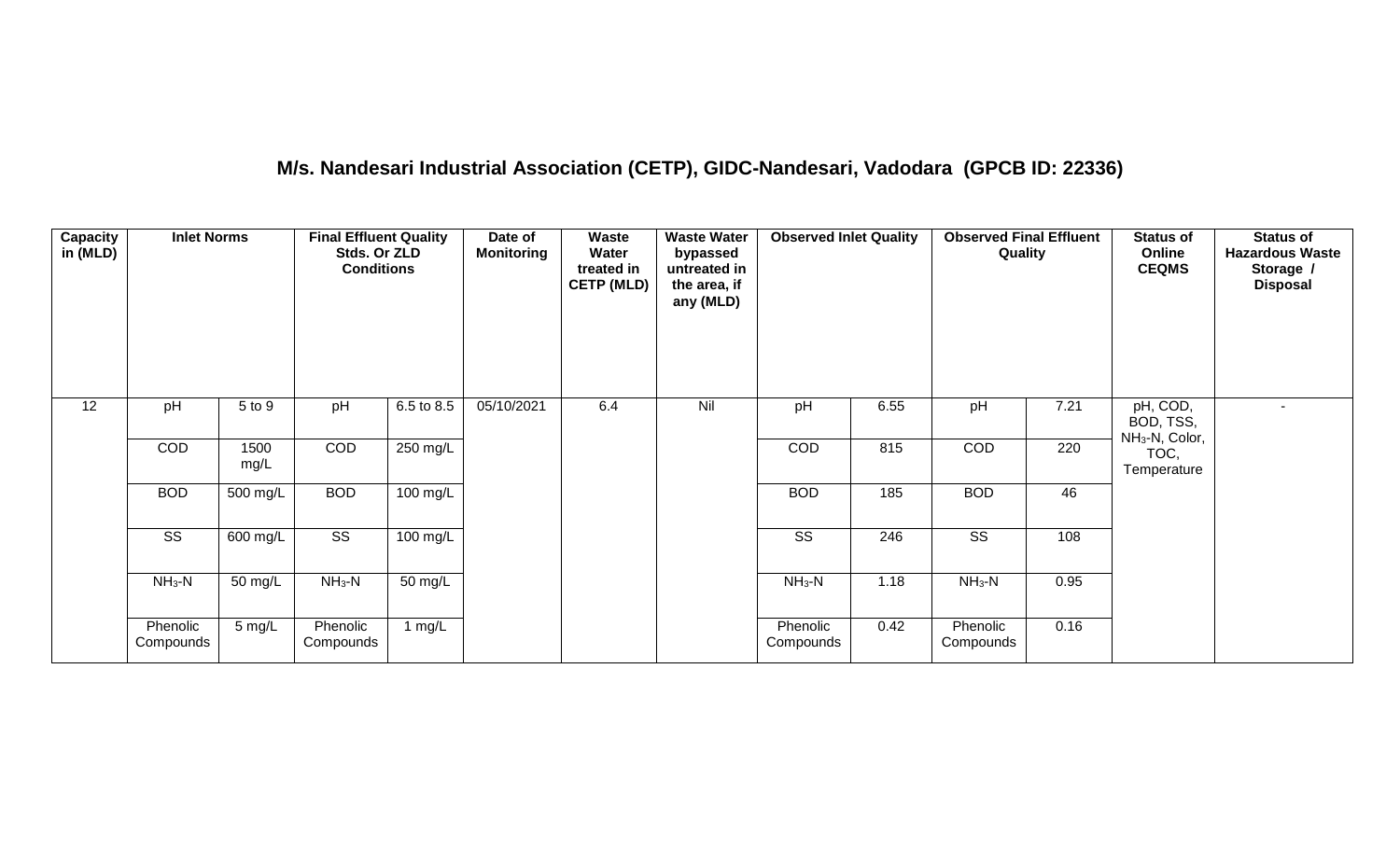| <b>Capacity</b><br>in (MLD) | <b>Inlet Norms</b>     |              | <b>Final Effluent Quality</b><br>Stds. Or ZLD<br><b>Conditions</b> |            | Date of<br><b>Monitoring</b> | Waste<br>Water<br>treated in<br><b>CETP (MLD)</b> | <b>Waste Water</b><br>bypassed<br>untreated in<br>the area, if<br>any (MLD) | <b>Observed Inlet Quality</b> |        | <b>Observed Final Effluent</b><br>Quality |                  | <b>Status of</b><br>Online<br><b>CEQMS</b> | <b>Status of</b><br><b>Hazardous Waste</b><br>Storage /<br><b>Disposal</b> |
|-----------------------------|------------------------|--------------|--------------------------------------------------------------------|------------|------------------------------|---------------------------------------------------|-----------------------------------------------------------------------------|-------------------------------|--------|-------------------------------------------|------------------|--------------------------------------------|----------------------------------------------------------------------------|
| 4.50                        | pH                     | 5 to 9       | pH                                                                 | 6.5 to 8.5 | 14/10/2021                   | 2.2                                               | Nil                                                                         | pH                            |        | pH                                        | 7.95             | pH, Flow<br>Meter, TOC,<br>TSS, Color,     | Storage 120 MT,<br>Disposal 34.720                                         |
|                             | COD                    | 2000<br>mg/L | COD                                                                | 250 mg/L   |                              |                                                   |                                                                             | COD                           |        | COD                                       | $\overline{213}$ | $NH3-N$                                    |                                                                            |
|                             | <b>BOD</b>             | $500$ mg/L   | <b>BOD</b>                                                         | $100$ mg/L |                              |                                                   |                                                                             | <b>BOD</b>                    | $\sim$ | <b>BOD</b>                                | 48               |                                            |                                                                            |
|                             | $\overline{\text{SS}}$ | 600 mg/L     | $\overline{\text{ss}}$                                             | $100$ mg/L |                              |                                                   |                                                                             | $\overline{\text{SS}}$        | $\sim$ | $\overline{\text{ss}}$                    | 54               |                                            |                                                                            |
|                             | $NH3-N$                | 50 mg/L      | $NH3-N$                                                            | 50 mg/L    |                              |                                                   |                                                                             | $NH3-N$                       |        | $NH_3-N$                                  | 1.46             |                                            |                                                                            |
|                             | Phenolic<br>Compounds  | 5 mg/L       | Phenolic<br>Compounds                                              | 1 mg/L     |                              |                                                   |                                                                             | Phenolic<br>Compounds         | $\sim$ | Phenolic<br>Compounds                     | <b>BDL</b>       |                                            |                                                                            |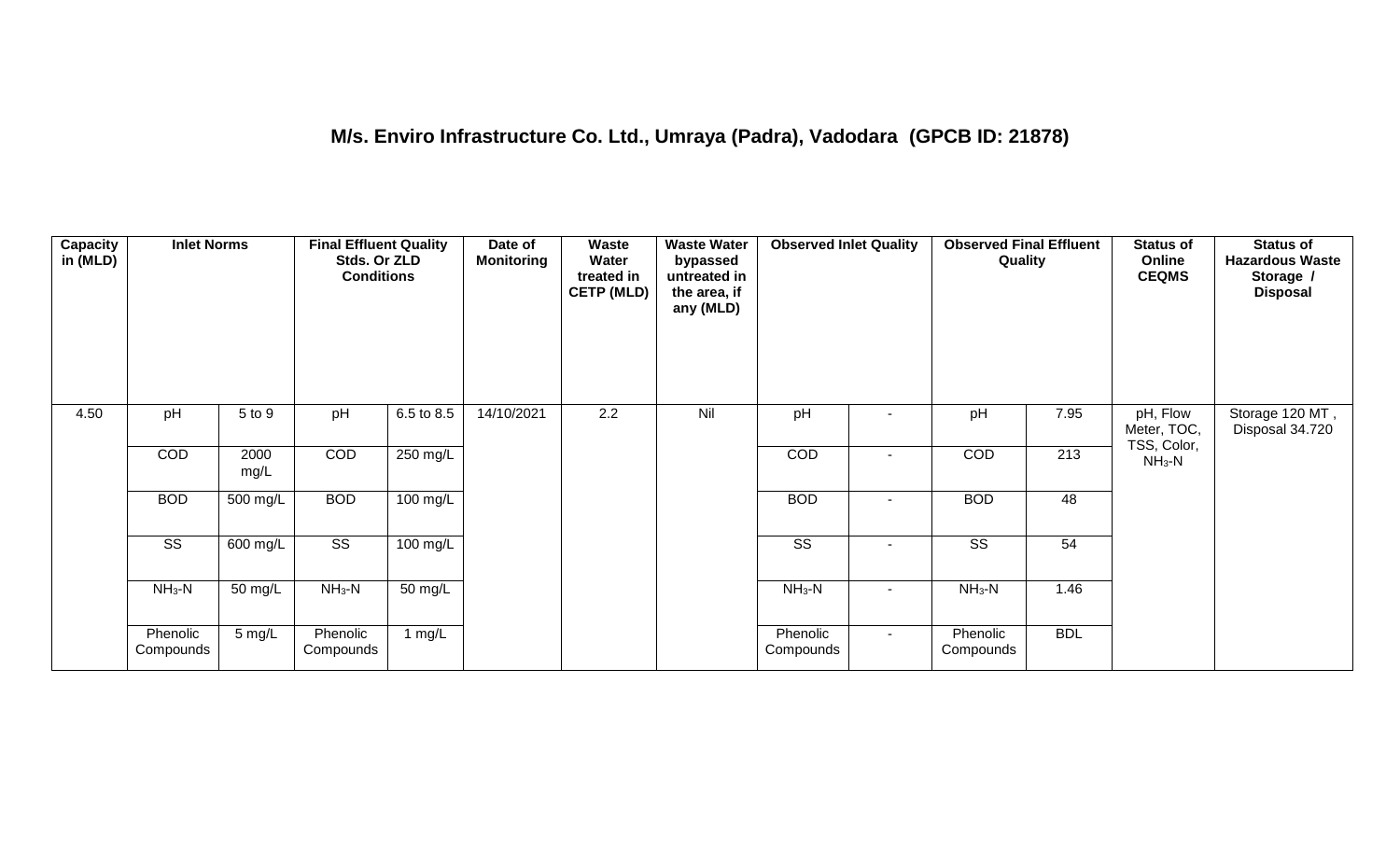## **M/s. Enviro Technology Ltd., GIDC-Ankleshwar, Bharuch (GPCB ID: 15074)**

| Capacity<br>in (MLD) | <b>Inlet Norms</b>     |                     | <b>Final Effluent Quality</b><br>Stds. Or ZLD<br><b>Conditions</b> |                  | Date of<br><b>Monitoring</b> | <b>Waste</b><br>Water<br>treated in<br><b>CETP (MLD)</b> | <b>Waste Water</b><br>bypassed<br>untreated in<br>the area, if<br>any (MLD) | <b>Observed Inlet Quality</b>                   |        | <b>Observed Final Effluent</b><br>Quality       |       | <b>Status of</b><br>Online<br><b>CEQMS</b> | <b>Status of</b><br><b>Hazardous Waste</b><br>Storage /<br><b>Disposal</b> |
|----------------------|------------------------|---------------------|--------------------------------------------------------------------|------------------|------------------------------|----------------------------------------------------------|-----------------------------------------------------------------------------|-------------------------------------------------|--------|-------------------------------------------------|-------|--------------------------------------------|----------------------------------------------------------------------------|
| 3.5                  | pH                     | $6.5 - 8.5$         | pH                                                                 | $6.5 - 8.5$      | 11/10/2021                   | 2.31                                                     | Nil                                                                         | pH                                              | 7.295  | pH                                              | 7.65  | pH, Flow,<br>COD, BOD,<br>TSS, TOC         | $\blacksquare$                                                             |
|                      | COD                    | 11000<br>mg/L       | COD                                                                | 1000<br>mg/L     |                              |                                                          |                                                                             | <b>COD</b>                                      | 2997.5 | <b>COD</b>                                      | 535   |                                            |                                                                            |
|                      | <b>BOD</b>             | 3600<br>mg/L        | <b>BOD</b>                                                         | 200 mg/L         |                              |                                                          |                                                                             | BOD <sub>(3</sub><br>days at<br>$27^{\circ}C$ ) | 795.5  | BOD <sub>(3</sub><br>days at<br>$27^{\circ}C$ ) | 16    |                                            |                                                                            |
|                      | $\overline{\text{ss}}$ |                     | $\overline{\text{SS}}$                                             | 150 mg/L         |                              |                                                          |                                                                             | SS                                              | 716    | SS                                              | 40    |                                            |                                                                            |
|                      | $NH3-N$                | $NH_3-N$<br>50 mg/L |                                                                    |                  | $NH3-N$                      | 161.56                                                   | $NH_3-N$                                                                    | 44.8                                            |        |                                                 |       |                                            |                                                                            |
|                      | Phenolic<br>Compounds  | 1 mg/ $L$           | Phenolic<br>Compounds                                              | $5 \text{ mg/L}$ |                              |                                                          |                                                                             | Phenolic<br>Compounds                           | 2.75   | Phenolic<br>Compounds                           | < 0.1 |                                            |                                                                            |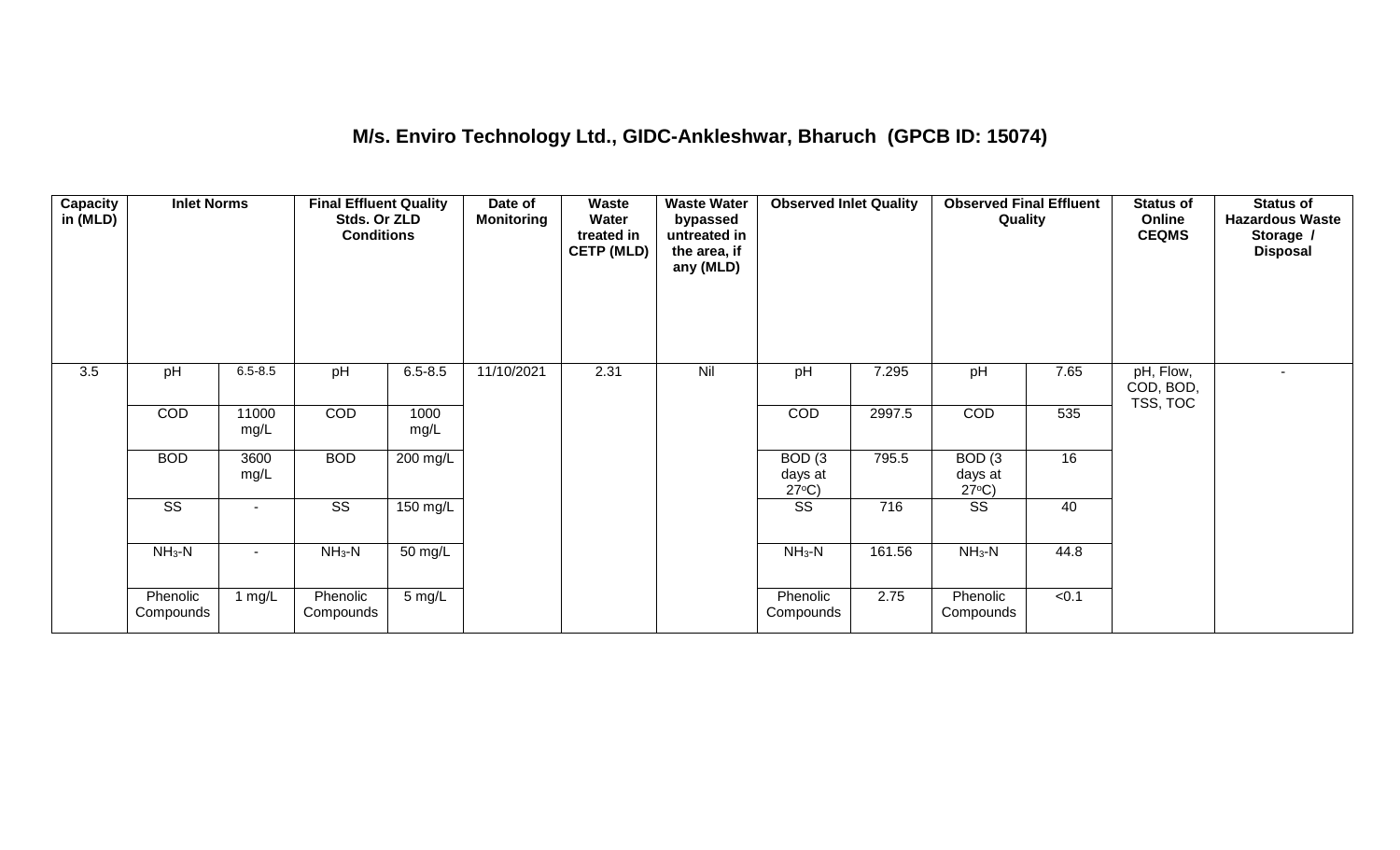#### **M/s. Narmada Clean Tech Ltd., (Bharuch Eco-Aqua Infrastructure Ltd.,) (BEAIL), Ankleshwar (GPCB ID: 27833)**

| Capacity<br>in (MLD) | <b>Inlet Norms</b>    |                  | <b>Final Effluent Quality</b><br>Stds. Or ZLD<br><b>Conditions</b> |                  | Date of<br><b>Monitoring</b> | Waste<br>Water<br>treated in<br><b>CETP (MLD)</b> | <b>Waste Water</b><br>bypassed<br>untreated in<br>the area, if<br>any (MLD) | <b>Observed Inlet Quality</b> |      | <b>Observed Final Effluent</b><br>Quality |       | <b>Status of</b><br>Online<br><b>CEQMS</b> | <b>Status of</b><br><b>Hazardous Waste</b><br>Storage /<br><b>Disposal</b> |
|----------------------|-----------------------|------------------|--------------------------------------------------------------------|------------------|------------------------------|---------------------------------------------------|-----------------------------------------------------------------------------|-------------------------------|------|-------------------------------------------|-------|--------------------------------------------|----------------------------------------------------------------------------|
| 40                   | pH                    | $6.5 - 8.5$      | pH                                                                 | $6-9$            | 18/10/2021                   | 31.92                                             | Nil                                                                         | pH                            | 7.01 | pH                                        | 6.99  | pH, Flow<br>Meter, TOC,                    |                                                                            |
|                      | COD                   | 1000<br>mg/L     | <b>COD</b>                                                         | 500 mg/L         |                              |                                                   |                                                                             | <b>COD</b>                    | 1279 | <b>COD</b>                                | 509   | <b>TSS</b>                                 |                                                                            |
|                      | <b>BOD</b>            | 200 mg/L         | <b>BOD</b>                                                         | 100 mg/L         |                              |                                                   |                                                                             | <b>BOD</b>                    | 307  | <b>BOD</b>                                | 117   |                                            |                                                                            |
|                      | <b>SS</b>             | 150 mg/L         | $\overline{\text{SS}}$                                             | 100 mg/L         |                              |                                                   |                                                                             | <b>SS</b>                     | 60   | SS                                        | 34    |                                            |                                                                            |
|                      | $NH3-N$               | 50 mg/L          | $NH3-N$                                                            | 50 mg/L          |                              |                                                   |                                                                             | $NH3-N$                       | 154  | $NH3-N$                                   | 48.16 |                                            |                                                                            |
|                      | Phenolic<br>Compounds | $5 \text{ mg/L}$ | Phenolic<br>Compounds                                              | $5 \text{ mg/L}$ |                              |                                                   |                                                                             | Phenolic<br>Compounds         | 3.23 | Phenolic<br>Compounds                     | 0.28  |                                            |                                                                            |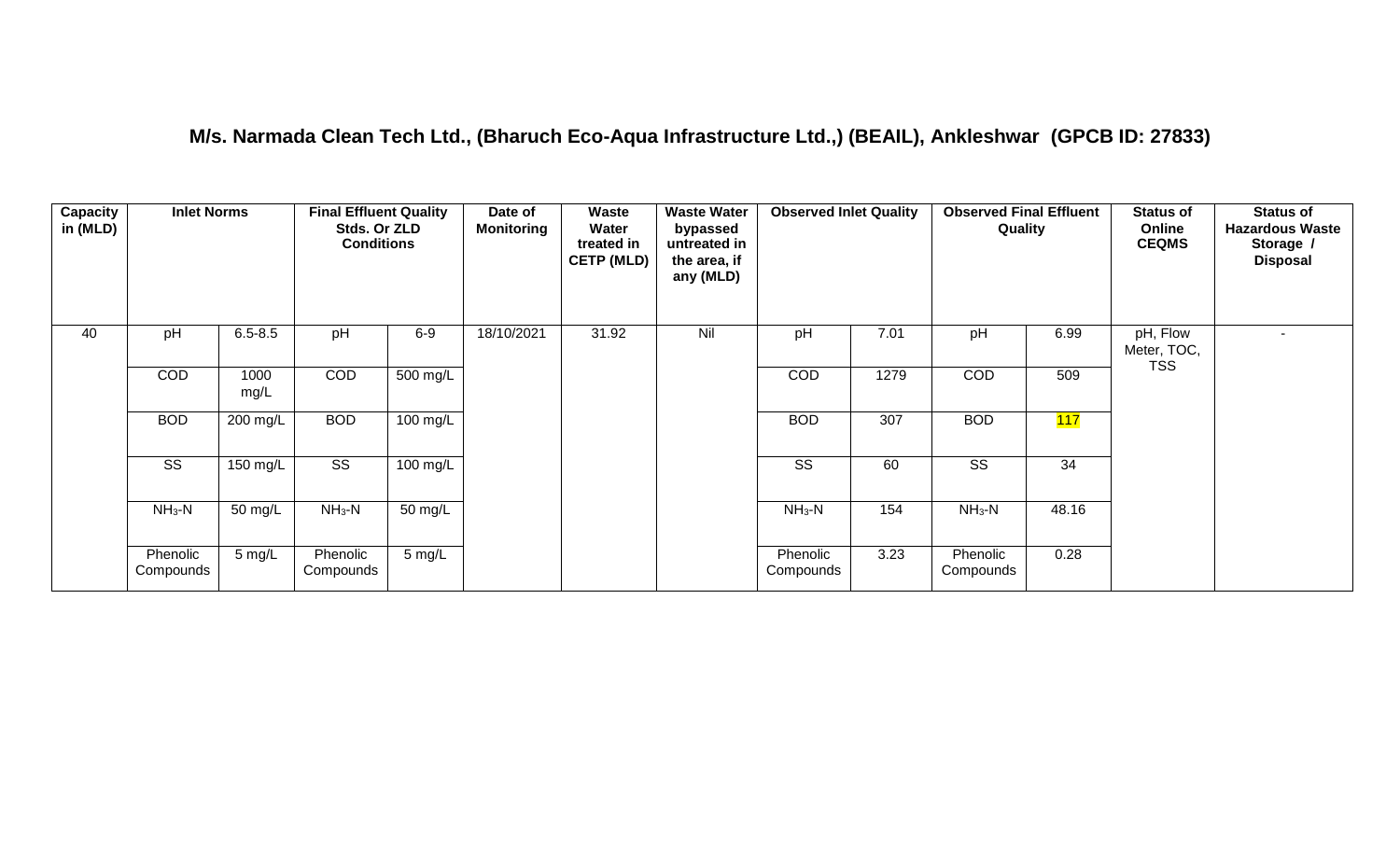#### **M/s. Panoli Enviro Technology Ltd., GIDC-Panoli, Bharuch (GPCB ID: 15460)**

| <b>Capacity</b><br>in (MLD) | <b>Inlet Norms</b>    |               | <b>Final Effluent Quality</b><br>Stds. Or ZLD<br><b>Conditions</b> |                  | Date of<br><b>Monitoring</b> | Waste<br>Water<br>treated in<br><b>CETP (MLD)</b> | <b>Waste Water</b><br>bypassed<br>untreated in<br>the area, if<br>any (MLD) | <b>Observed Inlet Quality</b> |       | <b>Observed Final Effluent</b><br>Quality |                   | <b>Status of</b><br>Online<br><b>CEQMS</b> | <b>Status of</b><br><b>Hazardous Waste</b><br>Storage /<br><b>Disposal</b> |
|-----------------------------|-----------------------|---------------|--------------------------------------------------------------------|------------------|------------------------------|---------------------------------------------------|-----------------------------------------------------------------------------|-------------------------------|-------|-------------------------------------------|-------------------|--------------------------------------------|----------------------------------------------------------------------------|
| 1.02                        | pH                    | $6.5 - 8.5$   | pH                                                                 | $6.5 - 8.5$      | 11/10/2021                   | 0.45                                              | Nil                                                                         | pH                            | 6.62  | pH                                        | 7.88              | pH, Flow<br>Meter, TOC                     | Storage 275 MT                                                             |
|                             | COD                   | 10000<br>mg/L | <b>COD</b>                                                         | 1000<br>mg/L     |                              |                                                   |                                                                             | <b>COD</b>                    | 1434  | <b>COD</b>                                | <mark>1139</mark> |                                            |                                                                            |
|                             | <b>BOD</b>            | 3000<br>mg/L  | <b>BOD</b>                                                         | 200 mg/L         |                              |                                                   |                                                                             | <b>BOD</b>                    | 383   | <b>BOD</b>                                | 259               |                                            |                                                                            |
|                             | SS                    | $\sim$        | SS                                                                 | 150 mg/L         |                              |                                                   |                                                                             | SS                            | 514   | SS                                        | <mark>484</mark>  |                                            |                                                                            |
|                             | $NH3-N$               | 50 mg/L       | $NH3-N$                                                            | 50 mg/L          |                              |                                                   |                                                                             | $NH3-N$                       | 59.92 | $NH_3-N$                                  | 46.48             |                                            |                                                                            |
|                             | Phenolic<br>Compounds | 1 $mg/L$      | Phenolic<br>Compounds                                              | $5 \text{ mg/L}$ |                              |                                                   |                                                                             | Phenolic<br>Compounds         | 1.98  | Phenolic<br>Compounds                     | 0.59              |                                            |                                                                            |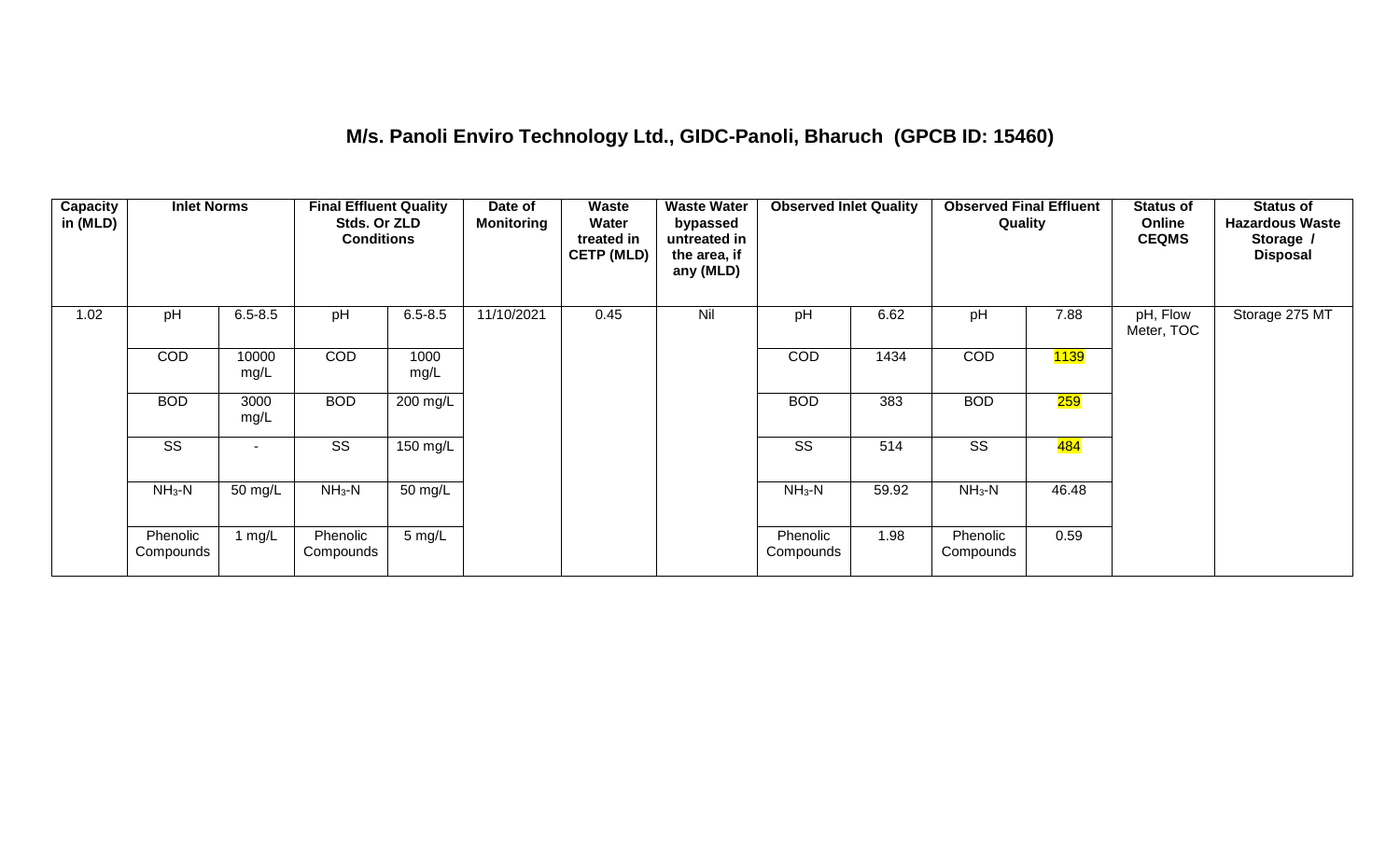## **M/s. Globe Enviro Care Ltd. [chemical units], GIDC-Sachin, Surat (GPCB ID: 20721)**

| Capacity<br>in (MLD) | <b>Inlet Norms</b>     |              | <b>Final Effluent Quality</b><br>Stds. Or ZLD<br><b>Conditions</b> |                          | Date of<br>Monitoring | <b>Waste</b><br>Water<br>treated in<br><b>CETP (MLD)</b> | <b>Waste Water</b><br>bypassed<br>untreated in<br>the area, if<br>any (MLD) | <b>Observed Inlet Quality</b> |      | <b>Observed Final Effluent</b><br>Quality |      | <b>Status of</b><br>Online<br><b>CEQMS</b> | <b>Status of</b><br><b>Hazardous Waste</b><br>Storage /<br><b>Disposal</b> |
|----------------------|------------------------|--------------|--------------------------------------------------------------------|--------------------------|-----------------------|----------------------------------------------------------|-----------------------------------------------------------------------------|-------------------------------|------|-------------------------------------------|------|--------------------------------------------|----------------------------------------------------------------------------|
| $\overline{ }$       | pH                     | 6.5 to 8.5   | pH                                                                 | 6.5 <sub>to</sub><br>8.5 | 01/10/2021            | 0.236                                                    | Nil                                                                         | pH                            | 7.05 | pH                                        | 7.35 | pH, TOC,<br>TSS, Flow<br>meter             | Storage 1302.595<br>МT                                                     |
|                      | COD                    | 3000<br>mg/L | COD                                                                | 250<br>mg/L              |                       |                                                          |                                                                             | COD                           | 1109 | COD                                       | 238  |                                            |                                                                            |
|                      | <b>BOD</b>             | 1200<br>mg/L | <b>BOD</b>                                                         | 30 mg/L                  |                       |                                                          |                                                                             | <b>BOD</b>                    | 310  | <b>BOD</b>                                | 26   |                                            |                                                                            |
|                      | $\overline{\text{SS}}$ | 300 mg/L     | $\overline{\text{ss}}$                                             | 100<br>mg/L              |                       |                                                          |                                                                             | $\overline{\text{ss}}$        | 168  | $\overline{\text{ss}}$                    | 90   |                                            |                                                                            |
|                      | $NH_3-N$               | 50 mg/L      | $NH3-N$                                                            | 50 mg/L                  |                       |                                                          |                                                                             | $NH3-N$                       | 60.5 | $NH3-N$                                   | 45.9 |                                            |                                                                            |
|                      | Phenolic<br>Compounds  | 1 mg/L       | Phenolic<br>Compounds                                              | 1 mg/L                   |                       |                                                          |                                                                             | Phenolic<br>Compounds         | 0.9  | Phenolic<br>Compounds                     | 0.56 |                                            |                                                                            |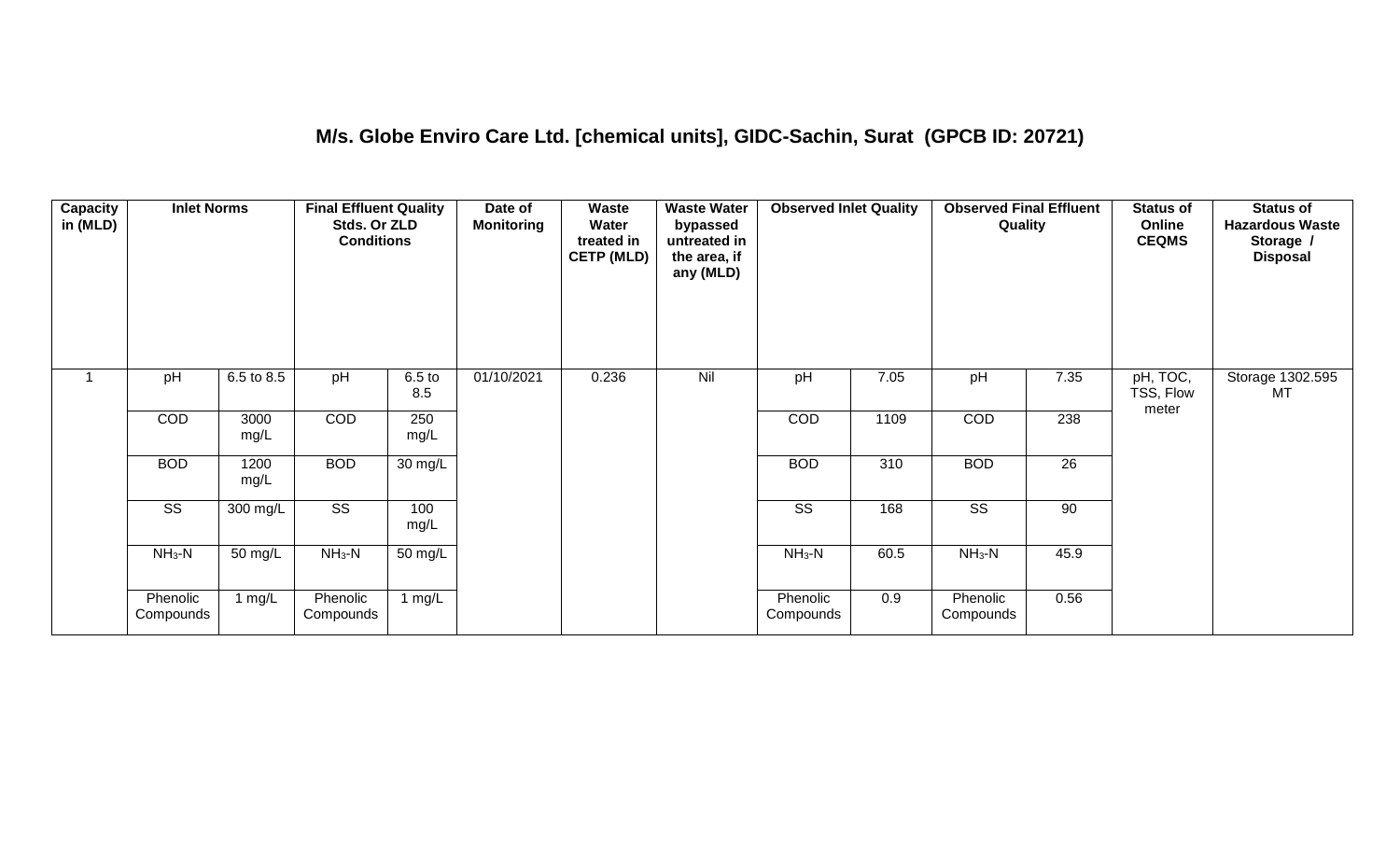#### **M/s. Sachin Infra Environment Ltd., GIDC-Sachin, Surat (GPCB ID: 21204)**

| Capacity<br>in (MLD) | <b>Inlet Norms</b>     |                      | <b>Final Effluent Quality</b><br>Stds. Or ZLD<br><b>Conditions</b> |             | Date of<br><b>Monitoring</b> | <b>Waste</b><br>Water<br>treated in<br><b>CETP (MLD)</b> | <b>Waste Water</b><br>bypassed<br>untreated in<br>the area, if<br>any (MLD) | <b>Observed Inlet Quality</b> |      | <b>Observed Final Effluent</b><br>Quality |      | <b>Status of</b><br>Online<br><b>CEQMS</b> | <b>Status of</b><br><b>Hazardous Waste</b><br>Storage /<br><b>Disposal</b> |
|----------------------|------------------------|----------------------|--------------------------------------------------------------------|-------------|------------------------------|----------------------------------------------------------|-----------------------------------------------------------------------------|-------------------------------|------|-------------------------------------------|------|--------------------------------------------|----------------------------------------------------------------------------|
| 50                   | pH                     | $6.5 - 8.5$          | pH                                                                 | $6.5 - 8.5$ | 01/10/2021                   | 32.83                                                    | Nil                                                                         | pH                            | 6.91 | pH                                        | 7.20 | pH, Flow<br>Meter, TOC                     | Storage 5800 MT<br>Disposal 197.2 MT                                       |
|                      | COD                    | 1000<br>mg/L         | COD                                                                | 250 mg/L    |                              |                                                          |                                                                             | COD                           | 885  | COD                                       | 245  |                                            |                                                                            |
|                      | <b>BOD</b>             | 400 mg/L             | <b>BOD</b>                                                         | 30 mg/L     |                              |                                                          |                                                                             | <b>BOD</b>                    | 215  | <b>BOD</b>                                | 29   |                                            |                                                                            |
|                      | $\overline{\text{SS}}$ | 300 mg/L             | $\overline{\text{SS}}$                                             | 100 mg/L    |                              |                                                          |                                                                             | $\overline{\text{SS}}$        | 136  | $\overline{\text{SS}}$                    | 72   |                                            |                                                                            |
|                      | $NH_3-N$               | $\overline{50}$ mg/L | $NH3-N$                                                            | 50 mg/L     |                              |                                                          |                                                                             | $NH3-N$                       | 19.6 | $NH3-N$                                   | 11.8 |                                            |                                                                            |
|                      | Phenolic<br>Compounds  | 1 $mg/L$             | Phenolic<br>Compounds                                              | 1 mg/L      |                              |                                                          |                                                                             | Phenolic<br>Compounds         | 0.54 | Phenolic<br>Compounds                     | 0.24 |                                            |                                                                            |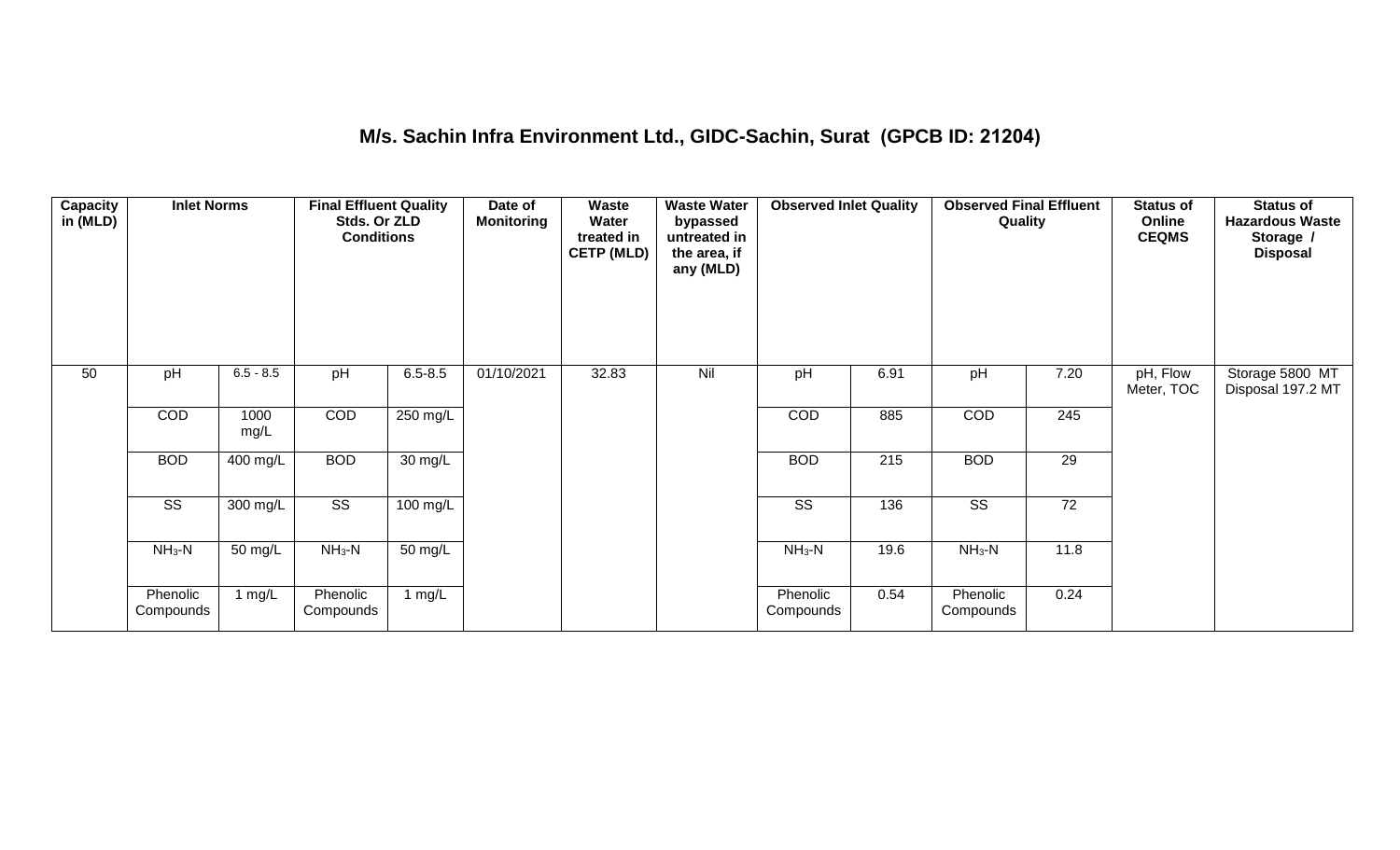## **M/s. Palsana Enviro Protection Ltd., (PEPL), Kadodara, Surat (GPCB ID: 21044)**

| <b>Capacity</b><br>in (MLD) | <b>Inlet Norms</b>     |                    | <b>Final Effluent Quality</b><br>Stds. Or ZLD<br><b>Conditions</b> |                    | Date of<br><b>Monitoring</b> | Waste<br>Water<br>treated in<br><b>CETP (MLD)</b> | <b>Waste Water</b><br>bypassed<br>untreated in<br>the area, if<br>any (MLD) | <b>Observed Inlet Quality</b> |      | <b>Observed Final Effluent</b><br>Quality |      | <b>Status of</b><br>Online<br><b>CEQMS</b> | <b>Status of</b><br><b>Hazardous Waste</b><br>Storage /<br><b>Disposal</b> |
|-----------------------------|------------------------|--------------------|--------------------------------------------------------------------|--------------------|------------------------------|---------------------------------------------------|-----------------------------------------------------------------------------|-------------------------------|------|-------------------------------------------|------|--------------------------------------------|----------------------------------------------------------------------------|
| 150                         | pH                     | 6.5 to 8.5         | pH                                                                 | 6.5 to 8.5         | 02/10/2021                   | 98                                                | Nil                                                                         | pH                            | 6.52 | pH                                        | 7.68 | pH, Flow<br>Meter, COD,                    | Storage 771 MT,<br>Disposal 459.23                                         |
|                             | <b>COD</b>             | 1000<br>mg/L       | <b>COD</b>                                                         | 250 mg/L           |                              |                                                   |                                                                             | COD                           | 1011 | <b>COD</b>                                | 240  | BOD, TSS                                   | MT                                                                         |
|                             | <b>BOD</b>             | 400 mg/L           | <b>BOD</b>                                                         | $30 \text{ mg/L}$  |                              |                                                   |                                                                             | <b>BOD</b>                    | 290  | <b>BOD</b>                                | 28   |                                            |                                                                            |
|                             | $\overline{\text{ss}}$ | $300 \text{ mg/L}$ | $\overline{\text{ss}}$                                             | $100 \text{ mg/L}$ |                              |                                                   |                                                                             | $\overline{\text{ss}}$        | 148  | $\overline{\text{ss}}$                    | 78   |                                            |                                                                            |
|                             | $NH3-N$                | 50 mg/L            | $NH3-N$                                                            | $50 \text{ mg/L}$  |                              |                                                   |                                                                             | $NH3-N$                       | 26.3 | $NH3-N$                                   | 12.3 |                                            |                                                                            |
|                             | Phenolic<br>Compounds  | 1 mg/L             | Phenolic<br>Compounds                                              | 1 $mg/L$           |                              |                                                   |                                                                             | Phenolic<br>Compounds         | 0.51 | Phenolic<br>Compounds                     | 0.29 |                                            |                                                                            |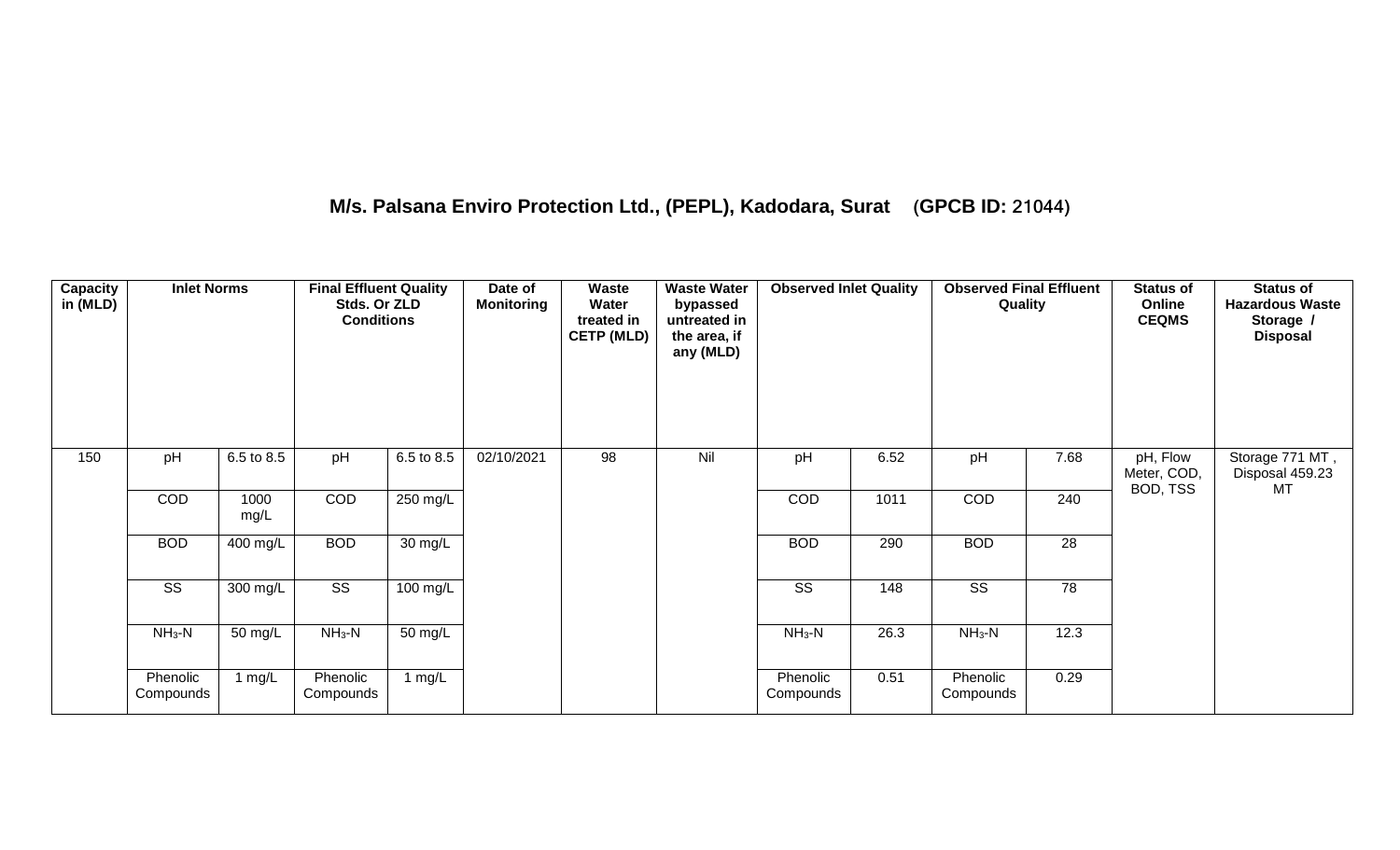#### **M/s. Pandesara Infrastructure Ltd., GIDC-Pandesara, Surat (GPCB ID: 11142)**

| <b>Capacity</b><br>in (MLD) | <b>Inlet Norms</b>     |              | <b>Final Effluent Quality</b><br>Stds. Or ZLD<br><b>Conditions</b> |             | Date of<br><b>Monitoring</b> | Waste<br>Water<br>treated in<br><b>CETP (MLD)</b> | <b>Waste Water</b><br>bypassed<br>untreated in<br>the area, if<br>any (MLD) | <b>Observed Inlet Quality</b> |      | <b>Observed Final Effluent</b><br>Quality |      | <b>Status of</b><br>Online<br><b>CEQMS</b> | <b>Status of</b><br><b>Hazardous Waste</b><br>Storage /<br><b>Disposal</b> |
|-----------------------------|------------------------|--------------|--------------------------------------------------------------------|-------------|------------------------------|---------------------------------------------------|-----------------------------------------------------------------------------|-------------------------------|------|-------------------------------------------|------|--------------------------------------------|----------------------------------------------------------------------------|
| 100                         | pH                     | $6.5 - 8.5$  | pH                                                                 | $6.5 - 8.5$ | 01/10/2021                   | 81.5                                              | Nil                                                                         | pH                            | 6.82 | pH                                        | 7.32 | pH, Flow<br>Meter, TOC,<br><b>COD</b>      | Storage 1207 MT,<br>Disposal 111.07<br>MT                                  |
|                             | COD                    | 1000<br>mg/L | COD                                                                | 250 mg/L    |                              |                                                   |                                                                             | COD                           | 851  | COD                                       | 186  |                                            |                                                                            |
|                             | <b>BOD</b>             | 400 mg/L     | <b>BOD</b>                                                         | 30 mg/L     |                              |                                                   |                                                                             | <b>BOD</b>                    | 210  | <b>BOD</b>                                | 20   |                                            |                                                                            |
|                             | $\overline{\text{ss}}$ | 300 mg/L     | $\overline{\text{ss}}$                                             | 100 mg/L    |                              |                                                   |                                                                             | SS                            | 142  | <b>SS</b>                                 | 32   |                                            |                                                                            |
|                             | $NH3-N$                | 50 mg/L      | $NH3-N$                                                            | 50 mg/L     |                              |                                                   |                                                                             | $NH3-N$                       | 14.6 | $NH3-N$                                   | 8.40 |                                            |                                                                            |
|                             | Phenolic<br>Compounds  | 1 $mg/L$     | Phenolic<br>Compounds                                              | 1 $mg/L$    |                              |                                                   |                                                                             | Phenolic<br>Compounds         | 0.44 | Phenolic<br>Compounds                     | 0.18 |                                            |                                                                            |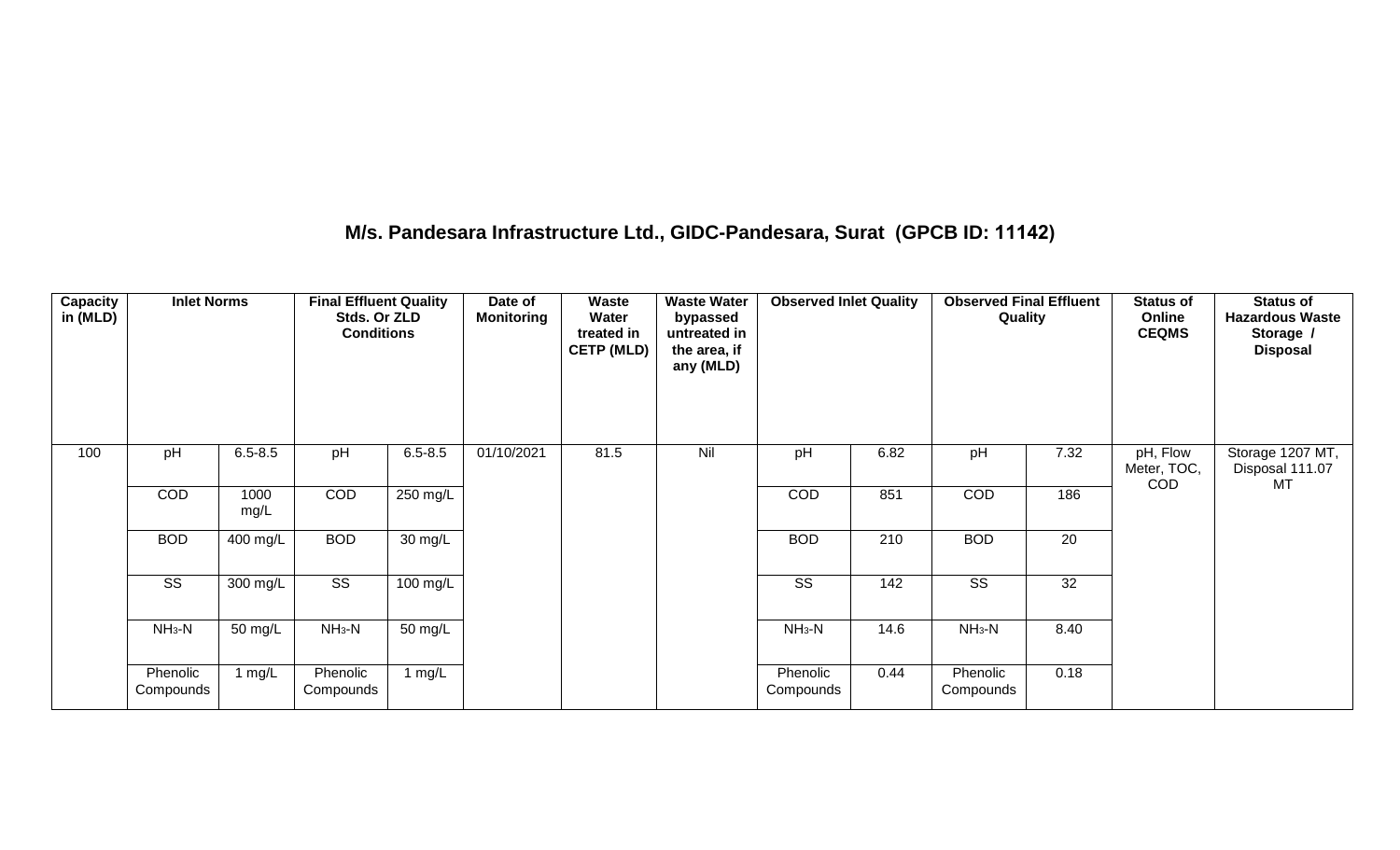#### **M/s. CETP of Kejriwal Integrated Textile Park Ltd – KITPL (GPCB ID: 41302)**

| <b>Capacity</b><br>in (MLD) | <b>Inlet Norms</b>     |               | <b>Final Effluent Quality</b><br>Stds. Or ZLD<br><b>Conditions</b> |                     | Date of<br><b>Monitoring</b> | Waste<br>Water<br>treated in<br><b>CETP (MLD)</b> | <b>Waste Water</b><br>bypassed<br>untreated in<br>the area, if<br>any (MLD) | <b>Observed Inlet Quality</b> |                          | <b>Observed Final Effluent</b><br>Quality |        | <b>Status of</b><br>Online<br><b>CEQMS</b> | <b>Status of</b><br><b>Hazardous Waste</b><br>Storage /<br><b>Disposal</b> |
|-----------------------------|------------------------|---------------|--------------------------------------------------------------------|---------------------|------------------------------|---------------------------------------------------|-----------------------------------------------------------------------------|-------------------------------|--------------------------|-------------------------------------------|--------|--------------------------------------------|----------------------------------------------------------------------------|
| 1.25                        | pH                     | $6.5 - 8.5$   | pH                                                                 | $6.5 - 8.5$         | 01/10/2021                   | 0.1                                               | Nil                                                                         | pH                            |                          | pH                                        | 7.28   | $\blacksquare$                             | Storage 16 MT,<br>Disposal 5.76 MT                                         |
|                             | <b>COD</b>             | $500$<br>mg/L | COD                                                                | $<$ 20 mg/L         |                              |                                                   |                                                                             | COD                           |                          | <b>COD</b>                                | 19     |                                            |                                                                            |
|                             | <b>BOD</b>             | <200<br>mg/L  | <b>BOD</b>                                                         | $\overline{5}$ mg/L |                              |                                                   |                                                                             | <b>BOD</b>                    | $\overline{\phantom{a}}$ | <b>BOD</b>                                | $<$ 5  |                                            |                                                                            |
|                             | $\overline{\text{ss}}$ | <150<br>mg/L  | $\overline{\text{SS}}$                                             | $<$ 5 mg/L          |                              |                                                   |                                                                             | $\overline{\text{ss}}$        |                          | $\overline{\text{ss}}$                    | 10     |                                            |                                                                            |
|                             | $NH_3-N$               |               | $NH_3-N$                                                           | $\blacksquare$      |                              |                                                   |                                                                             | $NH_3-N$                      |                          | $NH3-N$                                   | 4.5    |                                            |                                                                            |
|                             | Phenolic<br>Compounds  | $\sim$        | Phenolic<br>Compounds                                              | $\sim$              |                              |                                                   |                                                                             | Phenolic<br>Compounds         | $\sim$                   | Phenolic<br>Compounds                     | $\sim$ |                                            |                                                                            |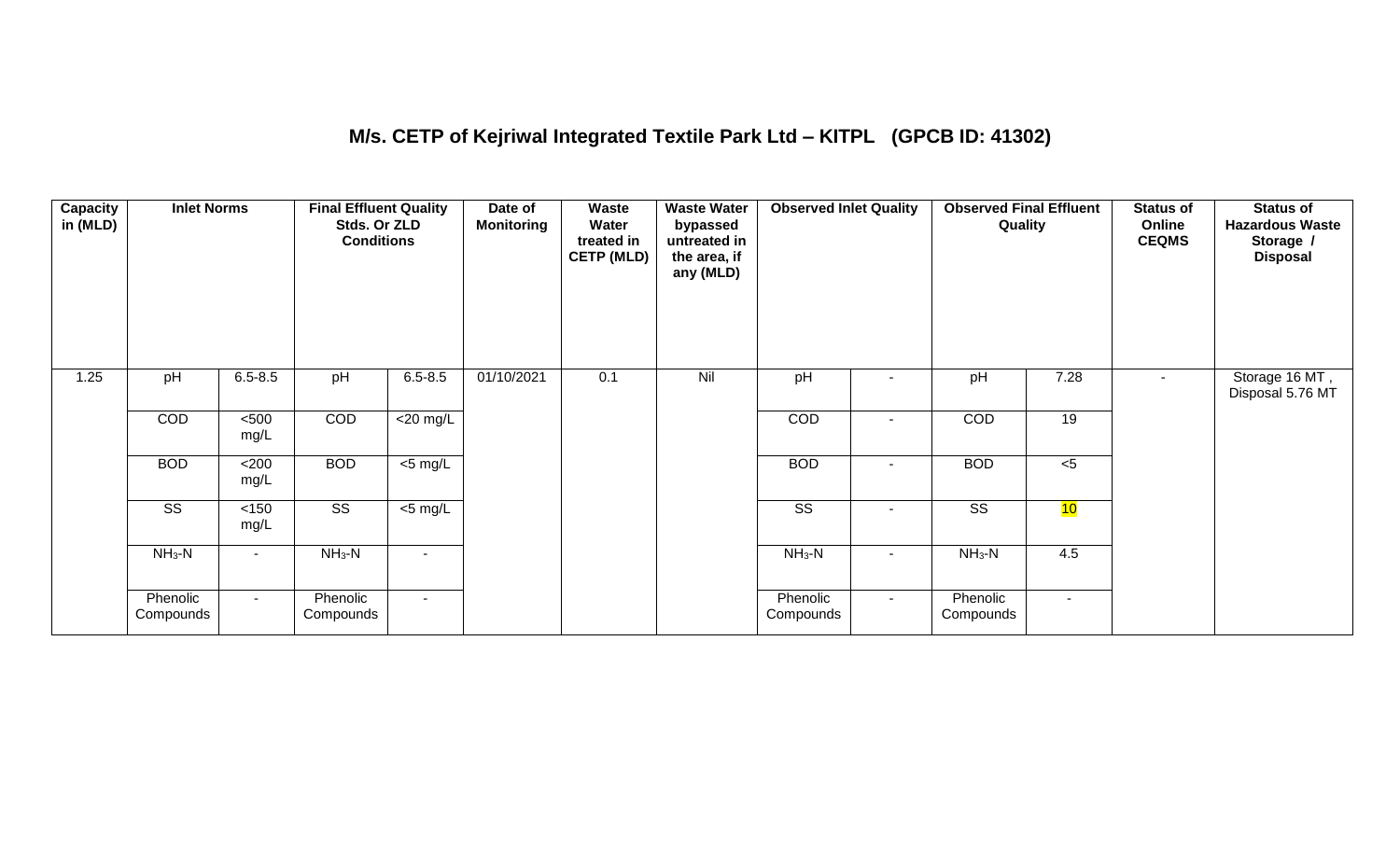#### **M/s. Gujarat Eco Textile Park Pvt Ltd, Palsana, Surat (GPCB ID: 31233)**

| <b>Capacity</b><br>in (MLD) | <b>Inlet Norms</b>    |              | <b>Final Effluent Quality</b><br>Stds. Or ZLD<br><b>Conditions</b> |            | Date of<br><b>Monitoring</b> | <b>Waste</b><br>Water<br>treated in<br><b>CETP (MLD)</b> | <b>Waste Water</b><br>bypassed<br>untreated in<br>the area, if<br>any (MLD) |                       |      | <b>Observed Final Effluent</b><br>Quality |      | <b>Status of</b><br>Online<br><b>CEQMS</b> | <b>Status of</b><br><b>Hazardous Waste</b><br>Storage /<br><b>Disposal</b> |
|-----------------------------|-----------------------|--------------|--------------------------------------------------------------------|------------|------------------------------|----------------------------------------------------------|-----------------------------------------------------------------------------|-----------------------|------|-------------------------------------------|------|--------------------------------------------|----------------------------------------------------------------------------|
| 60                          | pH                    | $6.5 - 8.5$  | pH                                                                 | 6.5 to 8.5 | 01/10/2021                   | 29                                                       | Nil                                                                         | pH                    | 7.20 | pH                                        | 7.38 | pH, Flow<br>Meter, COD                     | Storage 1540 MT,<br>Disposal 26.42                                         |
|                             | COD                   | 1000<br>mg/L | COD                                                                | 250 mg/L   |                              |                                                          |                                                                             | <b>COD</b>            | 1049 | <b>COD</b>                                | 219  | Meter<br>including<br><b>TOC</b>           |                                                                            |
|                             | <b>BOD</b>            | 400 mg/L     | <b>BOD</b>                                                         | 30 mg/L    |                              |                                                          |                                                                             | <b>BOD</b>            | 285  | <b>BOD</b>                                | 25   |                                            |                                                                            |
|                             | SS                    | 300 mg/L     | SS                                                                 | 100 mg/L   |                              |                                                          |                                                                             | SS                    | 192  | SS                                        | 64   |                                            |                                                                            |
|                             | $NH3-N$               | 50 mg/L      | $NH3-N$                                                            | 50 mg/L    |                              |                                                          |                                                                             | $NH3-N$               | 28.6 | $NH3-N$                                   | 15.1 |                                            |                                                                            |
|                             | Phenolic<br>Compounds | 1 mg/L       | Phenolic<br>Compounds                                              | 1 $mg/L$   |                              |                                                          |                                                                             | Phenolic<br>Compounds | 0.92 | Phenolic<br>Compounds                     | 0.76 |                                            |                                                                            |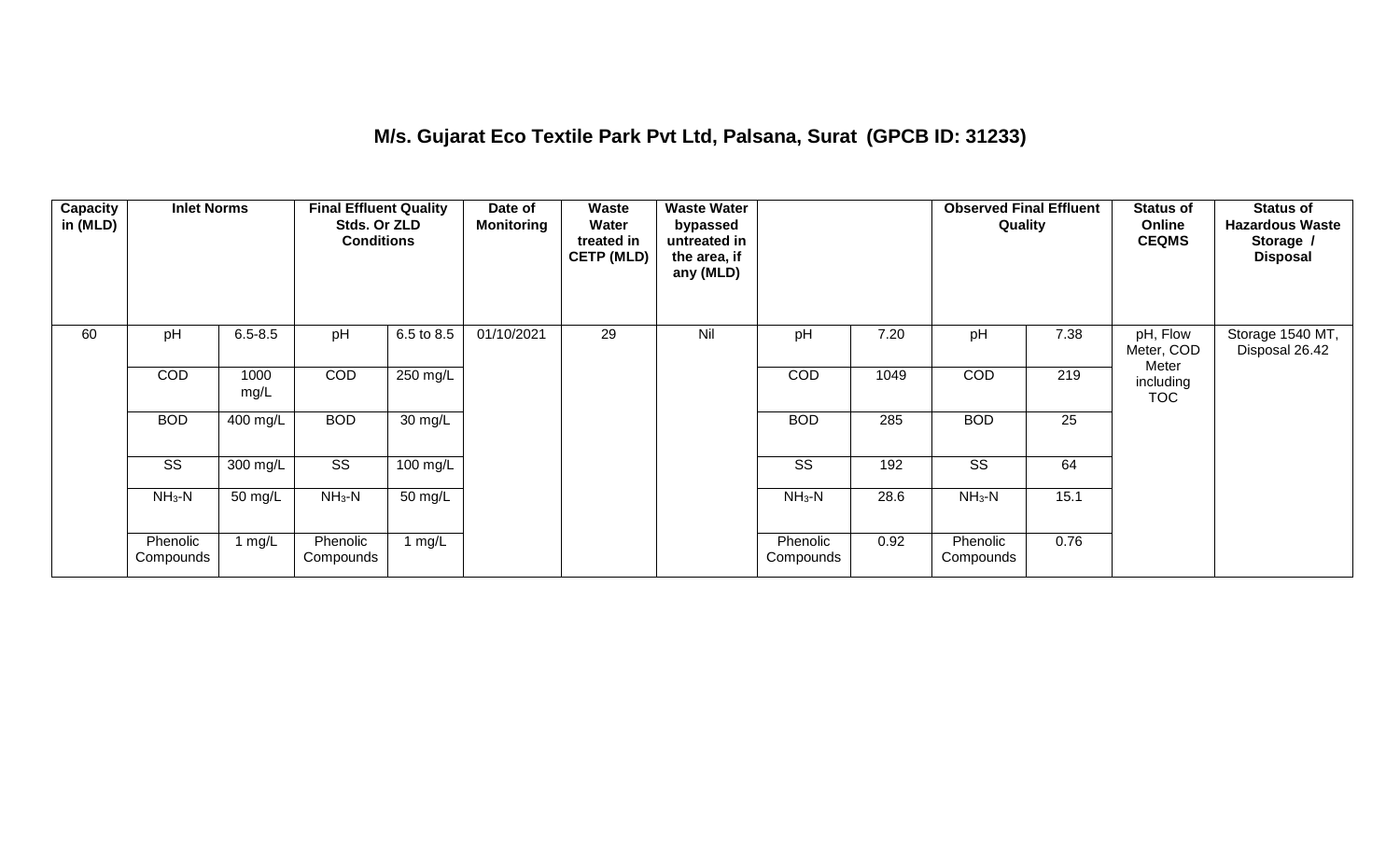#### **M/s. Fairdeal Textile Parks Pvt. Ltd, Kosamaba, Surat (GPCB ID:34209 )**

| <b>Capacity</b><br>in (MLD) | <b>Inlet Norms</b>    |             | <b>Final Effluent Quality</b><br>Stds. Or ZLD<br><b>Conditions</b> |                       | Date of<br><b>Monitoring</b> | Waste<br>Water<br>treated in<br><b>CETP (MLD)</b> | <b>Waste Water</b><br>bypassed<br>untreated in<br>the area, if<br>any (MLD) | <b>Observed Inlet Quality</b> |                | <b>Observed Final Effluent</b><br>Quality |                | <b>Status of</b><br>Online<br><b>CEQMS</b> | <b>Status of</b><br><b>Hazardous Waste</b><br>Storage /<br><b>Disposal</b> |
|-----------------------------|-----------------------|-------------|--------------------------------------------------------------------|-----------------------|------------------------------|---------------------------------------------------|-----------------------------------------------------------------------------|-------------------------------|----------------|-------------------------------------------|----------------|--------------------------------------------|----------------------------------------------------------------------------|
| 2.25                        | pH                    | $6.5 - 7.5$ | pH                                                                 | $7$ to $8$            | 02/10/2021                   | 1.39                                              | Nil                                                                         | pH                            |                | pH                                        | 8.08           | pH, Flow<br>Meter                          | Storage 5.4 MT,<br>Disposal 5.5 MT                                         |
|                             | COD                   | 500 mg/L    | COD                                                                | $<$ 100<br>mg/L       |                              |                                                   |                                                                             | COD                           |                | COD                                       | 40             |                                            |                                                                            |
|                             | <b>BOD</b>            | $200$ mg/L  | <b>BOD</b>                                                         | $<$ 30 mg/L           |                              |                                                   |                                                                             | <b>BOD</b>                    | $\blacksquare$ | <b>BOD</b>                                | < 5            |                                            |                                                                            |
|                             | SS                    | 100 mg/L    | SS                                                                 | $\overline{<}60$ mg/L |                              |                                                   |                                                                             | SS                            | $\blacksquare$ | SS                                        | 6              |                                            |                                                                            |
|                             | $NH_3-N$              | $\sim$      | $NH3-N$                                                            | $\blacksquare$        |                              |                                                   |                                                                             | $NH3-N$                       | $\blacksquare$ | $NH3-N$                                   | <b>BDL</b>     |                                            |                                                                            |
|                             | Phenolic<br>Compounds | $\sim$      | Phenolic<br>Compounds                                              | $\sim$                |                              |                                                   |                                                                             | Phenolic<br>Compounds         | $\sim$         | Phenolic<br>Compounds                     | $\blacksquare$ |                                            |                                                                            |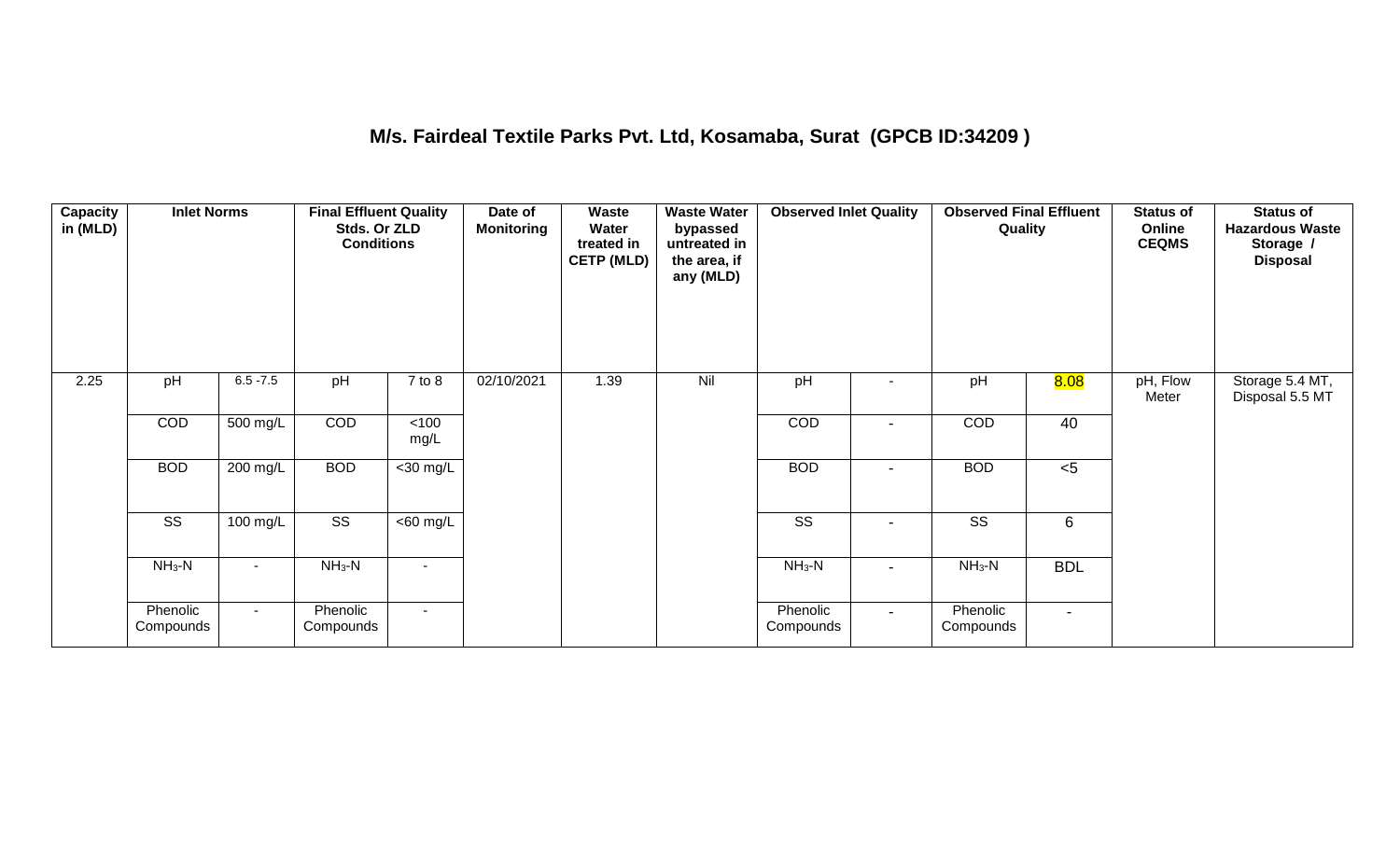## **M/s. New Palsana Industrial Co. Op. Society Ltd., Palsana, Surat (GPCB ID: 10462)**

| Capacity<br>in (MLD) | <b>Inlet Norms</b>    |              | <b>Final Effluent Quality</b><br>Stds. Or ZLD<br><b>Conditions</b> |             | Date of<br><b>Monitoring</b> | Waste<br>Water<br>treated in<br><b>CETP (MLD)</b> | <b>Waste Water</b><br>bypassed<br>untreated in<br>the area, if<br>any (MLD) | <b>Observed Inlet Quality</b> |      | <b>Observed Final Effluent</b><br>Quality |      | <b>Status of</b><br>Online<br><b>CEQMS</b> | <b>Status of</b><br><b>Hazardous Waste</b><br>Storage /<br><b>Disposal</b> |
|----------------------|-----------------------|--------------|--------------------------------------------------------------------|-------------|------------------------------|---------------------------------------------------|-----------------------------------------------------------------------------|-------------------------------|------|-------------------------------------------|------|--------------------------------------------|----------------------------------------------------------------------------|
| 45                   | pH                    | $6.5 - 8.5$  | pH                                                                 | $6.5 - 8.5$ | 01/10/2021                   | 25                                                | Nil                                                                         | pH                            | 7.48 | pH                                        | 7.71 | pH, Flow<br>meter, COD,                    | Storage 830 MT                                                             |
|                      | COD                   | 1000<br>mg/L | COD                                                                | 250 mg/L    |                              |                                                   |                                                                             | <b>COD</b>                    | 676  | COD                                       | 235  | BOD, TSS                                   |                                                                            |
|                      | <b>BOD</b>            | 400 mg/L     | <b>BOD</b>                                                         | 30 mg/L     |                              |                                                   |                                                                             | <b>BOD</b>                    | 170  | <b>BOD</b>                                | 27   |                                            |                                                                            |
|                      | SS                    | 300 mg/L     | SS                                                                 | $<$ 60 mg/L |                              |                                                   |                                                                             | SS                            | 114  | SS                                        | 32   |                                            |                                                                            |
|                      | $NH_3-N$              | 50 mg/L      | $NH3-N$                                                            | 50 mg/L     |                              |                                                   |                                                                             | $NH3-N$                       | 16.8 | $NH3-N$                                   | 2.8  |                                            |                                                                            |
|                      | Phenolic<br>Compounds | 1 $mg/L$     | Phenolic<br>Compounds                                              | 1 mg/L      |                              |                                                   |                                                                             | Phenolic<br>Compounds         | 0.31 | Phenolic<br>Compounds                     | 0.16 |                                            |                                                                            |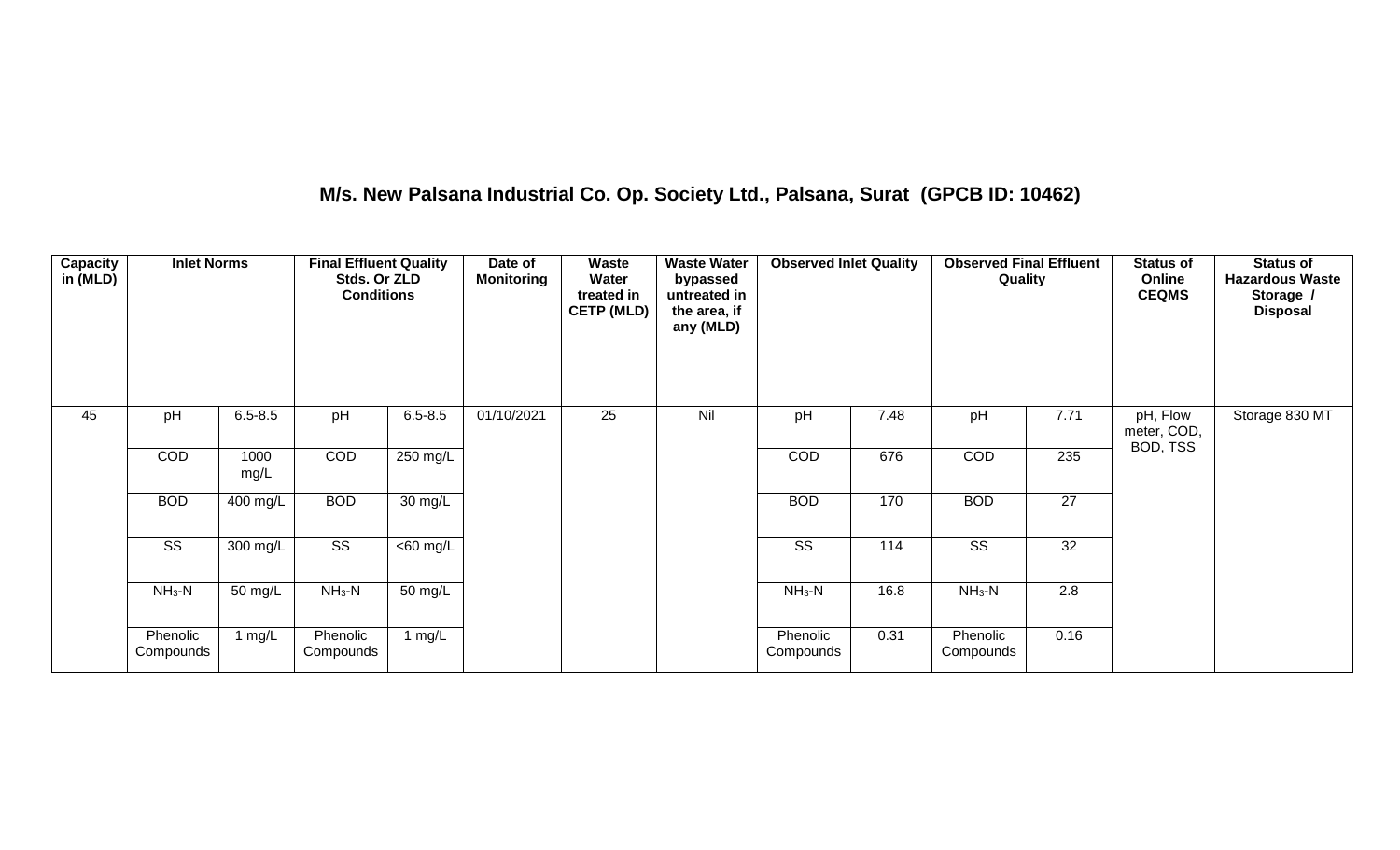| <b>Capacity</b><br>in (MLD) | <b>Inlet Norms</b>     |              | <b>Final Effluent Quality</b><br>Stds. Or ZLD<br><b>Conditions</b> |             | Date of<br><b>Monitoring</b> | Waste<br>Water<br>treated in<br><b>CETP (MLD)</b> | <b>Waste Water</b><br>bypassed<br>untreated in<br>the area, if<br>any (MLD) | <b>Observed Inlet Quality</b> |       | <b>Observed Final Effluent</b><br>Quality |                    | <b>Status of</b><br>Online<br><b>CEQMS</b> | <b>Status of</b><br><b>Hazardous Waste</b><br>Storage /<br><b>Disposal</b> |
|-----------------------------|------------------------|--------------|--------------------------------------------------------------------|-------------|------------------------------|---------------------------------------------------|-----------------------------------------------------------------------------|-------------------------------|-------|-------------------------------------------|--------------------|--------------------------------------------|----------------------------------------------------------------------------|
| 55                          | pH                     | $6.5 - 8.5$  | pH.                                                                | $6.5 - 8.5$ | 06/10/2021,<br>25/10/2021    | 54                                                | Nil                                                                         | pH                            | 7.265 | pH                                        | 6.935              | pH, Flow<br>Meter, TOC &<br>DO Meter       | Storage 9700 MT                                                            |
|                             | COD                    | 1000<br>mg/L | COD                                                                | 250 mg/L    |                              |                                                   |                                                                             | COD                           | 1132  | COD                                       | <b>309</b>         |                                            |                                                                            |
|                             | <b>BOD</b>             | 400 mg/L     | <b>BOD</b>                                                         | 30 mg/L     |                              |                                                   |                                                                             | <b>BOD</b>                    | 239   | <b>BOD</b>                                | 170                |                                            |                                                                            |
|                             | $\overline{\text{SS}}$ | 300 mg/L     | $\overline{\text{ss}}$                                             | 100 mg/L    |                              |                                                   |                                                                             | $\overline{\text{SS}}$        | 293   | $\overline{\text{SS}}$                    | 101                |                                            |                                                                            |
|                             | $NH3-N$                | 50 mg/L      | $NH3-N$                                                            | 50 mg/L     |                              |                                                   |                                                                             | $NH_3-N$                      | 73.92 | $NH3-N$                                   | <mark>74.48</mark> |                                            |                                                                            |
|                             | Phenolic<br>Compounds  | 1 $mg/L$     | Phenolic<br>Compounds                                              | 1 $mg/L$    |                              |                                                   |                                                                             | Phenolic<br>Compounds         | 1.03  | Phenolic<br>Compounds                     | 0.705              |                                            |                                                                            |

#### **Vapi Green Enviro Ltd(VGEL,Vapi) (OldName-Vapi Waste & Effluent Management Co.Ltd) (GPCB ID: 24764)**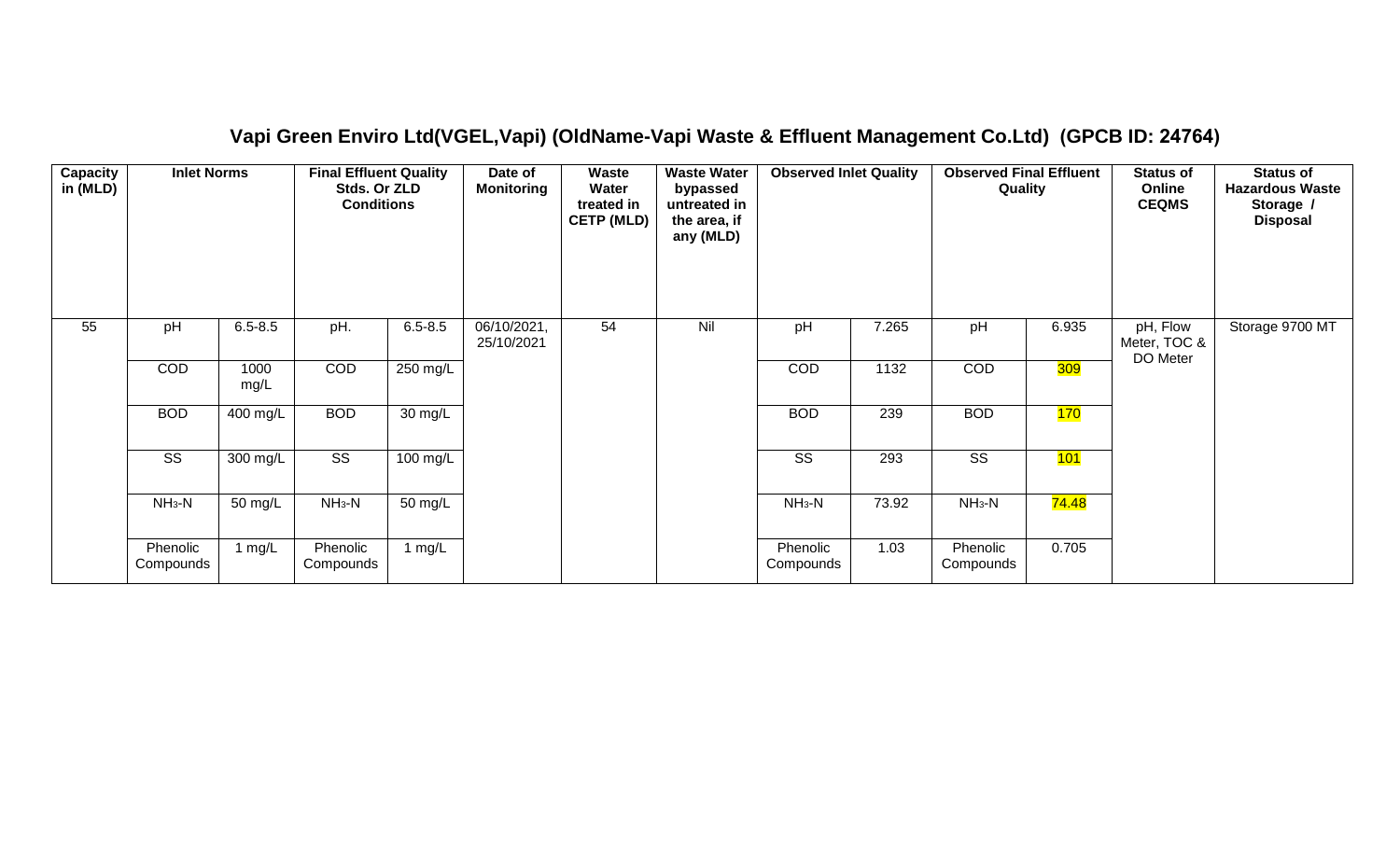#### **M/s. Sarigam Clean Initiative (Old Name-Gujarat Industrial Development Corporation), Sarigam (GPCB ID: 43677)**

| Capacity<br>in (MLD) | <b>Inlet Norms</b>     |                       | <b>Final Effluent Quality</b><br>Stds. Or ZLD<br><b>Conditions</b> |                      | Date of<br><b>Monitoring</b> | Waste<br>Water<br>treated in<br><b>CETP (MLD)</b> | <b>Waste Water</b><br>bypassed<br>untreated in<br>the area, if<br>any (MLD) | <b>Observed Inlet Quality</b>        |                 | <b>Observed Final Effluent</b><br>Quality |      | <b>Status of</b><br>Online<br><b>CEQMS</b> | <b>Status of</b><br><b>Hazardous Waste</b><br>Storage /<br><b>Disposal</b> |
|----------------------|------------------------|-----------------------|--------------------------------------------------------------------|----------------------|------------------------------|---------------------------------------------------|-----------------------------------------------------------------------------|--------------------------------------|-----------------|-------------------------------------------|------|--------------------------------------------|----------------------------------------------------------------------------|
| 12.5                 | pH                     | $6.5 - 8.5$           | pH                                                                 | $6.5 - 8.5$          | 08/10/2021<br>22/10/2021     | 9                                                 | Nil                                                                         | pH                                   | 7.33            | pH                                        | 7.60 | Flow Meter,<br><b>TOC</b> meter            | Storage 620 MT                                                             |
|                      | COD                    | 1000<br>mg/L          | COD                                                                | $250 \text{ mg/L}$   |                              |                                                   |                                                                             | COD                                  | 376             | COD                                       | 262  |                                            |                                                                            |
|                      | <b>BOD</b>             | $\overline{400}$ mg/L | <b>BOD</b>                                                         | 30 mg/L              |                              |                                                   |                                                                             | BOD(3)<br>days at<br>$27^{\circ}C$ ) | $\overline{78}$ | BOD (3 days<br>at $27^{\circ}$ C)         | 33   |                                            |                                                                            |
|                      | $\overline{\text{ss}}$ | 300 mg/L              | $\overline{\text{ss}}$                                             | $100$ mg/L           |                              |                                                   |                                                                             | $\overline{\text{ss}}$               | 156             | $\overline{\text{ss}}$                    | 68   |                                            |                                                                            |
|                      | $NH3-N$                | 50 mg/L               | $NH3-N$                                                            | $\overline{50}$ mg/L |                              |                                                   |                                                                             | $NH3-N$                              | 11.2            | $\overline{\text{NH}}_3\text{-N}$         | 25.2 |                                            |                                                                            |
|                      | Phenolic<br>Compounds  | 1 $mg/L$              | Phenolic<br>Compounds                                              | 1 $mg/L$             |                              |                                                   |                                                                             | Phenolic<br>Compounds                | 0.54            | Phenolic<br>Compounds                     | 0.52 |                                            |                                                                            |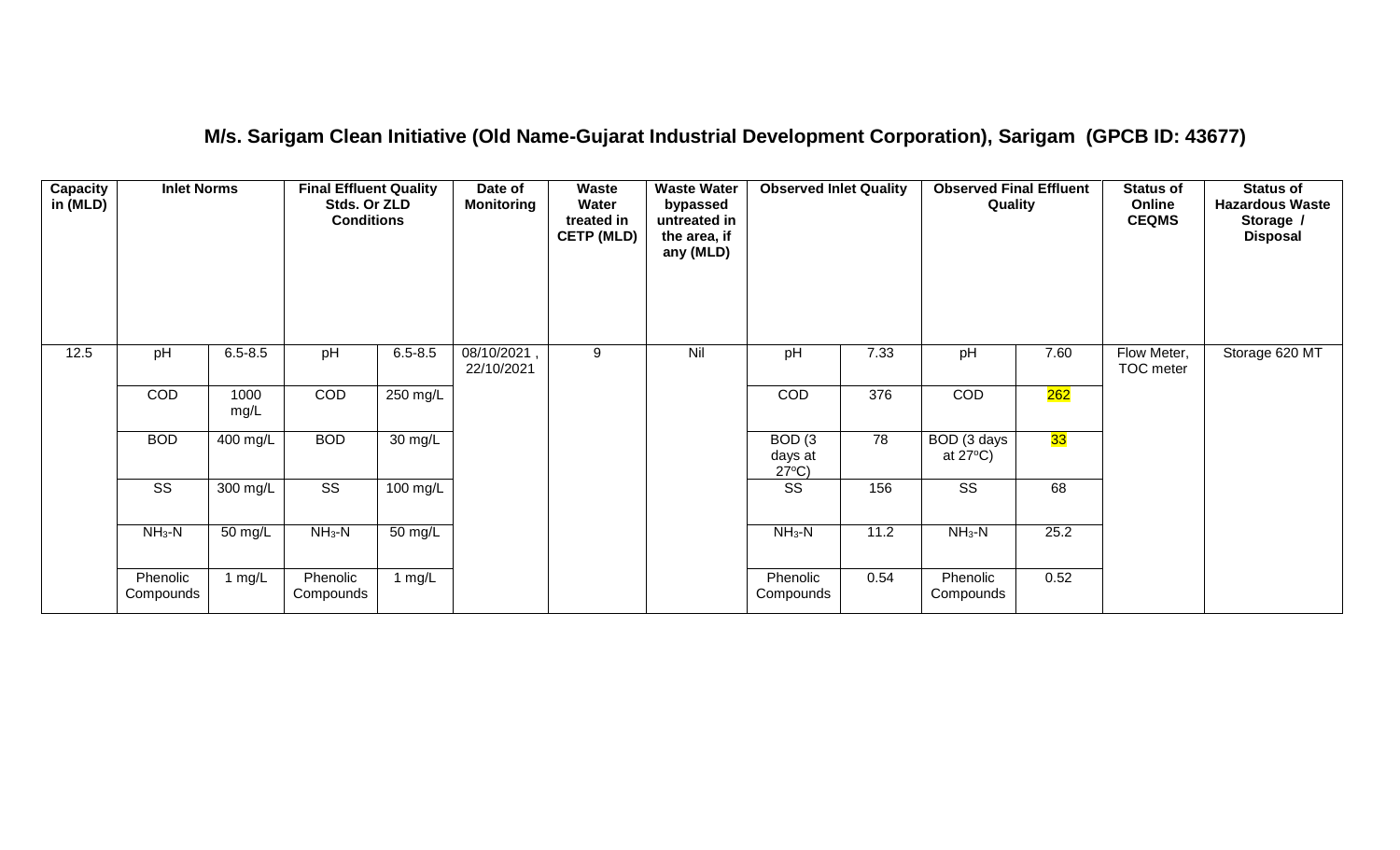## **M/s. Veraval Industries Association, Veraval, Junagadh (GPCB ID: 17197)**

| <b>Capacity</b><br>in (MLD) | <b>Inlet Norms</b>     |                      | <b>Final Effluent Quality</b><br>Stds. Or ZLD<br><b>Conditions</b> |                | Date of<br><b>Monitoring</b> | Waste<br>Water<br>treated in<br><b>CETP (MLD)</b> | <b>Waste Water</b><br>bypassed<br>untreated in<br>the area, if<br>any (MLD) | <b>Observed Inlet Quality</b> |        | <b>Observed Final Effluent</b><br>Quality |                  | <b>Status of</b><br>Online<br><b>CEQMS</b> | <b>Status of</b><br><b>Hazardous Waste</b><br>Storage /<br><b>Disposal</b> |
|-----------------------------|------------------------|----------------------|--------------------------------------------------------------------|----------------|------------------------------|---------------------------------------------------|-----------------------------------------------------------------------------|-------------------------------|--------|-------------------------------------------|------------------|--------------------------------------------|----------------------------------------------------------------------------|
| $5\phantom{.0}$             | pH                     | 5.5 to 9             | pH                                                                 | 5.5 to 9.5     | 12/10/2021                   | 5                                                 | Nil                                                                         | pH                            | 7.86   | pH                                        | 7.70             |                                            | Storage 1.6 MT                                                             |
|                             | COD                    | 3500<br>mg/L         | COD                                                                | 250 mg/L       |                              |                                                   |                                                                             | COD                           | 850    | COD                                       | 160              |                                            |                                                                            |
|                             | <b>BOD</b>             | 1000<br>mg/L         | <b>BOD</b>                                                         | 100 mg/L       |                              |                                                   |                                                                             | <b>BOD</b>                    | 290    | <b>BOD</b>                                | 52.5             |                                            |                                                                            |
|                             | $\overline{\text{ss}}$ | 200 mg/L             | $\overline{\text{ss}}$                                             | 100 mg/L       |                              |                                                   |                                                                             | $\overline{\text{ss}}$        | 318    | $\overline{\text{SS}}$                    | <mark>132</mark> |                                            |                                                                            |
|                             | $NH3-N$                | $\overline{50}$ mg/L | $NH3-N$                                                            | 50 mg/L        |                              |                                                   |                                                                             | $NH3-N$                       | 280    | $NH3-N$                                   | 168              |                                            |                                                                            |
|                             | Phenol                 | $\sim$               | Phenol                                                             | $\blacksquare$ |                              |                                                   |                                                                             | Phenolic<br>Compounds         | $\sim$ | Phenolic<br>Compounds                     | $\sim$           |                                            |                                                                            |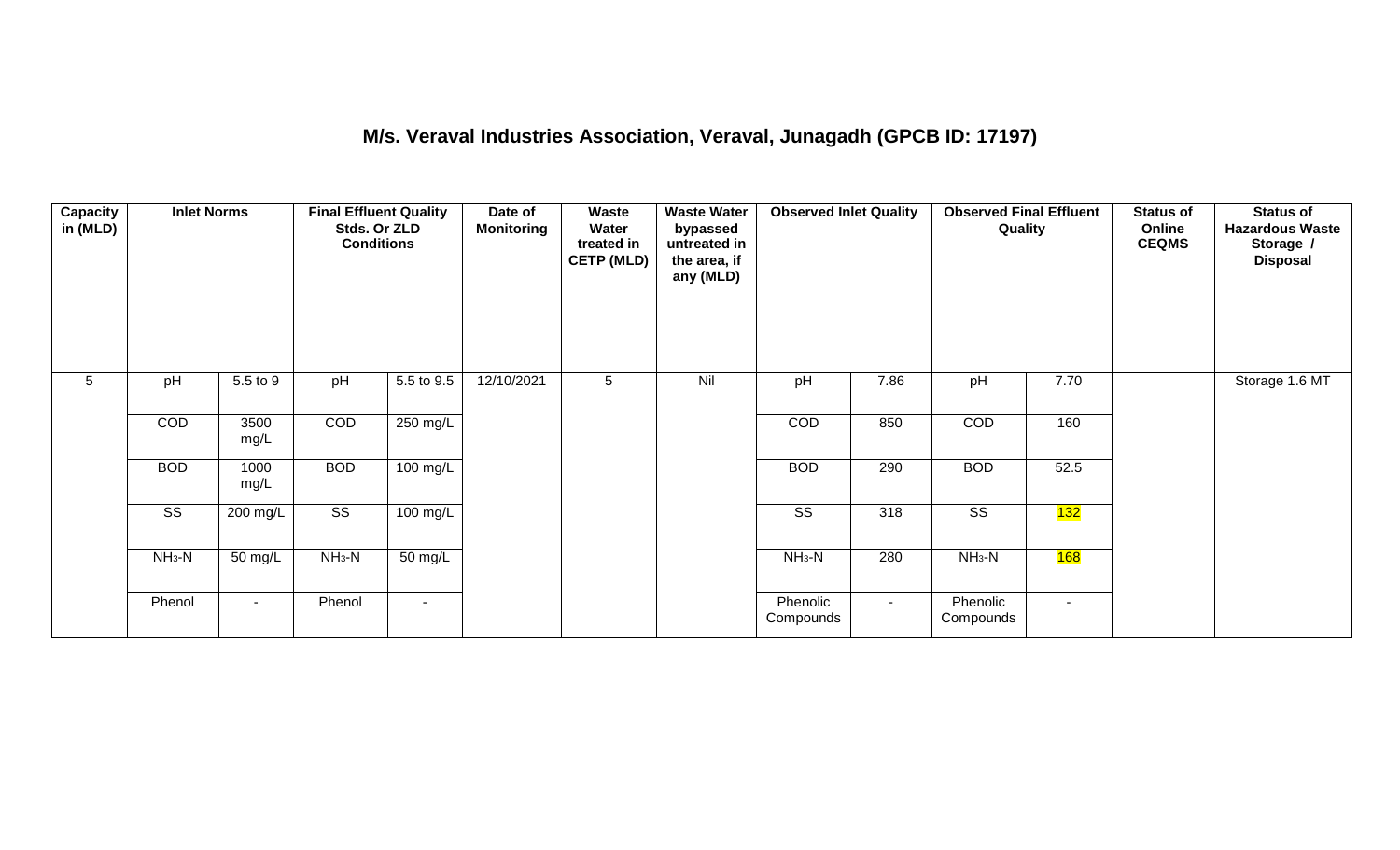#### **M/s. Bhatgam Washing GhatSuddhikaranYojana Pvt. Ltd., Bhatgam,Rajkot (GPCB ID: 23674 )**

| Capacity<br>in (MLD) | <b>Inlet Norms</b>     |                      | <b>Final Effluent Quality</b><br>Stds. Or ZLD<br><b>Conditions</b> |            | Date of<br><b>Monitoring</b> | Waste<br>Water<br>treated in<br><b>CETP (MLD)</b> | <b>Waste Water</b><br>bypassed<br>untreated in<br>the area, if<br>any (MLD) | <b>Observed Inlet Quality</b> |                 | <b>Observed Final Effluent</b><br>Quality |            | <b>Status of</b><br>Online<br><b>CEQMS</b> | <b>Status of</b><br><b>Hazardous Waste</b><br>Storage /<br><b>Disposal</b> |
|----------------------|------------------------|----------------------|--------------------------------------------------------------------|------------|------------------------------|---------------------------------------------------|-----------------------------------------------------------------------------|-------------------------------|-----------------|-------------------------------------------|------------|--------------------------------------------|----------------------------------------------------------------------------|
| 30                   | pH                     | $10.5 - 12$          | pH                                                                 | $6-9$      | 25/10/2021                   | 10                                                | Nil                                                                         | pH                            | 10.85           | pH                                        | 8.93       | pH, Flow<br>meter, SS,<br>Color, MLSS,     | Storage 1040 MT                                                            |
|                      | COD                    | 1000<br>mg/L         | COD                                                                | $250$ mg/L |                              |                                                   |                                                                             | COD                           | 316             | COD                                       | 288        | <b>COD</b>                                 |                                                                            |
|                      | <b>BOD</b>             | 350 mg/L             | <b>BOD</b>                                                         | 100 mg/L   |                              |                                                   |                                                                             | <b>BOD</b>                    | 102             | <b>BOD</b>                                | 92         |                                            |                                                                            |
|                      | $\overline{\text{ss}}$ | 2000<br>mg/L         | $\overline{\text{SS}}$                                             | 100 mg/L   |                              |                                                   |                                                                             | $\overline{\text{ss}}$        | $\frac{142}{ }$ | $\overline{\text{ss}}$                    | 42         |                                            |                                                                            |
|                      | $NH3-N$                | $\overline{75}$ mg/L | $NH3-N$                                                            | 50 mg/L    |                              |                                                   |                                                                             | $NH3-N$                       | 19.6            | $NH3-N$                                   | 8.4        |                                            |                                                                            |
|                      | Phenolic<br>Compounds  | $5 \text{ mg/L}$     | Phenolic<br>Compounds                                              | 1 mg/L     |                              |                                                   |                                                                             | Phenolic<br>Compounds         | $\sim$          | Phenolic<br>Compounds                     | <b>BDL</b> |                                            |                                                                            |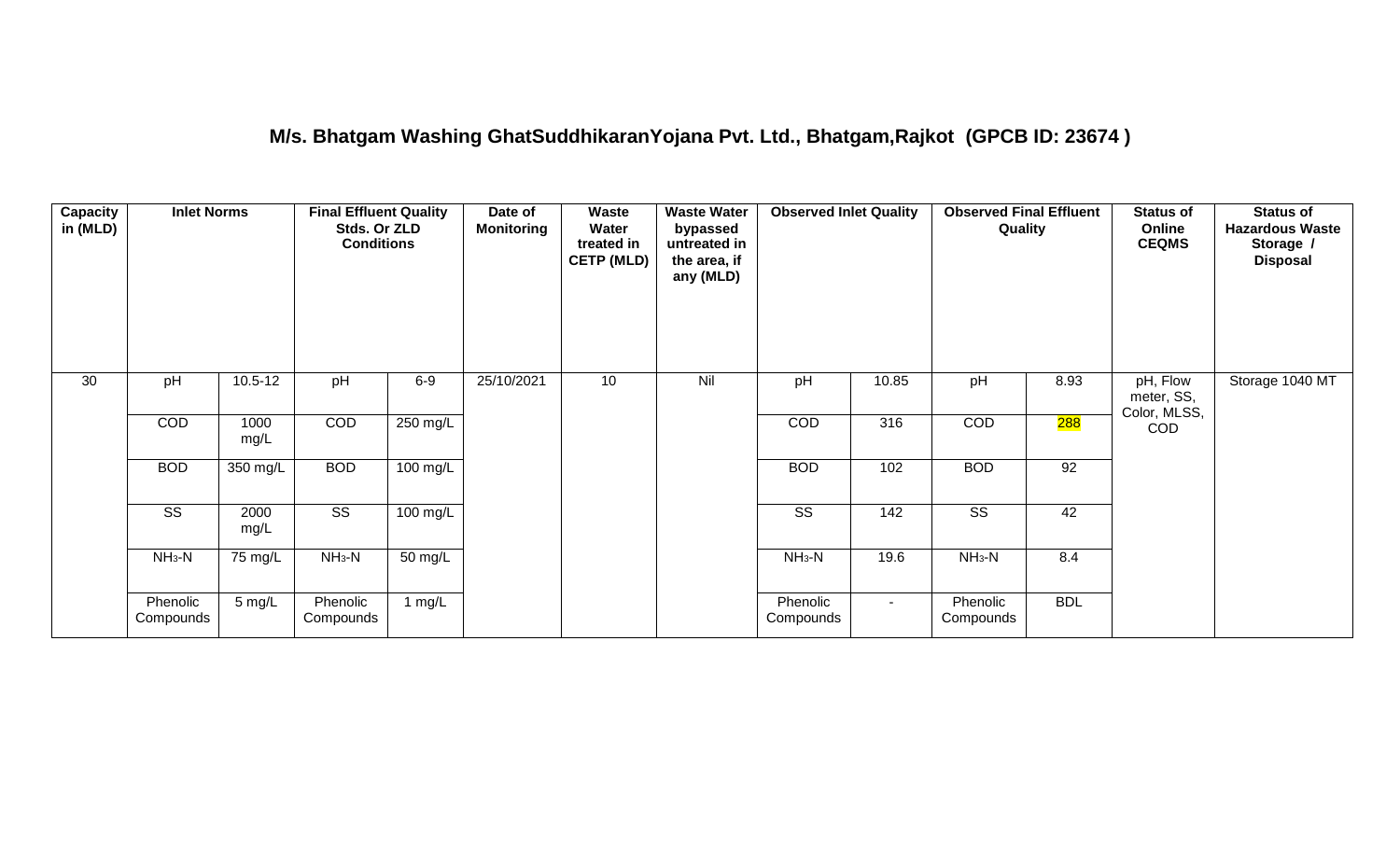## **M/s. Jetpur Dyeing & Printing Association, Jetpur, Rajkot (GPCB ID: 19722)**

| <b>Capacity</b><br>in (MLD) | <b>Inlet Norms</b>     |                  | <b>Final Effluent Quality</b><br>Stds. Or ZLD<br><b>Conditions</b> |                    | Date of<br><b>Monitoring</b> | Waste<br>Water<br>treated in<br><b>CETP (MLD)</b> | <b>Waste Water</b><br>bypassed<br>untreated in<br>the area, if<br>any (MLD) | <b>Observed Inlet Quality</b> |        | <b>Observed Final Effluent</b><br>Quality |        | <b>Status of</b><br>Online<br><b>CEQMS</b> | <b>Status of</b><br><b>Hazardous Waste</b><br>Storage /<br><b>Disposal</b> |
|-----------------------------|------------------------|------------------|--------------------------------------------------------------------|--------------------|------------------------------|---------------------------------------------------|-----------------------------------------------------------------------------|-------------------------------|--------|-------------------------------------------|--------|--------------------------------------------|----------------------------------------------------------------------------|
| $\overline{7}$              | pH                     | 10.5-12.0        | pH                                                                 | $6.5 - 9$          | 27/10/2021                   | 7.00                                              | Nil                                                                         | pH                            | 8.26   | pH                                        | 7.69   | pH, Flow<br>meter                          | Storage 460 MT                                                             |
|                             | <b>COD</b>             | 1000<br>mg/L     | <b>COD</b>                                                         | 250 mg/L           |                              |                                                   |                                                                             | <b>COD</b>                    | 2849   | <b>COD</b>                                | 710    |                                            |                                                                            |
|                             | <b>BOD</b>             | 350 mg/L         | <b>BOD</b>                                                         | $100 \text{ mg/L}$ |                              |                                                   |                                                                             | <b>BOD</b>                    | 959.25 | <b>BOD</b>                                | 250    |                                            |                                                                            |
|                             | $\overline{\text{SS}}$ | 2000<br>mg/L     | $\overline{\text{ss}}$                                             | 100 mg/L           |                              |                                                   |                                                                             | $\overline{\text{ss}}$        | 302.5  | $\overline{\text{SS}}$                    | 82     |                                            |                                                                            |
|                             | $NH3-N$                | 75 mg/L          | $NH3-N$                                                            | 50 mg/L            |                              |                                                   |                                                                             | $NH3-N$                       | 18.55  | $NH3-N$                                   | 15.4   |                                            |                                                                            |
|                             | Phenolic<br>Compounds  | $5 \text{ mg/L}$ | Phenolic<br>Compounds                                              | 1 $mg/L$           |                              |                                                   |                                                                             | Phenolic<br>Compounds         | $\sim$ | Phenolic<br>Compounds                     | $\sim$ |                                            |                                                                            |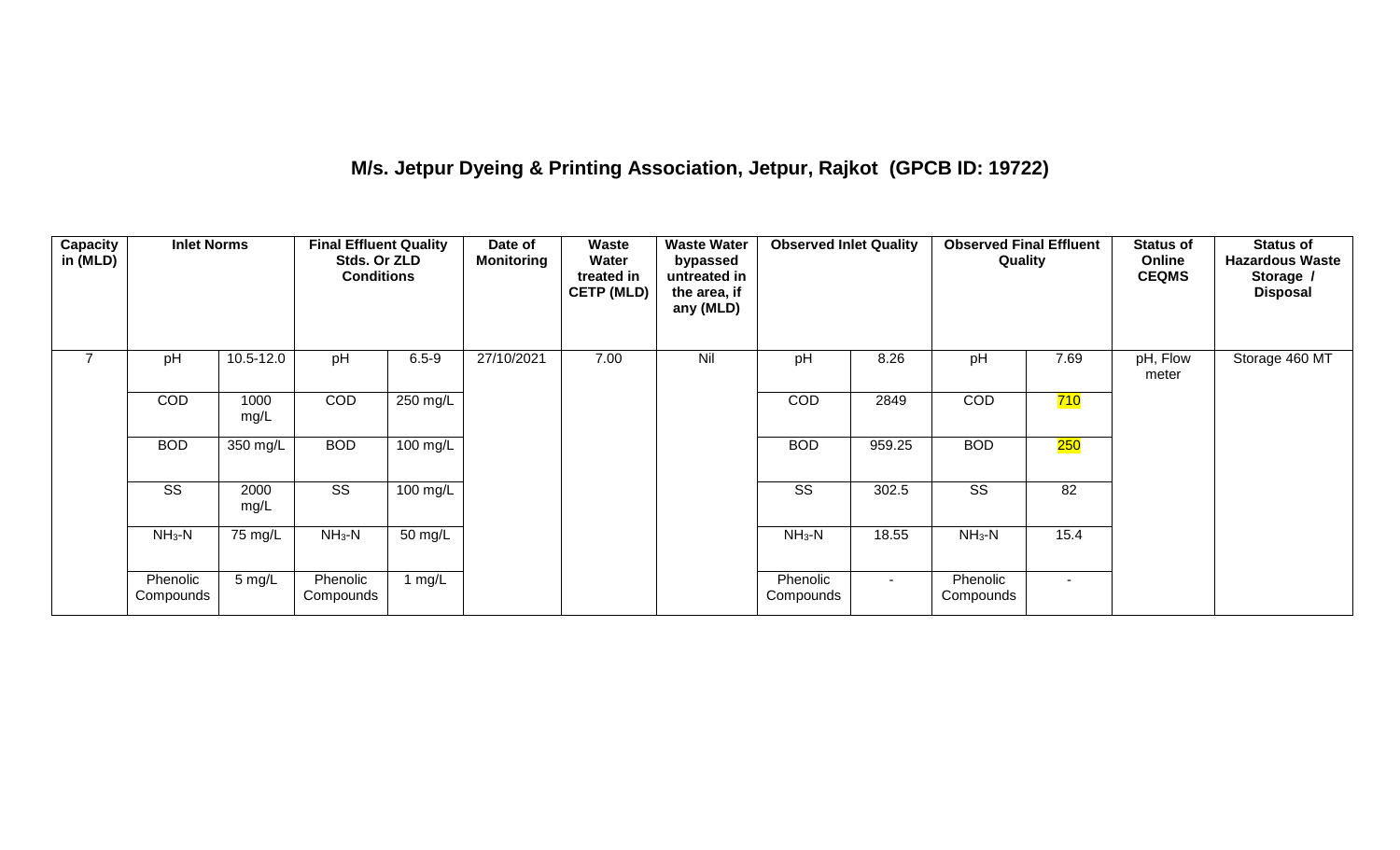#### **M/s. Shri Dhareshwar GIDC VistarAssociation,Dhareshwar, Rajkot (GPCB ID: 20111)**

| <b>Capacity</b><br>in (MLD) | <b>Inlet Norms</b>    |              | <b>Final Effluent Quality</b><br>Stds. Or ZLD<br><b>Conditions</b> |          | Date of<br><b>Monitoring</b> | Waste<br>Water<br>treated in<br><b>CETP (MLD)</b> | <b>Waste Water</b><br>bypassed<br>untreated in<br>the area, if<br>any (MLD) | <b>Observed Inlet Quality</b> |            | <b>Observed Final Effluent</b><br>Quality |      | <b>Status of</b><br>Online<br><b>CEQMS</b> | <b>Status of</b><br><b>Hazardous Waste</b><br>Storage /<br><b>Disposal</b> |
|-----------------------------|-----------------------|--------------|--------------------------------------------------------------------|----------|------------------------------|---------------------------------------------------|-----------------------------------------------------------------------------|-------------------------------|------------|-------------------------------------------|------|--------------------------------------------|----------------------------------------------------------------------------|
| 0.09                        | pH                    | $10.5 - 12$  | pH                                                                 | 6.5 to 9 | 26/10/2021                   | 0.09                                              | Nil                                                                         | pH                            | 7.50       | pH                                        | 7.43 | pH, Flow Meter                             | Storage 20 MT                                                              |
|                             | <b>COD</b>            | 1000<br>mg/L | COD                                                                | 250 mg/L |                              |                                                   |                                                                             | COD                           | 2568       | COD                                       | 572  |                                            |                                                                            |
|                             | <b>BOD</b>            | 350 mg/L     | <b>BOD</b>                                                         | 100 mg/L |                              |                                                   |                                                                             | <b>BOD</b>                    | 875        | <b>BOD</b>                                | 183  |                                            |                                                                            |
|                             | SS                    | 2000<br>mg/L | SS                                                                 | 100 mg/L |                              |                                                   |                                                                             | SS                            | 332        | SS                                        | 58   |                                            |                                                                            |
|                             | $NH3-N$               | 75 mg/L      | $NH3-N$                                                            | 50 mg/L  |                              |                                                   |                                                                             | $NH3-N$                       | 22.4       | $NH_3-N$                                  | 8.4  |                                            |                                                                            |
|                             | Phenolic<br>Compounds | 5 mg/L       | Phenolic<br>Compounds                                              | 1 $mg/L$ |                              |                                                   |                                                                             | Phenolic<br>Compounds         | <b>BDL</b> | Phenolic<br>Compounds                     | 0.26 |                                            |                                                                            |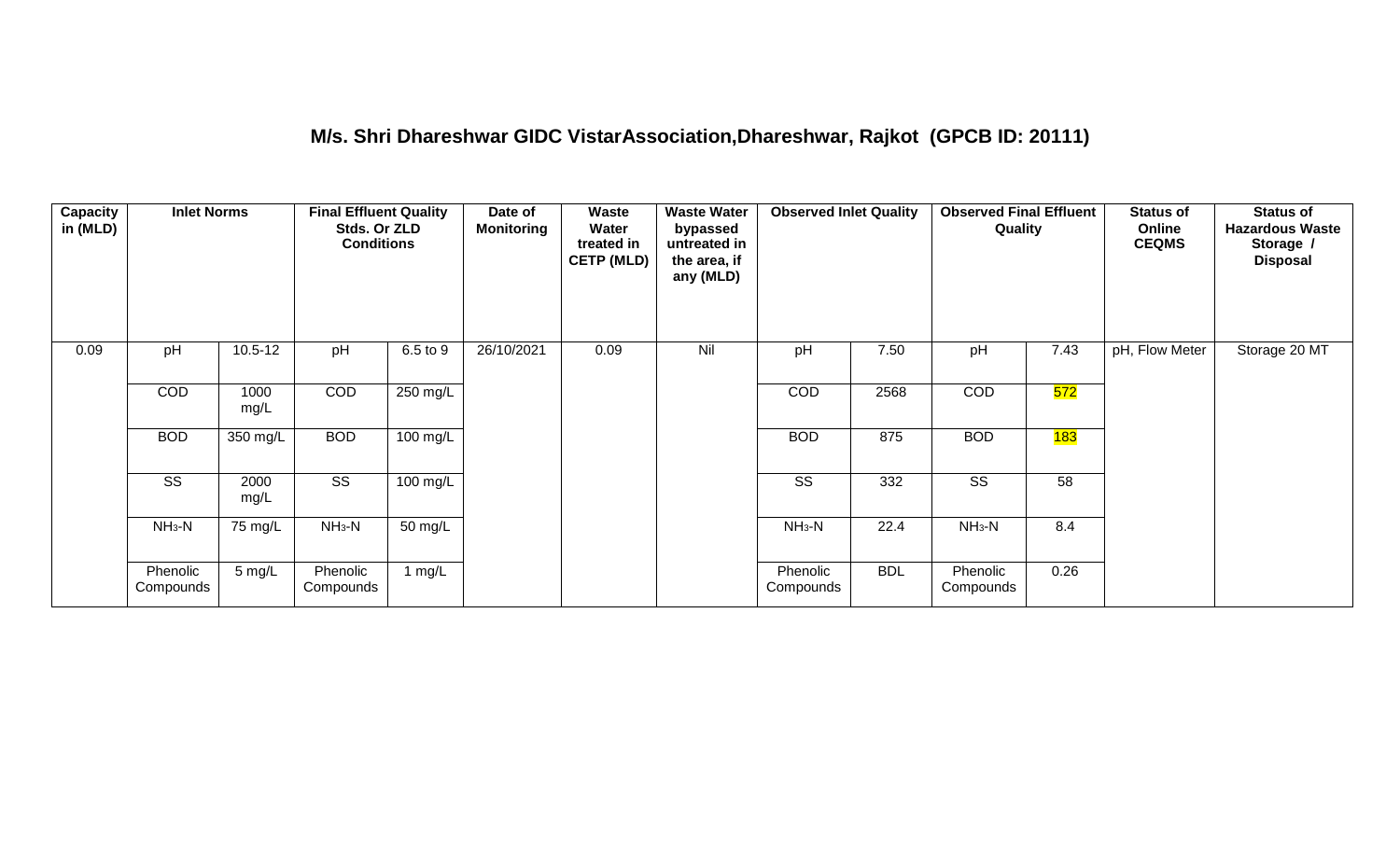## **M/s. Jay Khodiyar Enviro-Technologies Pvt. Ltd., Rajkot (GPCB ID: 19690)**

| <b>Capacity</b><br>in (MLD) | <b>Inlet Norms</b>     |           | <b>Final Effluent Quality</b><br>Stds. Or ZLD<br><b>Conditions</b> |                    | Date of<br><b>Monitoring</b> | <b>Waste</b><br>Water<br>treated in<br><b>CETP (MLD)</b> | <b>Waste Water</b><br>bypassed<br>untreated in<br>the area, if<br>any (MLD) | <b>Observed Inlet Quality</b> |            | <b>Observed Final Effluent</b><br>Quality |                  | <b>Status of</b><br>Online<br><b>CEQMS</b> | <b>Status of</b><br><b>Hazardous Waste</b><br>Storage /<br><b>Disposal</b> |
|-----------------------------|------------------------|-----------|--------------------------------------------------------------------|--------------------|------------------------------|----------------------------------------------------------|-----------------------------------------------------------------------------|-------------------------------|------------|-------------------------------------------|------------------|--------------------------------------------|----------------------------------------------------------------------------|
| 0.009                       | pH                     | Up to $5$ | pH                                                                 | 6.5 to 8.5         | 07/10/2021                   | 0.013                                                    | Nil                                                                         | pH                            | $<$ 1      | pH                                        | 7.76             |                                            | $\sim$                                                                     |
|                             | COD                    | 250 mg/L  | COD                                                                | $100 \text{ mg/L}$ |                              |                                                          |                                                                             | <b>COD</b>                    | 258        | COD                                       | 43.60            |                                            |                                                                            |
|                             | <b>BOD</b>             | 100 mg/L  | <b>BOD</b>                                                         | 30 mg/L            |                              |                                                          |                                                                             | <b>BOD</b>                    | 85         | <b>BOD</b>                                | 15               |                                            |                                                                            |
|                             | $\overline{\text{ss}}$ | 250 mg/L  | $\overline{\text{ss}}$                                             | $100 \text{ mg/L}$ |                              |                                                          |                                                                             | $\overline{\text{ss}}$        | 118        | $\overline{\text{ss}}$                    | 16               |                                            |                                                                            |
|                             | $NH3-N$                |           | $NH3-N$                                                            | $\blacksquare$     |                              |                                                          |                                                                             | $NH3-N$                       | 11.2       | $NH3-N$                                   | $\overline{2.8}$ |                                            |                                                                            |
|                             | Phenolic<br>Compounds  | $\sim$    | Phenolic<br>Compounds                                              | $\sim$             |                              |                                                          |                                                                             | Phenolic<br>Compounds         | <b>BDL</b> | Phenolic<br>Compounds                     | <b>BDL</b>       |                                            |                                                                            |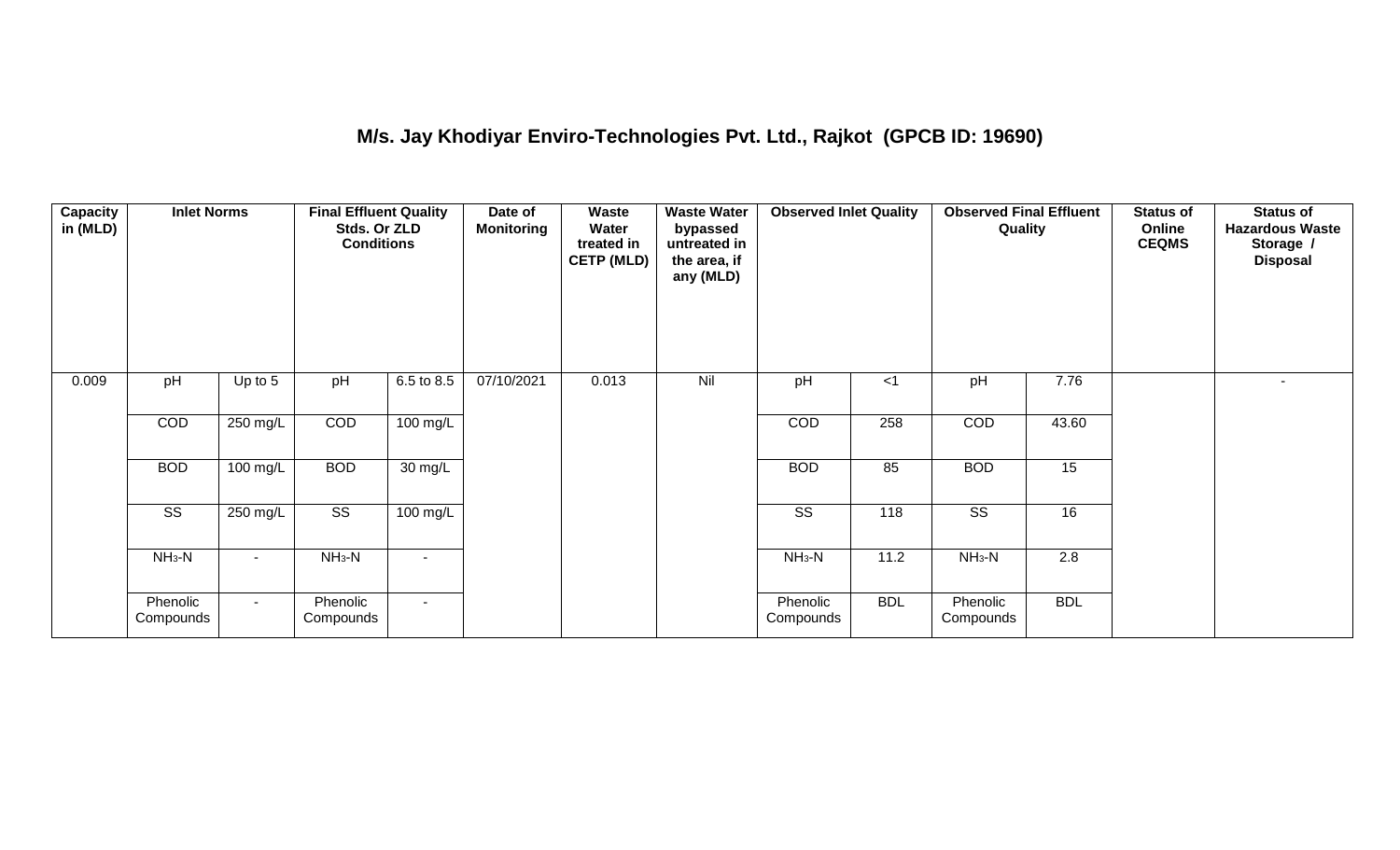## **M/s. Kalol GIDC Industries Association, Kadi, Gandhinagar (GPCB ID: 28811)**

| Capacity<br>in (MLD) | <b>Inlet Norms</b>     |              | <b>Final Effluent Quality</b><br>Stds. Or ZLD<br><b>Conditions</b> |            | Date of<br><b>Monitoring</b> | Waste<br>Water<br>treated in<br><b>CETP</b><br>(MLD) | <b>Waste Water</b><br>bypassed<br>untreated in<br>the area, if<br>any (MLD) | <b>Observed Inlet Quality</b> |                  | <b>Observed Final Effluent</b><br>Quality |                  | <b>Status of</b><br>Online<br><b>CEQMS</b> | <b>Status of</b><br><b>Hazardous Waste</b><br>Storage /<br><b>Disposal</b> |
|----------------------|------------------------|--------------|--------------------------------------------------------------------|------------|------------------------------|------------------------------------------------------|-----------------------------------------------------------------------------|-------------------------------|------------------|-------------------------------------------|------------------|--------------------------------------------|----------------------------------------------------------------------------|
| 0.04                 | pH                     | 6.5 to 8.5   | pH                                                                 | 6.5 to 8.5 | 18/10/2021                   | 0.35                                                 | Nil                                                                         | pH                            | 6.79             | pH                                        | 7.42             |                                            | Storage 70 MT                                                              |
|                      | COD                    | 2000<br>mg/L | COD                                                                | 250 mg/L   |                              |                                                      |                                                                             | COD                           | 337              | COD                                       | $\overline{243}$ |                                            |                                                                            |
|                      | <b>BOD</b>             | 700 mg/L     | <b>BOD</b>                                                         | $100$ mg/L |                              |                                                      |                                                                             | <b>BOD</b>                    | 92               | <b>BOD</b>                                | $\overline{27}$  |                                            |                                                                            |
|                      | $\overline{\text{ss}}$ | $\sim$       | $\overline{\text{ss}}$                                             | $100$ mg/L |                              |                                                      |                                                                             | $\overline{\text{ss}}$        | $\overline{132}$ | $\overline{\text{ss}}$                    | 128              |                                            |                                                                            |
|                      | $NH3-N$                | 50 mg/L      | $NH_3-N$                                                           | 50 mg/L    |                              |                                                      |                                                                             | $NH3-N$                       | 10.14            | $NH_3-N$                                  | 12.94            |                                            |                                                                            |
|                      | Phenolic<br>Compounds  | $\sim$       | Phenolic<br>Compounds                                              | 1 $mg/L$   |                              |                                                      |                                                                             | Phenolic<br>Compounds         | 0.36             | Phenolic<br>Compounds                     | 0.16             |                                            |                                                                            |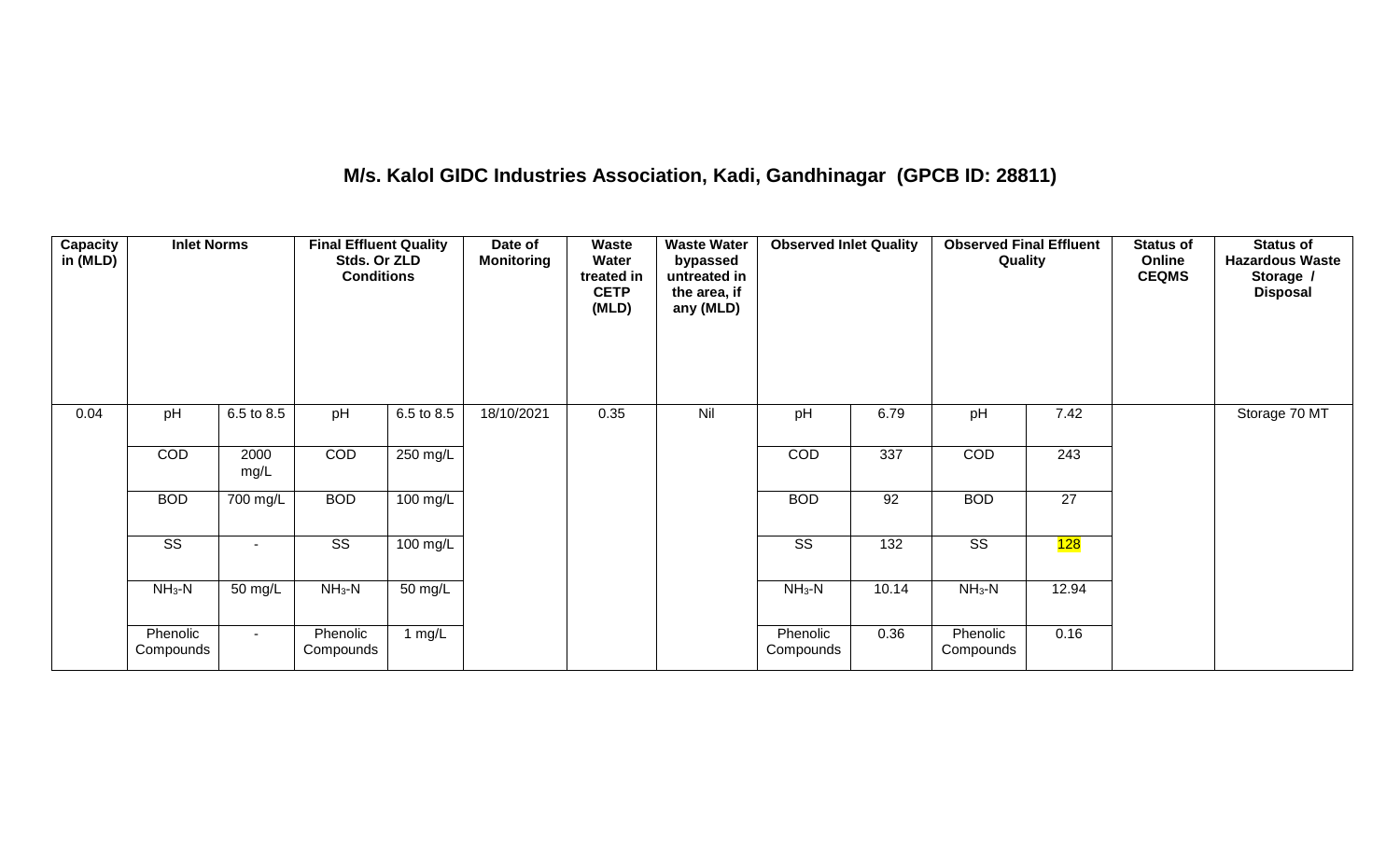## **M/s. MPSEZ Utilities (P) Limited, Mundra, Kutch (GPCB ID: 10605)**

| Capacity<br>in (MLD) | <b>Inlet Norms</b>     |                      | <b>Final Effluent Quality</b><br>Stds. Or ZLD<br><b>Conditions</b> |                      | Date of<br><b>Monitoring</b> | Waste<br>Water<br>treated in<br><b>CETP (MLD)</b> | <b>Waste Water</b><br>bypassed<br>untreated in<br>the area, if<br>any (MLD) | <b>Observed Inlet Quality</b>    |             | <b>Observed Final Effluent</b><br>Quality |                 | <b>Status of</b><br>Online<br><b>CEQMS</b> | <b>Status of</b><br><b>Hazardous Waste</b><br>Storage /<br><b>Disposal</b> |
|----------------------|------------------------|----------------------|--------------------------------------------------------------------|----------------------|------------------------------|---------------------------------------------------|-----------------------------------------------------------------------------|----------------------------------|-------------|-------------------------------------------|-----------------|--------------------------------------------|----------------------------------------------------------------------------|
| 2.5                  | pH                     | $6.5 - 8.5$          | pH                                                                 | $6-9$                | 04/10/2021                   | 0.15                                              | Nil                                                                         | pH                               | 7.98        | pH                                        | 7.69            | pH, COD,<br>BOD, TSS,<br>Ammonical         | Storage 4.5 MT                                                             |
|                      | COD                    | 2000<br>mg/L         | COD                                                                | 250 mg/L             |                              |                                                   |                                                                             | COD                              | 410         | COD                                       | 86              | Nitrogen                                   |                                                                            |
|                      | <b>BOD</b>             | 1000<br>mg/L         | <b>BOD</b>                                                         | $100 \text{ mg/L}$   |                              |                                                   |                                                                             | BOD(3 days<br>at $27^{\circ}$ C) | 132         | BOD(3 days<br>at $27^{\circ}$ C)          | $\overline{27}$ |                                            |                                                                            |
|                      | $\overline{\text{SS}}$ | 800 mg/L             | $\overline{\text{ss}}$                                             | 100 mg/L             |                              |                                                   |                                                                             | $\overline{\text{SS}}$           | 82          | $\overline{\text{SS}}$                    | 31              |                                            |                                                                            |
|                      | $NH3-N$                | $\overline{50}$ mg/L | $NH3-N$                                                            | $\overline{50}$ mg/L |                              |                                                   |                                                                             | $NH3-N$                          | 12.3        | $NH3-N$                                   | 4.5             |                                            |                                                                            |
|                      | Phenolic<br>Compounds  | $2 \text{ mg/L}$     | Phenolic<br>Compounds                                              | 1 $mg/L$             |                              |                                                   |                                                                             | Phenolic<br>Compounds            | $\mathbf 0$ | Phenolic<br>Compounds                     | $\mathbf 0$     |                                            |                                                                            |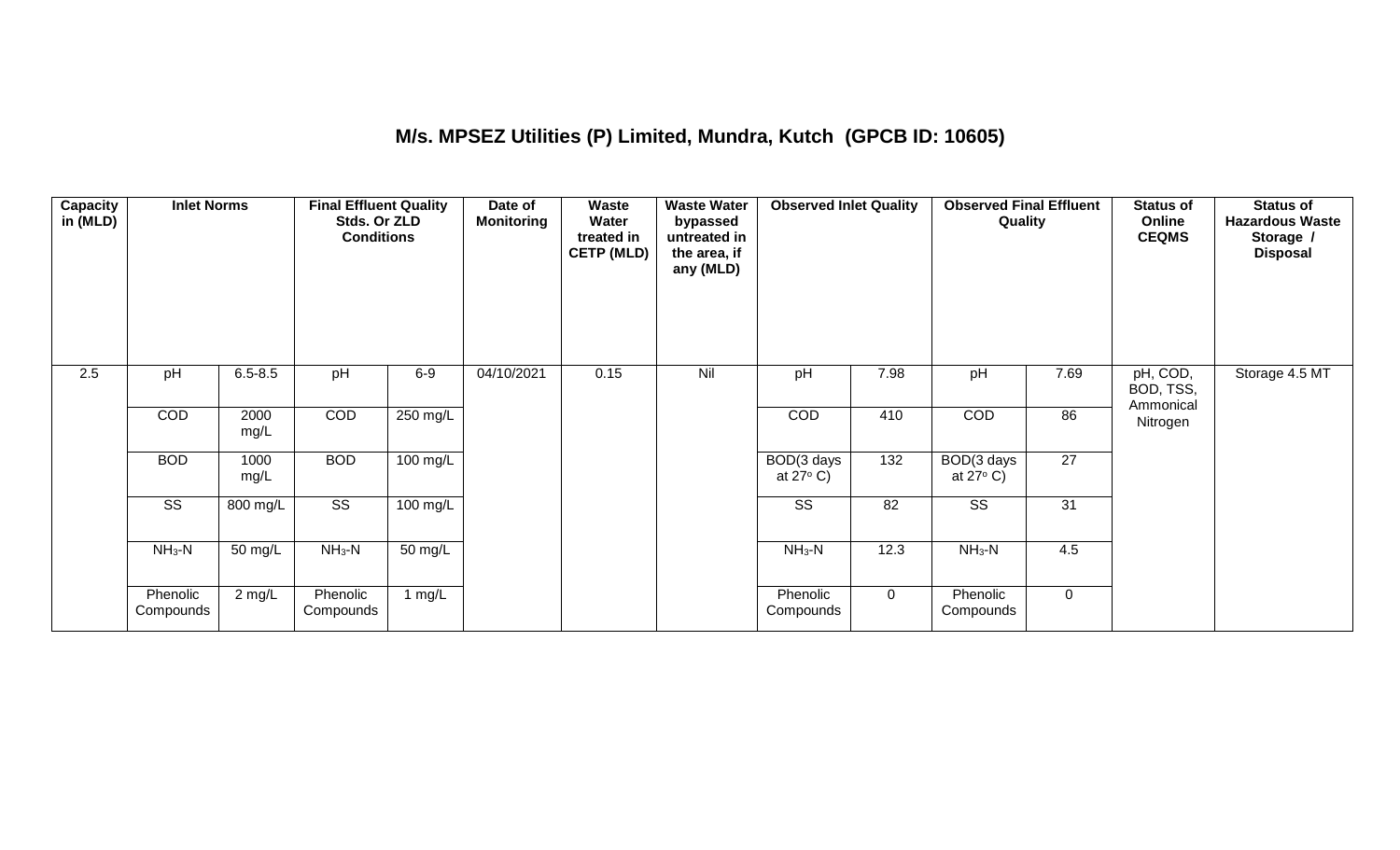## **M/s CETP of Dahej Industrial Estate (GPCB ID: 50837)**

| <b>Capacity</b><br>in (MLD) | <b>Inlet Norms</b>     |              |                           | <b>Final Effluent Quality</b><br>Stds. Or ZLD<br><b>Conditions</b> | Date of<br><b>Monitoring</b> | Waste<br>Water<br>treated in<br><b>CETP (MLD)</b> | <b>Waste Water</b><br>bypassed<br>untreated in<br>the area, if<br>any (MLD) | <b>Observed Inlet Quality</b> |                | <b>Observed Final Effluent</b><br>Quality |                    | <b>Status of</b><br>Online<br><b>CEQMS</b> | Status of<br><b>Hazardous Waste</b><br>Storage /<br><b>Disposal</b> |
|-----------------------------|------------------------|--------------|---------------------------|--------------------------------------------------------------------|------------------------------|---------------------------------------------------|-----------------------------------------------------------------------------|-------------------------------|----------------|-------------------------------------------|--------------------|--------------------------------------------|---------------------------------------------------------------------|
| 40                          | pH                     | $6.5 - 8.5$  | pH                        | $6 - 9.0$                                                          | 18/10/2021,<br>27/10/2021    | 0.66                                              | Nil                                                                         | pH                            |                | pH                                        | 7.55               | pH, Flow<br>Meter, TOC,                    |                                                                     |
|                             | COD                    | 3000<br>mg/L | COD                       | $250$ mg/L                                                         |                              |                                                   |                                                                             | COD                           | $\blacksquare$ | COD                                       | <mark>1409</mark>  | COD, BOD,<br><b>TSS</b>                    |                                                                     |
|                             | <b>BOD</b>             | 1000<br>mg/L | <b>BOD</b>                | 100 mg/L                                                           |                              |                                                   |                                                                             | <b>BOD</b>                    |                | <b>BOD</b>                                | 334.5              |                                            |                                                                     |
|                             | $\overline{\text{ss}}$ | 300 mg/L     | $\overline{\text{SS}}$    | $100 \text{ mg/L}$                                                 |                              |                                                   |                                                                             | $\overline{\text{SS}}$        |                | $\overline{\text{SS}}$                    | 72                 |                                            |                                                                     |
|                             | $NH3-N$                | 150 mg/L     | $NH3-N$                   | 50 mg/L                                                            |                              |                                                   |                                                                             | $NH3-N$                       | $\sim$         | $NH3-N$                                   | <mark>149.8</mark> |                                            |                                                                     |
|                             | Phenolic<br>Compounds  | 3 mg/L       | Phenolic<br>Compoun<br>ds | 5 mg/L                                                             |                              |                                                   |                                                                             | Phenolic<br>Compounds         | $\sim$         | Phenolic<br>Compounds                     | 1.38               |                                            |                                                                     |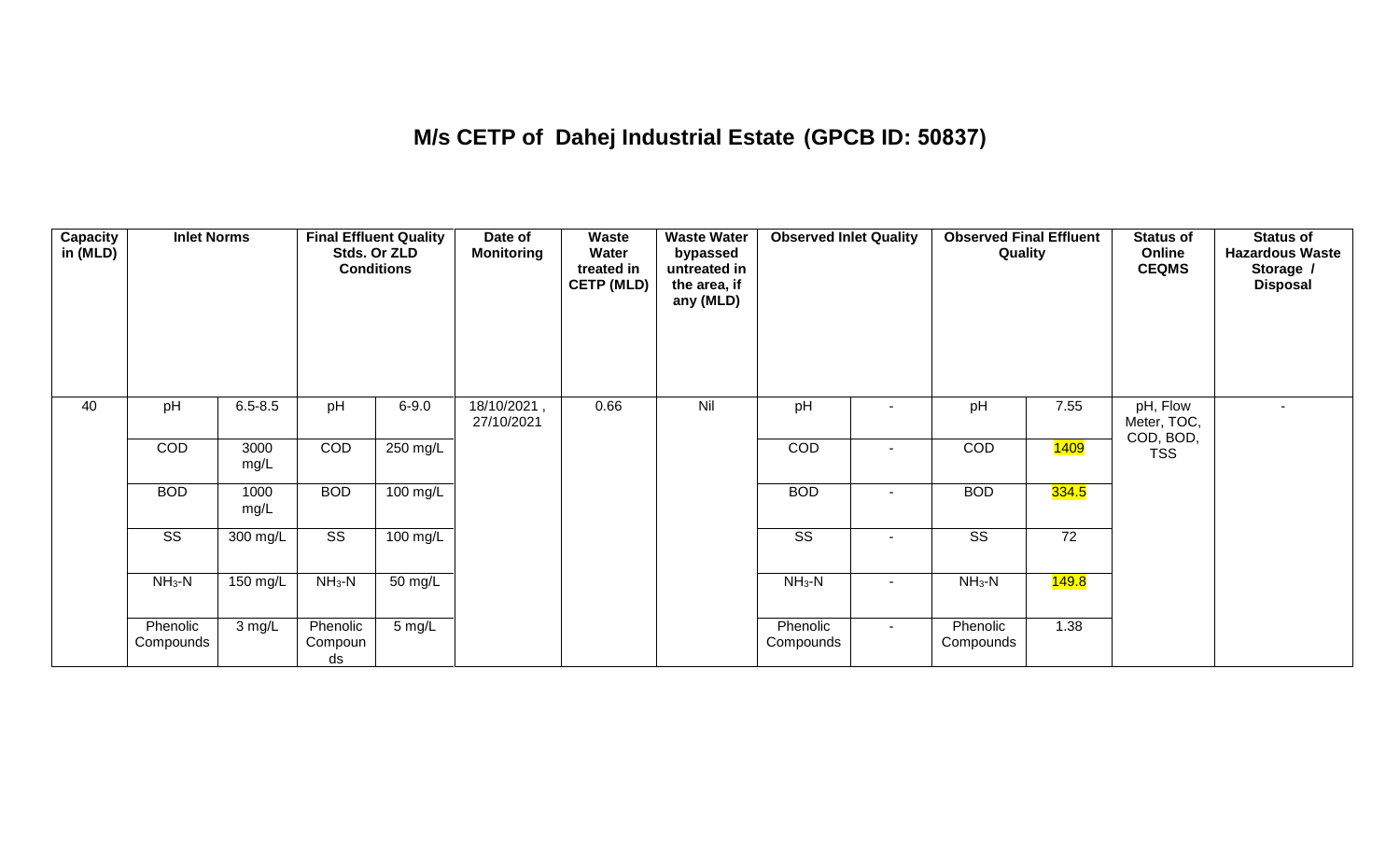## **M/s Mangrol Enviro Protection LLP (MEPL) (GPCB ID: 72852)**

| <b>Capacity</b><br>in (MLD) | <b>Inlet Norms</b>     |              |                           | <b>Final Effluent Quality</b><br>Stds. Or ZLD<br><b>Conditions</b> | Date of<br><b>Monitoring</b> | Waste<br>Water<br>treated in<br><b>CETP (MLD)</b> | <b>Waste Water</b><br>bypassed<br>untreated in<br>the area, if<br>any (MLD) | <b>Observed Inlet Quality</b> |        | <b>Observed Final Effluent</b><br>Quality |                 | <b>Status of</b><br>Online<br><b>CEQMS</b> | <b>Status of</b><br><b>Hazardous Waste</b><br>Storage /<br><b>Disposal</b> |
|-----------------------------|------------------------|--------------|---------------------------|--------------------------------------------------------------------|------------------------------|---------------------------------------------------|-----------------------------------------------------------------------------|-------------------------------|--------|-------------------------------------------|-----------------|--------------------------------------------|----------------------------------------------------------------------------|
|                             | pH                     | $6.5 - 7.5$  | pH                        | $6.5 - 8.5$                                                        | 02/10/2021                   |                                                   | Nil                                                                         | pH                            |        | pH                                        | 7.53            | pH, Flow<br>Meter, TOC,<br>COD, BOD,       | $\sim$                                                                     |
|                             | COD                    | 4000<br>mg/L | COD                       | $100$ mg/L                                                         |                              |                                                   |                                                                             | COD                           | $\sim$ | COD                                       | 48              | <b>TSS</b>                                 |                                                                            |
|                             | <b>BOD</b>             | 2500<br>mg/L | <b>BOD</b>                | 30 mg/L                                                            |                              |                                                   |                                                                             | <b>BOD</b>                    | $\sim$ | <b>BOD</b>                                | $\overline{12}$ |                                            |                                                                            |
|                             | $\overline{\text{SS}}$ | 500 mg/L     | $\overline{\text{ss}}$    | $\overline{<}60$ mg/L                                              |                              |                                                   |                                                                             | $\overline{\text{SS}}$        |        | $\overline{\text{SS}}$                    | 28              |                                            |                                                                            |
|                             | $NH3-N$                | $\sim$       | $NH_3-N$                  | 50 mg/L                                                            |                              |                                                   |                                                                             | $NH3-N$                       | $\sim$ | $NH3-N$                                   | 2.8             |                                            |                                                                            |
|                             | Phenolic<br>Compounds  | $\sim$       | Phenolic<br>Compoun<br>ds | 1 $mg/L$                                                           |                              |                                                   |                                                                             | Phenolic<br>Compounds         | $\sim$ | Phenolic<br>Compounds                     | $\sim$          |                                            |                                                                            |